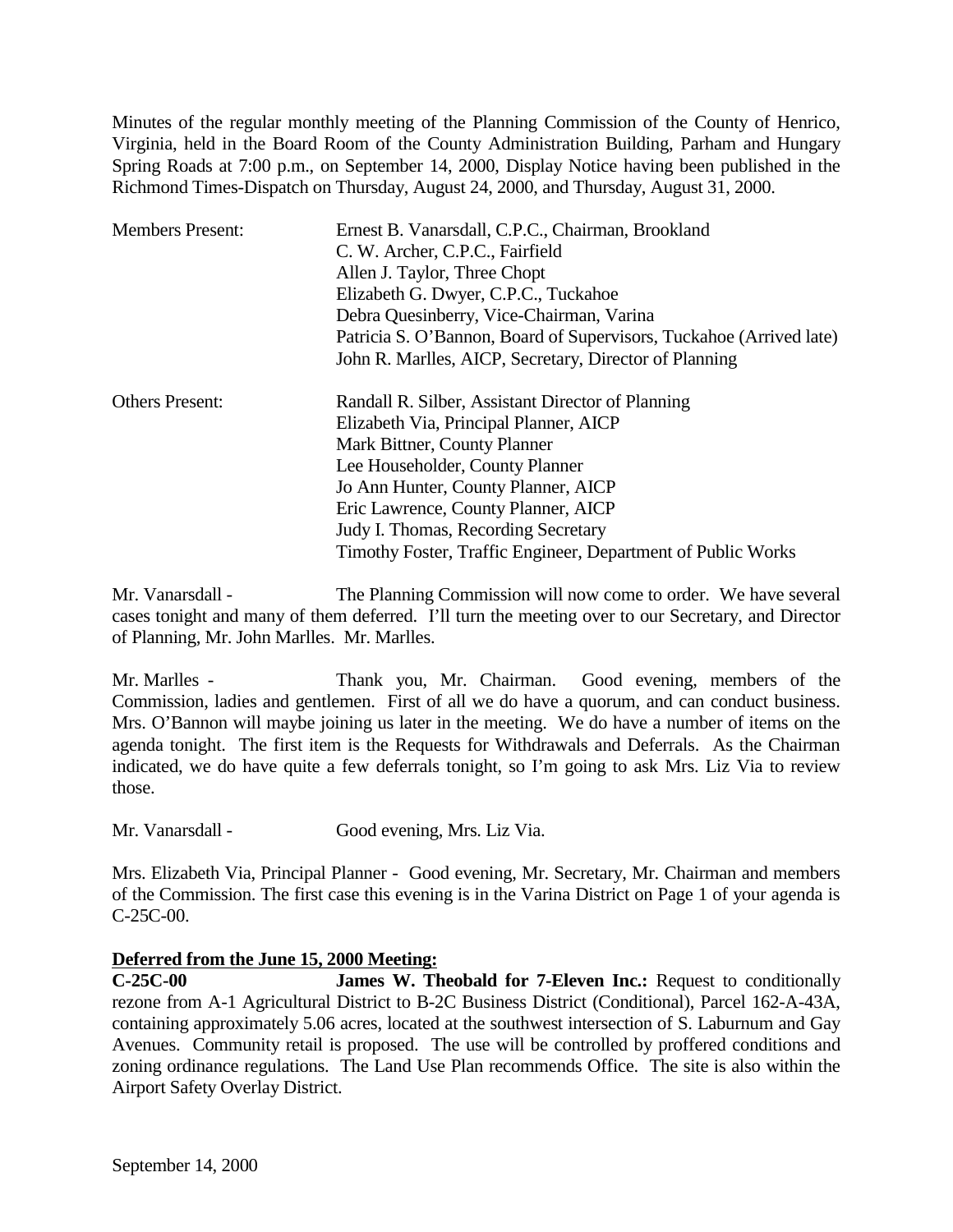Mrs. Via - The applicant has withdrawn this case on Page 1 of your agenda.

Mrs. Via - Moving into the Brookland District on Page 1 of your agenda, the first case for action this evening, C-36C-00.

#### **Deferred from the August 10, 2000 Meeting:**

**C-36C-00 Gloria L. Freye for McDonald's Corp.:** Request to conditionally rezone from R-3 One Family Residence District to O-2C Office District (Conditional) and B-2C Business District (Conditional), Parcels 61-A-2 and 31, containing 2.046 acres, located on the west line of Staples Mill Road approximately 160 feet north of Parham Road and on the north line of Parham Road approximately 170 feet west of Staples Mill Road (U. S. Route 33). A fast food restaurant with drive through is proposed. The use will be controlled by proffered conditions and zoning ordinance regulations. The Land Use Plan recommends Office.

Mrs. Via - The applicant has requested a deferral to November 9, 2000.

Mr. Vanarsdall - Anyone in the audience in opposition to deferring this case? This is McDonald's, Case C-36C-00 in the Brookland District. I move that C-36C-00 McDonald's Corp. be deferred until November 9, 2000 at the applicant's request.

Mrs. Quesinberry seconded the motion.

Mr. Vanarsdall - Motion made by Mr. Vanarsdall, seconded by Mrs. Quesinberry. All those in favor say aye—all those opposed by saying nay. The vote is 5-0 (Mrs. O'Bannon abstained). Next case.

Mrs. Via - Turning to Page 2 of your agenda, the next case for deferral this evening, Case C-52C-00.

#### **Deferred from the August 10, 2000 Meeting:**

**C-52C-00 Gloria L. Freye for Doswell Properties, Inc.:** Request to conditionally rezone from O-2 Office District to B-2C Business District (Conditional) and O-2C Office District (Conditional), Parcel 103-A-104, containing 1.721 acres, located at the southwest intersection of Staples Mill and Massie Roads. A fueling facility is proposed. The use will be controlled by proffered conditions and zoning ordinance regulations. The Land Use Plan recommends Commercial Concentration.

Mrs. Via - The applicant on this case has requested a deferral until October 12, 2000.

Mr. Vanarsdall - Anyone in the audience in opposition to deferment of this case? No opposition. I move C-52C-00 be deferred to October  $12<sup>th</sup>$  at the applicant's request.

Mrs. Quesinberry seconded the motion.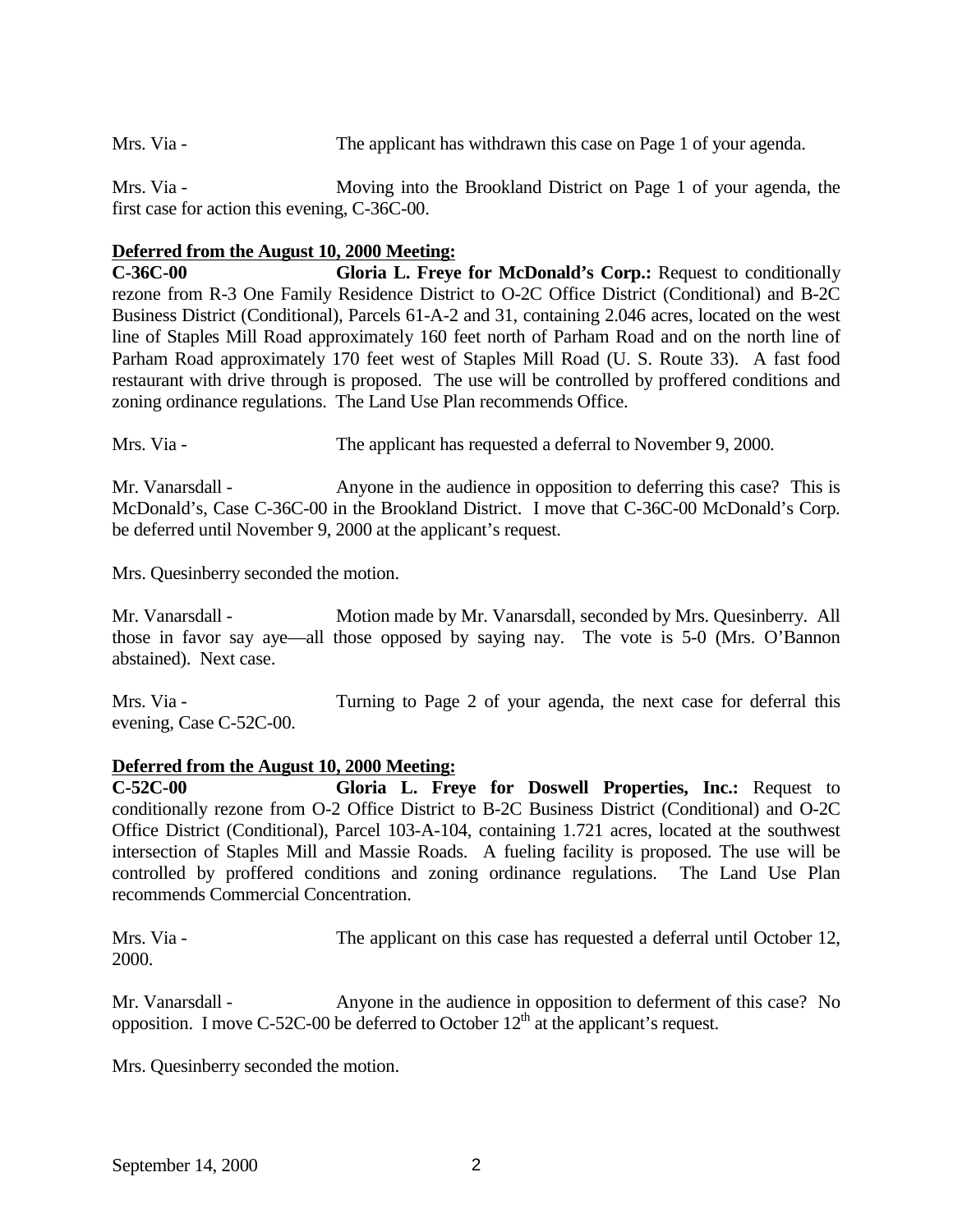Mr. Vanarsdall - Motion made by Mr. Vanarsdall, seconded by Mrs. Quesinberry. All those in favor say aye—all those opposed by saying nay. The vote is 5-0 (Mrs. O'Bannon abstained). Next case.

Mrs. Via - Thank you. Also, continuing on Page 2 of your agenda, this next request is an amendment to your agenda, as well as to what the audience is seeing on the screen. P-8-00.

#### **Deferred from the August 10, 2000 Meeting:**

**P-8-00 Heidi H. Parker for RCTC Wholesale Corp.:** Request for a provisional use permit in accordance with Sections 24-95(a)(3) and 24-122.1 of Chapter 24 of the County Code in order to construct a 199 foot telecommunications tower and related equipment, on part of Parcel 116-A-13, containing 4,200 square feet of leased area, located on the east line of Westmoreland Street approximately 400 feet south of its intersection with Jacques Street (2001 Westmoreland Street). The site is zoned M-1 Light Industrial District. The Land Use Plan recommends Heavy Industry.

Mrs. Via - The applicant has requested a deferral to October 12, 2000.

Mr. Vanarsdall - Any one in the audience in opposition to this case? This is a telecommunications cell tower. No opposition. I move that P-8-00 be deferred to October  $12<sup>th</sup>$  at the applicant's request.

Mrs. Quesinberry seconded the motion.

Mr. Vanarsdall - Motion made by Mr. Vanarsdall, seconded by Mrs. Quesinberry. All those in favor say aye—all those opposed by saying nay. The vote is 5-0 (Mrs. O'Bannon abstained). Next case.

Mrs. Via - Thank you. Returning to your printed agenda, also on Page 2, the last case in this district, Case C-53C-00.

#### **Deferred from the August 10, 2000 Meeting:**

**C-53C-00 Henry L. Wilton for Wilton Development Corp.:** Request to conditionally rezone from R-4 One Family Residence District to RTHC Residential Townhouse District (Conditional) and B-2C Business District (Conditional), Parcels 82-A-14 through 18 & 20 and Parcels 82-7-A-2 & 9, containing 28.4 acres, located on the west line of Staples Mill Road at its intersection with Dublin Street. Townhouses and business uses are proposed. The RTH District allows a density of 9 units per acre. The business use will be controlled by proffered conditions and zoning ordinance regulations. The Land Use Plan recommends Urban Residential, 3.4 to 6.8 units net density per acre.

Mrs. Via - The applicant has requested a deferral to October 12, 2000.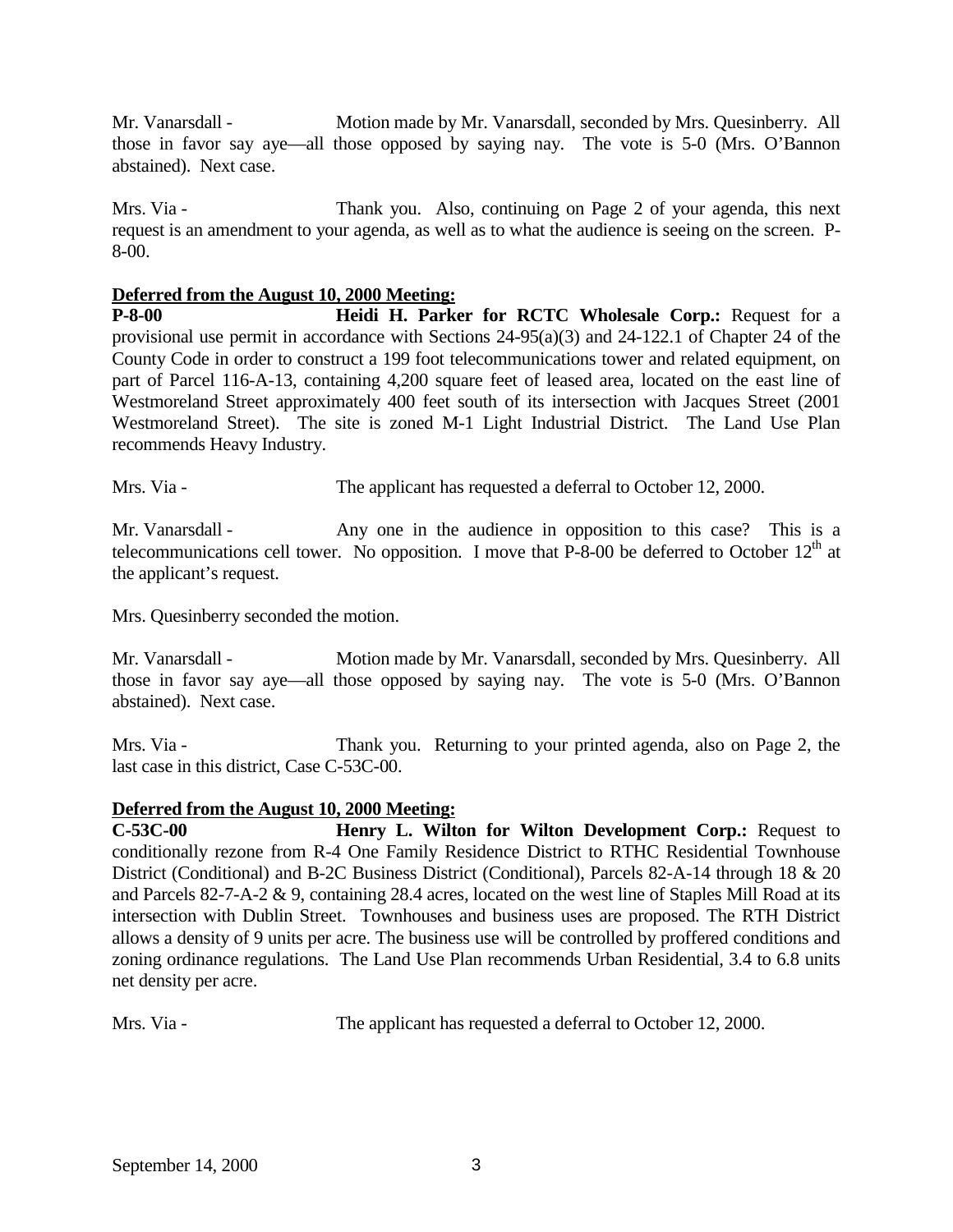Mr. Vanarsdall - Any one in opposition to this case. This is Case C-53C-00 Henry Wilton. It's on Staples Mill Road. No opposition. I move that C-53C-00 be deferred at the applicant's request to October  $12<sup>th</sup>$ .

Mr. Taylor seconded the motion.

Mr. Vanarsdall - Motion made by Mr. Vanarsdall, seconded by Mr. Taylor. All those in favor say aye—all those opposed by saying nay. The vote is 5-0 (Mrs. O'Bannon abstained). Next case.

Mrs. Via - Thank you. That concludes the Requests for Deferrals and Withdrawals on your 7:00 o'clock agenda. There are two cases that have currently requested deferral for the 8:00 o'clock agenda.

In the Three Chopt District on Page 3 of your agenda, those will be C-49C-00 Tascon Group, and C-60C-00 MCI Worldcom. For the benefit of the audience, the Commission will have take action on these at 8:00 o'clock.

| Mr. Vanarsdall - | Thank you, Mrs. Via. I believe you have an Expedited Agenda item? |  |
|------------------|-------------------------------------------------------------------|--|
|                  |                                                                   |  |

Mrs. Via - Yes sir. We have one expedited agenda item this evening on your 7:00 o'clock agenda. On Page 1 of your agenda, this is C-65C-00 in the Varina District.

**C-65C-00 Anna R. Pitt:** Request to conditionally rezone from R-4 One Family Residence District to R-5C General Residence District (Conditional), Parcel 146-2-C-34, containing 0.13 acre, located on the west line of Park Avenue approximately 260 feet north of its intersection with Bray Avenue. An adult day care facility is proposed. The R-5 District requires a minimum lot size of 3,000 to 5,625 square feet. The Land Use Plan recommends Suburban Residential 2, 2.4 to 3.4 units net density per acre.

| Mrs. Via -                                                                    | The applicant has requested the expedited agenda for this case.   |
|-------------------------------------------------------------------------------|-------------------------------------------------------------------|
| Mr. Vanarsdall -<br>District? No opposition. Mrs. Quesinberry.                | Any one here tonight in opposition to Case C-65C-00 in the Varina |
| Mrs. Quesinberry -                                                            | Mr. Chairman, I'd like to hear that case if I could.              |
| Mr. Vanarsdall -<br>we'll hear it, in this case, No. 1 after the other thing. | All right. So, we will remove it from the Expedited Agenda and    |
| Mrs. Via -<br>Thoroughfare Plan.                                              | Yes sir. This will be heard after the proposal to amend the Major |

Mr. Vanarsdall - It will be first on the agenda tonight.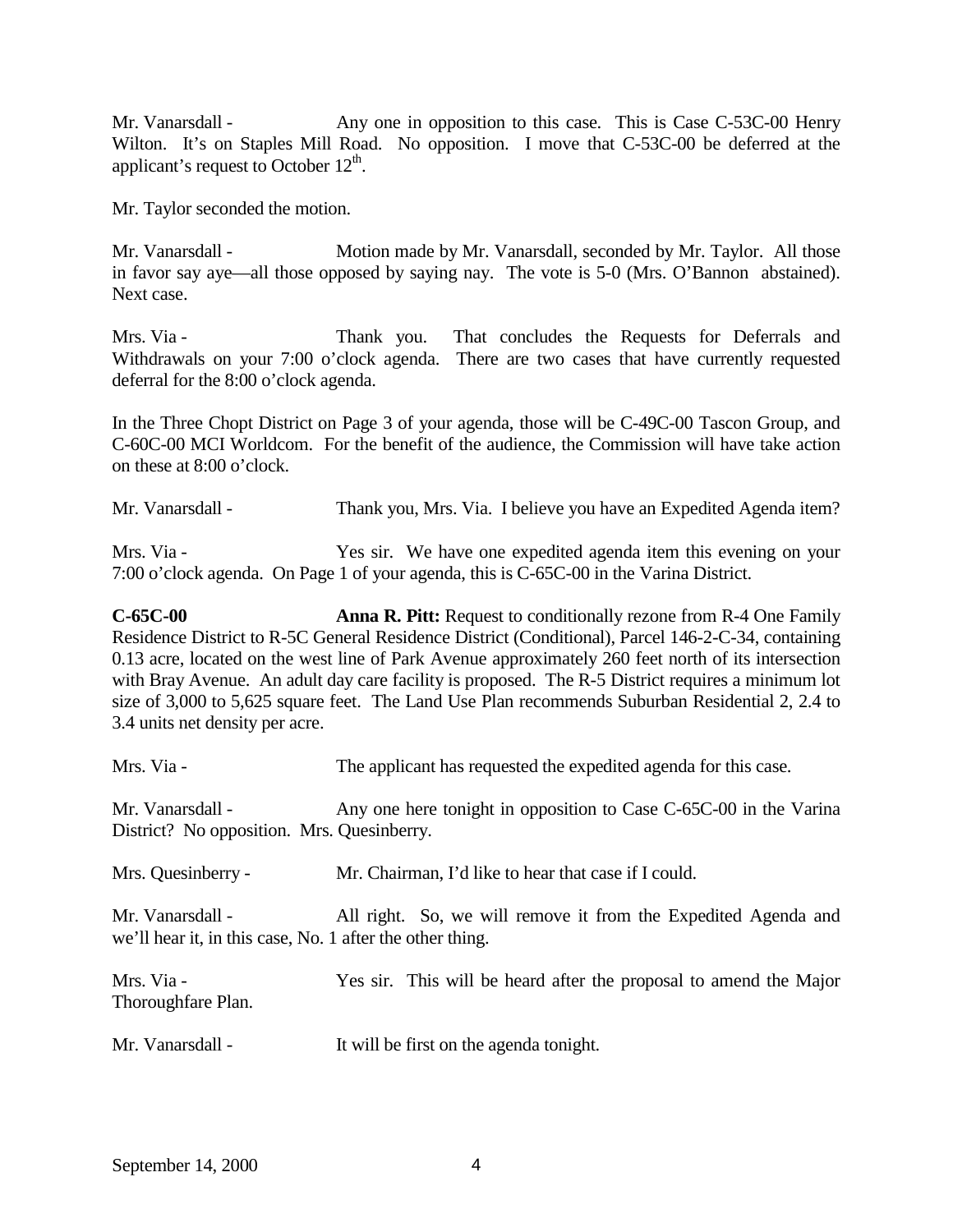Mrs. Via - There are no other requests for the expedited agenda this evening. That concludes that part of the agenda.

Mr. Vanarsdall - Thank you, Mrs. Via. Mr. Marlles.

# **THREE CHOPT: AMENDMENT TO THE MAJOR THOROUGHFARE PLAN OF THE COMPREHENSIVE PLAN:**

#### **MTP-2-00 - Concept Road 10-2**

Amend the Major Thoroughfare Plan to remove Concept Road 10-2 in its entirety between Shady Grove Road and Concept Road 17-1.

Mr. Marlles - Mr. Chairman, the next item on the agenda is in the Three Chopt District. It is an amendment to the Major Thoroughfare Plan of the Comprehensive Plan. The Staff report will be given by Mr. Mark Bittner.

Mr. Vanarsdall - Good evening, Mr. Bittner.

Mr. Mark Bittner, County Planner - Thank you, Mr. Vanarsdall. Is the Commission ready?

Mr. Vanarsdall - Yes sir.

Mr. Bittner - This proposed amendment would delete Concept Road 10-2 from the Major Thoroughfare Plan in its entirety between Shady Grove Road and Concept Road 17-1. 10-2 is planned to provide access to and from travel destinations in the northwest end of the County, and to provide an alternative for traffic along Nuckols Road.

Elimination of this road is proposed because it would cross significant environmentally sensitive areas, and because proposed development in the area may provide an alternate road system that addresses future road connections in this vicinity.

Concept Road 10-2 is a Minor Collector on the Major Thoroughfare Plan. It runs through property currently under rezoning for single family residential development. And those are Cases C-39C-00 and C-40C-00.

As you may be aware, the Board of Supervisors approved C-40C-00 on Tuesday of this week, and C-39C-00 is scheduled to be heard by the Board on October  $10^{th}$ .

A road connection has been proffered between these two developments, and this would aid in distributing traffic between these neighborhoods.

A sensitive environmental area, including wetlands and floodplain areas lies west of the C-39C and C-40C sites. It's generally in this area right here (referring to slide). As you can see, Concept Road 10-2 runs through this area near its intersection with Concept Road 17-1. The deletion of 10-2 would lessen the overall impacts on this environmentally sensitive area.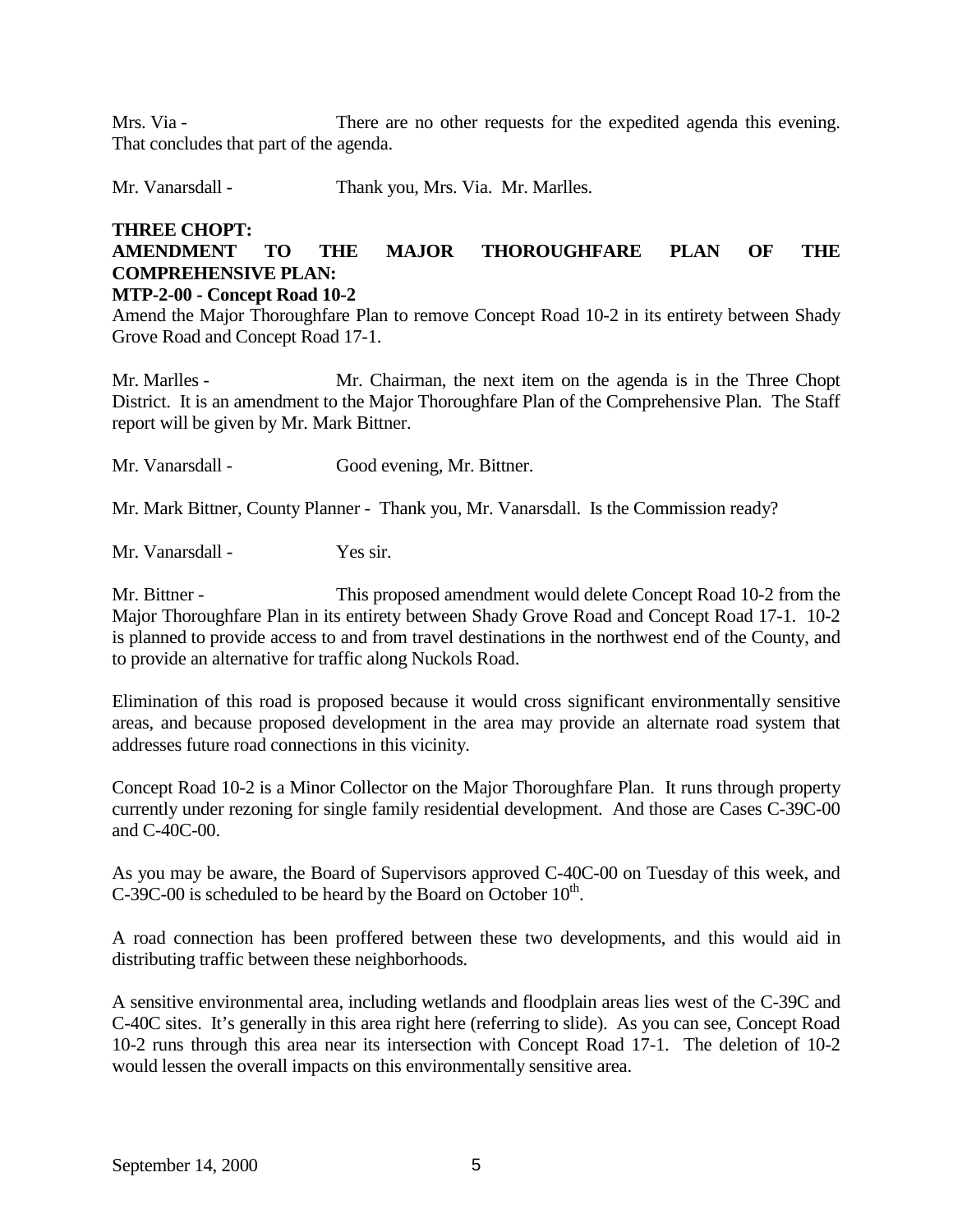The proposed deletion supports the Plan's goals to protect residential areas from encroachment by incompatible or inappropriate land uses and to protect sensitive environmental resources.

Although a major roadway might not be necessary, the staff would still encourage the interconnection of subdivisions to be developed in this area. These connections would provide access alternatives for future residents in the event of an emergency or some other unforeseen event. This is, in fact, a stated policy in the 2010 Land Use Plan. And, also, as I previously stated, there will be a road connection between C-39C and C-40C.

The Department of Public Works has voiced no objection to this proposal. The staff recommends approval of this amendment. I'd be happy to answer any questions you may have.

Mr. Vanarsdall - Any questions for Mr. Bittner by Commission members?

Ms. Dwyer - Mr. Bittner, can you tell me, I understand it may be wise to remove this because of the wetlands, but, of course, I see a lot of wetlands on this particular map. For instance, the Concept Road 17-1 also has to cross what looks like some streams. So, I guess what I'm wondering, is this a precedent that we're going to be setting where we're going to be removing roads because they cross stream beds or wetlands?

Mr. Bittner - No. I don't think it's a precedent. That is not the only reason we're recommending approval of this. When we examined this amendment, we looked at the area bordered by Nuckols here (referring to slide) and Shady Grove along here (referring to slide), Pouncey Tract and then the planned 17-1, and that's generally this quadrant right here.

Ms. Dwyer - Right.

Mr. Bittner - When we look at that versus major destinations in this area, including Wyndham, Interstate 295 and Short Pump, we did not see this area as being a through traffic place in the County. Meaning that if someone was coming from I-295 to Wyndham, they most likely would not go through here. They would stay on Nuckols. If they were coming from Short Pump to Wyndham, they would go up Pouncey Tract most likely.

So, we saw it becoming a destination area. It is designated for single-family residential development on our Land Use Plan. And we envision many single family homes being built in that quadrant which would make a destination place.

We felt, because of that, it was less vital or less important to have a major roadway to carry traffic through it. But, we still, of course, would anticipate roads and subdivisions in the future, and encourage the interconnection of those subdivisions for emergency access, and general convenience purposes as well.

Ms. Dwyer - I see your point in terms of this road not being necessary to be ferrying people from major points such as I-295 to Short Pump or Wyndham. I guess it was classified as a minor collector, is that right?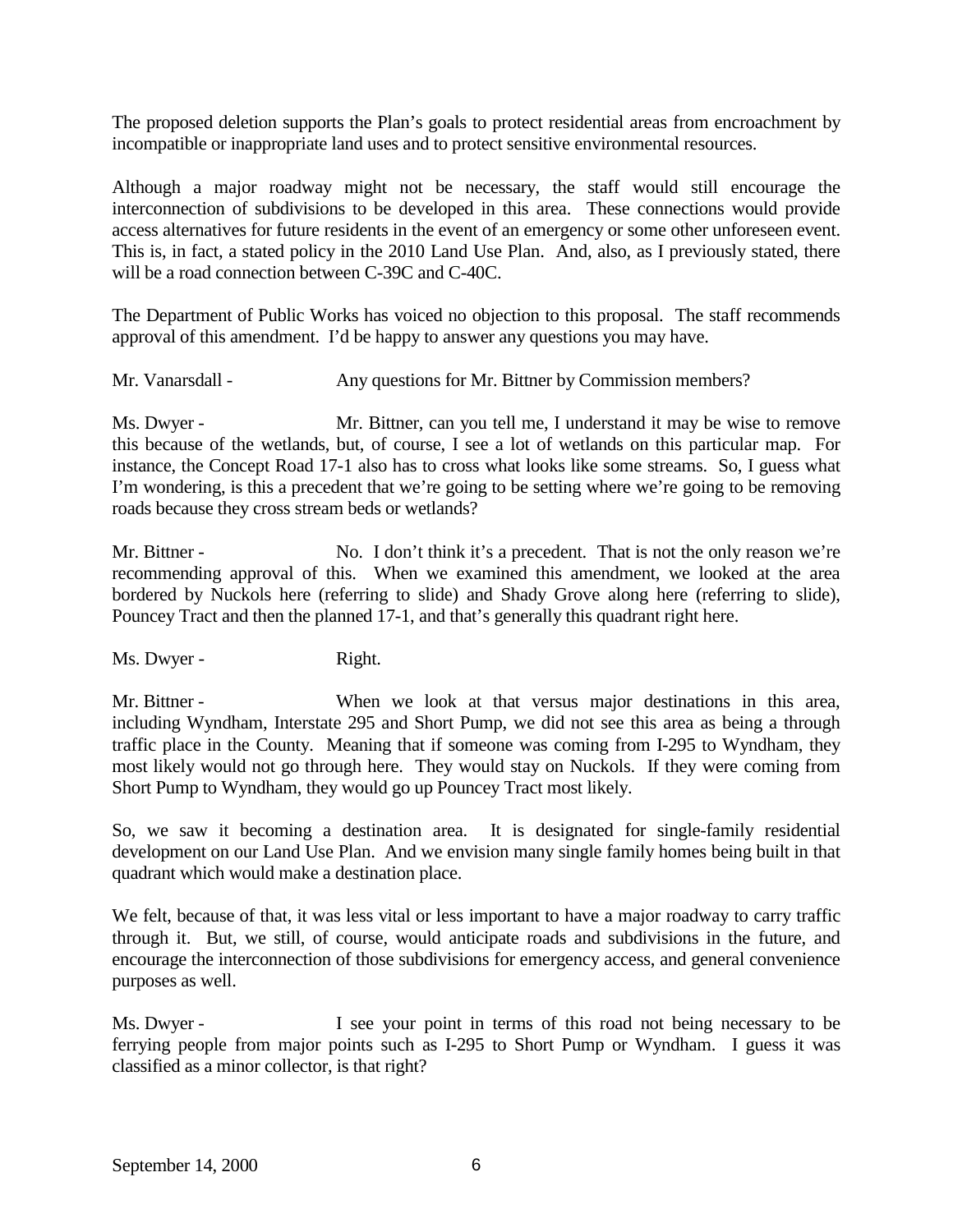Mr. Bittner - Yes.

Ms. Dwyer - I don't have a problem with removing it if, you know, the experts say that it is important that we remove it for environmental reasons. I guess my question is, "What was the purpose for having the road there to begin with, and do we have other ways to compensate for the fact that this road and whatever purpose it was designed for, do we have any way to compensate for the removal of this road by other roads or other minor collectors in this quadrant that you pointed out earlier?"

Mr. Bittner - Well, as you can see, we're not compensating with another minor collector in the vicinity.

Ms. Dwyer - Right.

Mr. Bittner - But, again, we've already got a proffered road connection between two new subdivisions to be built in this area, and we're going to pursue those in the future as well. They would be able to move traffic in and around this area and get it out to the main roads for people to get to those major destinations.

As far as how it was established here in the first place, I might be able to show you better on this here (referring to slide). And, I'd also like to point out, we have Tim Foster from the Public Works Department as well. He might have a lot to add to it.

Ms. Dwyer - Okay.

Mr. Bittner - But right along this leg here is actually some right of way that was reserved. I can't recall the exact date, but it was reserved for Nuckols Road. And I think it was dedicated when the Bridlewood Subdivision was developed.

Ultimately, as you can see, Nuckols Road was built further to the north. So, we ended up with some right of way left over. And what we decided to do on the Major Thoroughfare Plan is to take advantage of it and label it as another concept road so that this area takes advantage of existing right of way. And then we simply drew a connection from Shady Grove over to this other concept road 17-1.

| Ms. Dwyer -                        | Is Old Nuckols Road also a minor collector?                         |
|------------------------------------|---------------------------------------------------------------------|
| Mr. Bittner -<br>find out for you. | I'm not sure. I've got a copy of the Major Thoroughfare Plan. I can |

Ms. Dwyer - I guess my question is, "Is it the decision of the Department of Public Works that we do not need a minor collector or similar road in this area?"

Mr. Bittner - I'll let Mr. Foster say exactly, but I do know they have no objection to this amendment. Maybe you'd like to hear from Mr. Foster now?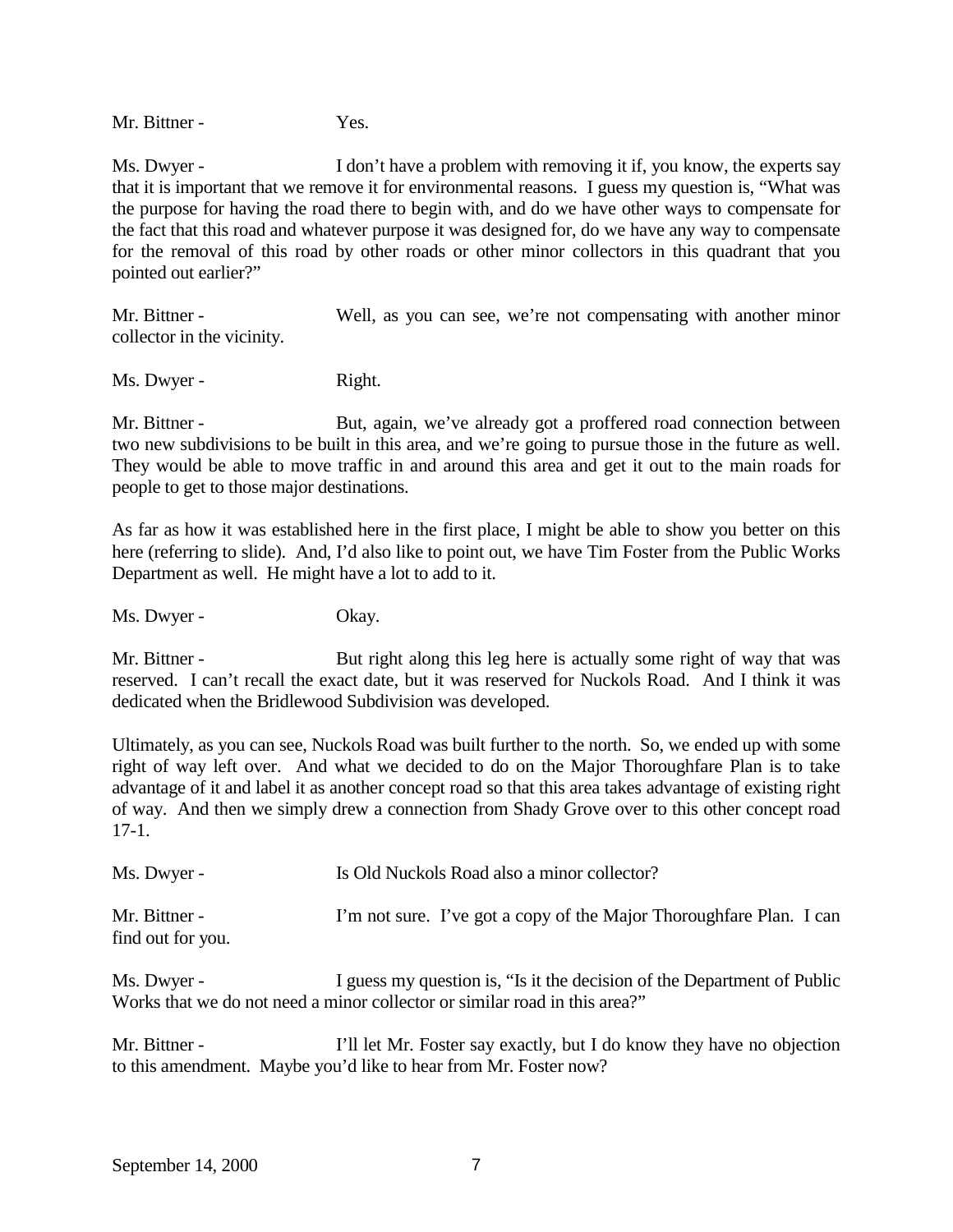Mr. Timothy Foster, Traffic Engineer, Department of Public Works - Ms. Dwyer, to reiterate what Mark just said, that was the old alignment of Nuckols Road, and what we anticipated to be a fourlane divided roadway. And when the Wyndham development came in, in the early nineties, the alignment was changed. And with the additional right of way that was there, we just left it, essentially, without really studying it at that point in time.

We do have several minor collector roads in the area. And what we felt was, when we get these requests we try to look at each one of them individually on their own merit. And, what we felt was, we had Old Nuckols Road, which is a connector road, which connects Shady Grove Road and Nuckols Road. We also have Shady Grove Road that goes to the south and connects into Pouncey Tract, and then we have Concept Road 17-1 that is opposite Wyndham.

Given the environmentally sensitive areas there, the crossing that we had to go through to get across that creek and the wetlands there, we felt that other roads in the area, as widened, would be sufficient to accommodate the traffic volumes we expect in that area, given the fact that we are mostly residential in that area.

I will say that, when the Wyndham development first came up, we were setting up Nuckols Road as a six-lane road because we had a lot of office and retail that were anticipated at that location. We don't have that any more. Most of that's already been rezoned out further to the east.

Therefore, we felt that we do have enough capacity out there with the road, and the fact that Nuckols Road is only about 1,800 feet separation of this road that we felt comfortable that we did not need it to connect in the 17-1. I think we do need 17-1, to connect in the center there. I think that road would be important.

The other thing I would like to say is, we have a lot of collector roads in the County that are not necessarily on the thoroughfare plan. A lot of roads that I would consider collector roads, that doesn't necessarily show up on the plan, but the nature of the design of the subdivision, they become collector roads in their own right. And, as long as we have the cross connections between the subdivisions, which I think is proffered in the ones that we have coming up, those roads themselves, serve as collector roads to collect the traffic to the major roadways, which will be Nuckols Road. In this area Shady Grove Road is a level up. To get it to Pouncey Tract Road would be the other major road in the area.

Ms. Dwyer - So, you don't see the need then, for say, a replacement for Concept Road 10-2, maybe in a more southerly direction to connect Concept Road 17-1 and Shady Grove?

Mr. Foster - I think, as we get with development in that area, as long as we have our subdivisions interconnected, I think it will serve the same purpose. Given the fact, the further away we get from this collector road, then the effect of another collector road doesn't really take the place of this one. It just adds a new one.

Ms. Dwyer - Right.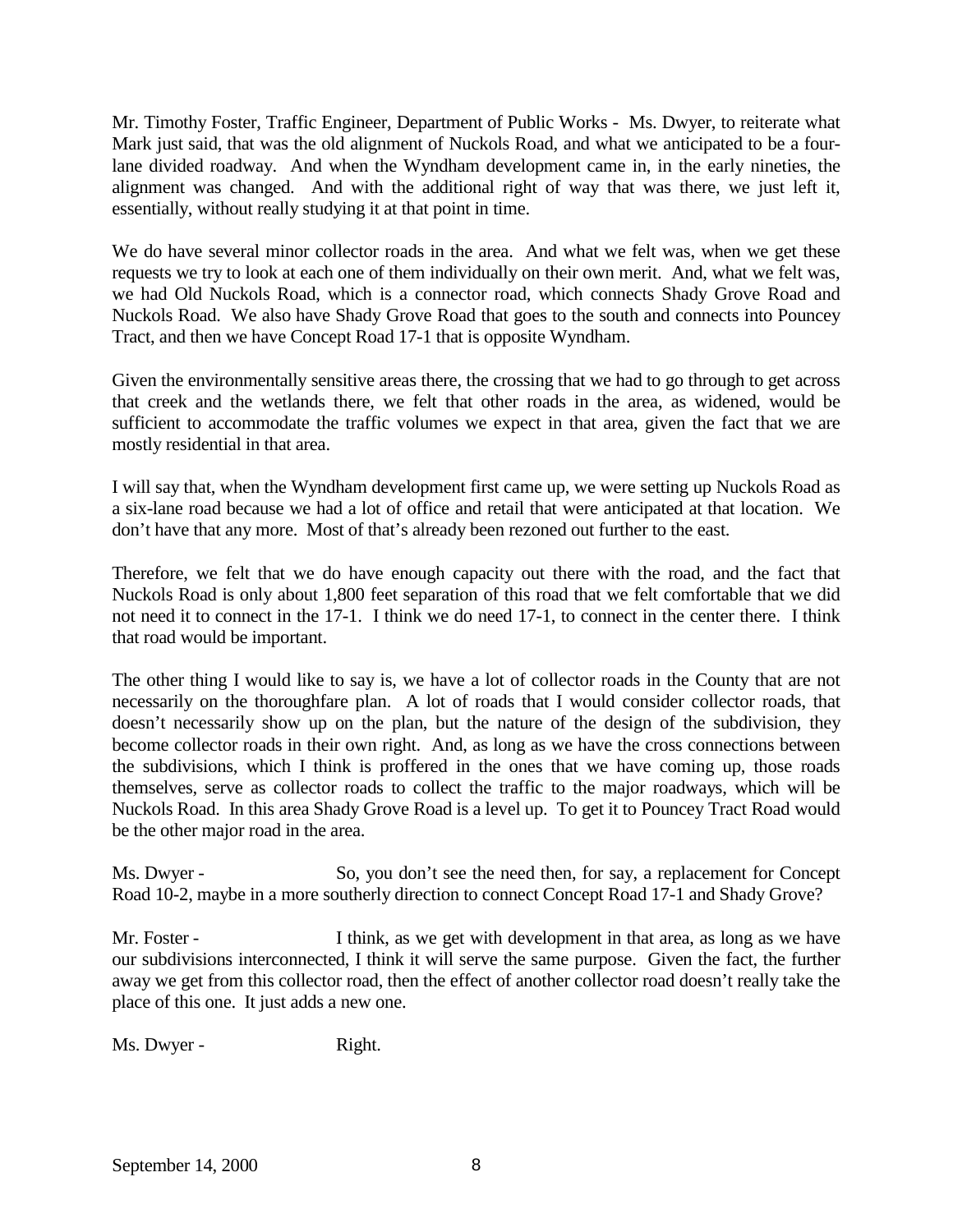Mr. Foster - So, I think, as long as we get all the subdivisions connected and get some connected to the north as we get around to Shady Grove Road, we'll have a good traffic network in the area.

Ms. Dwyer - And it looks like this connects both to Nuckols and to Shady Grove, so there are two outlets from this particular neighborhood?

| Mr. Foster - | That's correct. Yes ma'am.                                        |
|--------------|-------------------------------------------------------------------|
| Ms. Dwyer -  | Does Concept Road 17-1 cross any environmentally sensitive areas? |

Mr. Foster - That, I do not know. I don't really look at the environmental aspect of it. We do have lots of roads that do cross environmental areas. It's a matter of whether or not the road, itself, if we need the road, I think we'll built it, no matter whether or not. We look at the weight of the road being there, versus the environmental sensitive nature of the area. And we look at that balance. In this case we felt the balance leaned toward the environmental sensitive areas. We will have some that will probably go the other way. We have had some to go the other way. And, I can also say, I've stood up here many times being against taking roads off the Thoroughfare Plan more than I have arguing for taking them off the Thoroughfare Plan. So, we will always look at all those issues when we remove roads from thoroughfare plans.

Ms. Dwyer - So, in any event, it looks like 17-1 will be a significant road and one that we would need to keep on the Major Thoroughfare Plan?

Mr. Foster - Without further study, I would say, "yes." Obviously, there has not been further study. A lot of times, and Mr. Marlles can probably vouch for this, a lot of our thoroughfare roads we try to get some kind of idea of where they need to go, but there is not a lot of in depth study to those concept roads more or less. It's a line on the map. We have to shift the road back and forth.

Even if you look at this concept road we have here, we couldn't have went through the existing right of way because of where it was taking us to. We would have probably had to abandon that if we did build the road because we couldn't get the road to work through that existing right of way.

Ms. Dwyer - All right, thank you.

Mr. Vanarsdall - Thank you, Mr. Foster. Any other questions of Mr. Foster? Any other questions from the Commission members? Ladies and gentlemen, this is a public hearing, and any one who would like to speak, we invite you to come down. We're glad to hear from you. All right, Mr. Taylor.

Mr. Taylor - Mr. Chairman, just summing up what we have on this. I had discussed this with the various members of the staff. I think the primary reason for the removal of this road is the protection of the wetlands. And this will lessen the impact on the environmentally sensitive area. And it is not seen as an area now of through traffic.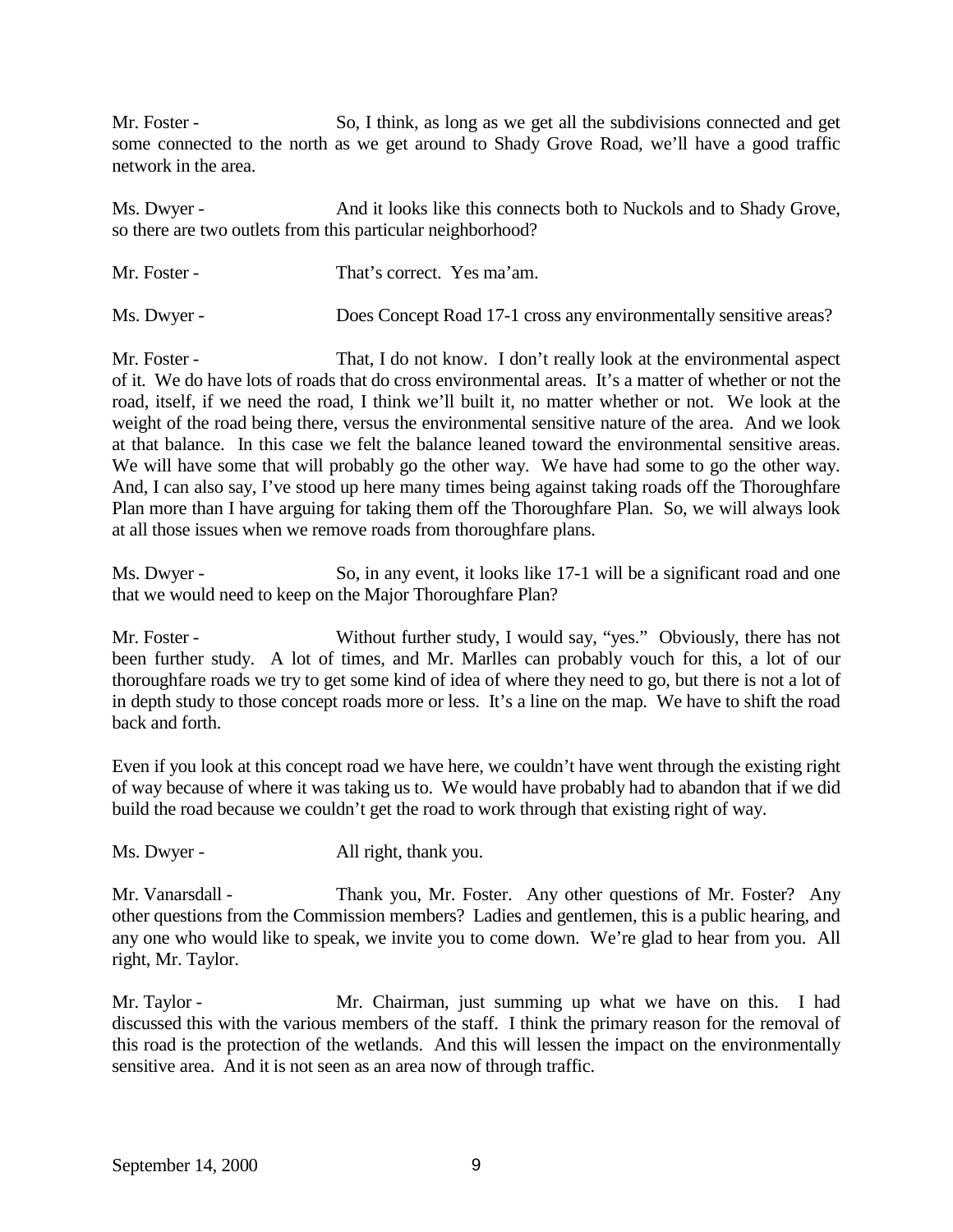The recent improvements in the Shady Grove Road area and the adequate roads in the area, what Public Works considers adequate roads in the area, and that development in the area will provide additional internal circulation as the subdivisions connect and their systems in the road net. Therefore, I move to amend the Major Thoroughfare Plan to remove Concept Road 10-2 in its entirety between Shady Grove Road, and Concept Road 17-1.

Mr. Archer seconded the motion.

Mr. Vanarsdall - Motion made by Mr. Taylor, seconded by Mr. Archer All those in favor say aye—all those opposed by saying nay. The vote is 5-0 (Mrs. O'Bannon abstained).

Before we continue, I'd like to recognize Mr. Tom Lappas from the Henrico Leader. I just saw you come in. And anyone else from the press I don't think are here. Mrs. O'Bannon, I didn't see you come in. Good evening.

Mrs. O'Bannon - I apologize for being a little late. I was at a reception for the Forensic Nurses. These are the great nurses that work with our Police Department in solving cases here in the County.

| Mr. Vanarsdall - | You've had a long day. |
|------------------|------------------------|
|                  |                        |

Mrs. O'Bannon - It started at 6:00 o'clock this morning. I was supposed to have had a meeting with the President, but he didn't show.

| Mr. Vanarsdall -        | The President?                                                    |  |
|-------------------------|-------------------------------------------------------------------|--|
| Mrs. O'Bannon -<br>way. | Yes. In Washington, D.C. I am a Republican. I'll just put it that |  |

Mr. Vanarsdall - All right. Mr. Marlles.

**C-65C-00 Anna R. Pitt:** Request to conditionally rezone from R-4 One Family Residence District to R-5C General Residence District (Conditional), Parcel 146-2-C-34, containing 0.13 acre, located on the west line of Park Avenue approximately 260 feet north of its intersection with Bray Avenue. An adult day care facility is proposed. The Land Use Plan recommends Suburban Residential 2, 2.4 to 3.4 units net density per acre.

Mr. Marlles - Thank you, Mr. Chairman. The next item on the agenda is Case C-65C-00. The staff report will be given by Mr. Lee Householder.

Mr. Vanarsdall - Any one in the audience in opposition to this case, C-65C-00? Good evening, Mr. Householder.

Mr. Lee Householder, County Planner - Thank you, Mr. Chairman, members of the Commission. The subject site is located at 508 Park Avenue. It's a lot within the Glen Echo Subdivision. An adult day care facility is proposed for an existing residential structure in this neighborhood.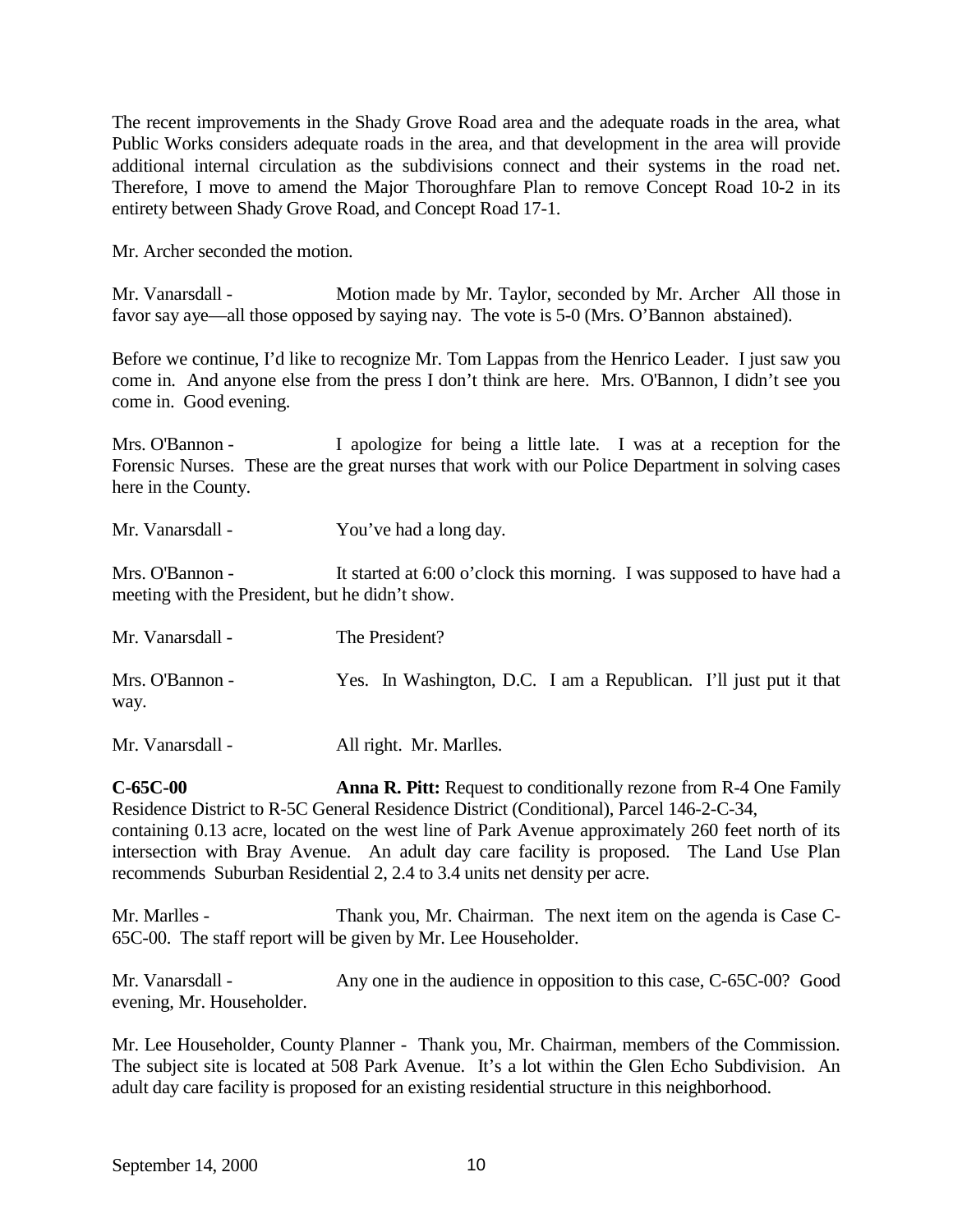The facility would serve elderly citizens over the age of 60. It is surrounded by R-4 property on all sides; not all sides. The property to the north is actually R-5C, which was rezoned in 1995 to allow a boarding house for the elderly.

At that time, there was considerable debate as to whether this use was appropriate for the community. But, the fact that the existing structure would remain with no modifications, and the fact that there was actually support from the surrounding community for this case, it was approved in January of 1996.

The R-5 District does not specifically mention adult day care as a permitted use, but it does allow for child care centers. Staff has determined that the adult day care use is similar to a child care center, and, therefore, would be permitted in the R-5 District. Staff met with the representative for the applicant before this case was filed and recommended the R-5 District as appropriate.

The 2010 Land Use Plan recommends Suburban Residential for the subject parcel. This request is not in conformance with our recommendation. However, the potential impacts are believed to be minimal because no new construction or modification of the existing structure is planned.

I have a photo of the house. And if you look at this photo here (referring to slide), it includes the boarding house would be on your right and the proposed location on your left.

The applicant has indicated that this facility will serve no more than 15 clients. The clients will have to meet criteria for income and age that is set by the State of Virginia and Medicaid. And at full capacity, this type of use would require three to four employees which is required by the State.

If the requested zoning is granted, the applicant will need to file for a variance to correct deficiencies in the front and side yards because of the R-5 District. Parking for this use is based on the amount of office or administrative space that is provided. The applicant has indicated that there will be very minimal office space, which will probably just consist of one small room within the structure. At this time the exact amount of space is not known. Staff is confident that the required parking will not exceed four spaces.

But, we did come up with an issue in the staff report that we felt there should be some parking provided. The applicant has amended their proffers which I have to hand out to you now to include language that says there will be three parking spaces provided on the site.

Overall, I have gotten a number of calls; approximately 20, in glowing support of Ms. Anna Pitt and the actual work that she does at the existing, I will call it a "boarding house" which is really an assisted living facility. So, they've all been in support of this request.

We feel like the care of the elderly in this residential subdivision would not have adverse impact on the present character of this neighborhood. Therefore, we recommend approval of this request. And, I'll take any questions that you may have.

Mrs. O'Bannon - I just have one I'd like to ask you. Is "adult day care" mentioned anywhere else in the Code or anywhere in the Code?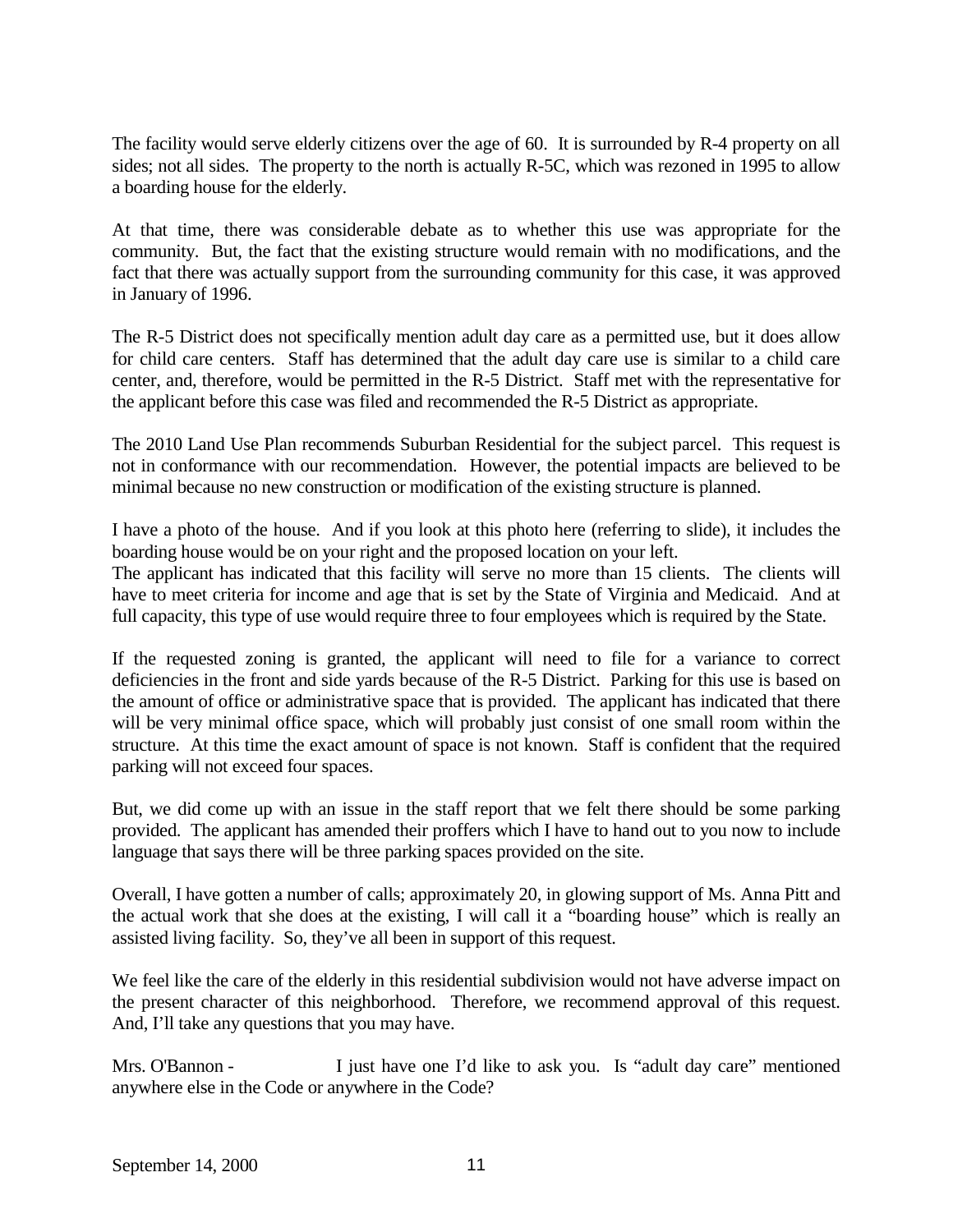| Mr. Householder - | It is mentioned in B-1. |
|-------------------|-------------------------|
| Mrs. O'Bannon -   | $B-1?$                  |
| Mr. Householder - | Yes.                    |

Mrs. O'Bannon - So it has to be B-1? As you know, we're looking into reviewing much, if not all the Code, is what I'd like to see because this is the type of service that I think is something that more and more people are looking for an adult day care.

| Mr. Householder -              | Yes. I think it is something in the future we'll see a lot more of.                                                                                         |
|--------------------------------|-------------------------------------------------------------------------------------------------------------------------------------------------------------|
| Mrs. O'Bannon -                | I think we're reviewing A-1 right now?                                                                                                                      |
| Mr. Marlles -                  | And "Institutional" too.                                                                                                                                    |
| Mrs. O'Bannon -<br>Ms. Dwyer - | Institutional?<br>Group homes are allowed in neighborhoods without any particular<br>change in zoning. What's the difference between a group home and this? |

Mr. Householder - Well, this is the adult day care.

Ms. Dwyer - Right. So, they're just there during the day.

Mr. Householder - They're not living there. The facility next to it, which we rezoned as a boarding house, could probably be considered a group home and it may not have required rezoning.

Ms. Dwyer - I ask just as a practical matter for zoning purposes, I'm wondering what difference it really makes whether its an adult day care or whether it's a group home taking care of multiple people 24 hours a day. I mean, it would seem to me, that would have, more, if anything, an impact on a neighborhood than the day care.

Mr. Householder - We talked about that, as staff, and went back and forth. When you're working with a protected class, which the elderly would be, would it really require rezoning? Could this fall within the group home realm? And we decided that, because it was most like a child care center, which was mentioned in R-5, that it consists of dropping someone off in the morning and picking them up. That was the difference.

Ms. Dwyer - I think I would like to reiterate what Mrs. O'Bannon said that this sounds like an area of not just adult day care. But looking at the whole spectrum of elderly care that we should address specifically in our Code, so that we're not squeezing it into classification that it doesn't particularly fit.

Mr. Marlles - Staff agrees.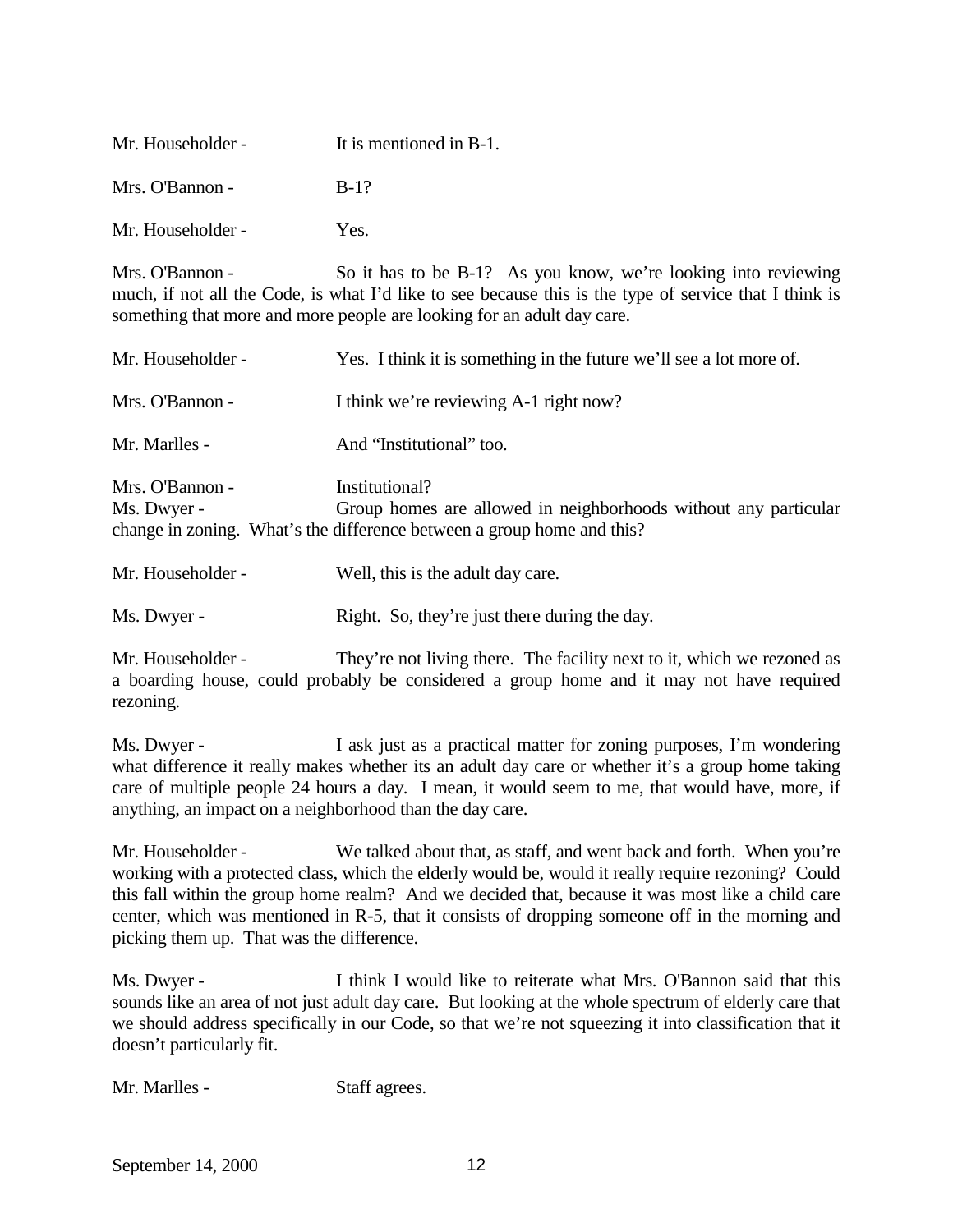| Mrs. O'Bannon -         | Does this need to be brought up before the Board?                |
|-------------------------|------------------------------------------------------------------|
| Mr. Marlles -<br>Board. | Mrs. O'Bannon, I'm not sure it needs to be brought up before the |
| Mrs. O'Bannon -         | Can it be recommended by the Planning Commission?                |

Mr. Marlles - It's certainly one of those items on a list of items that we need to look at in the current zoning ordinance. We are, as you know, in the process of updating the Land Use Plan. I think there's a natural progression there that we do need a major update to the Ordinance, following the update to the Land Use Plan. But, if there's a need to do it sooner, we can certainly do that.

| Mrs. O'Bannon - | Can you make a note of that?       |
|-----------------|------------------------------------|
| Mr. Marlles -   | I'm doing it right now. Yes ma'am. |

Ms. Dwyer - You mentioned several things in the staff report that the applicant had agreed to do such as put a cap on the number of clients, limit the hours of operation, and have a security system. I don't see those in the proffers. Is there a reason for that?

Mr. Householder - The reason was, in speaking with the applicant, was that the State was already requiring those things as part of their allowing them to do that use. So, we felt confident that, if they were required by the State to do it, following their guidelines, that it wasn't necessary.

Mrs. Quesinberry - That answered some of my questions. I had just two additional things I was concerned about, given the nature of this neighborhood, and the residential look of this neighborhood. And, one was, trash screening to make sure that we continued to have a residential look and feel here. I just made some assumption that the nature of the operation inside of this home now would generate a lot more than just a family living there. And, I would assume the applicant would need either larger containers or maybe a dumpster or something that would require some type of screening.

Mr. Archer - Good point.

Mr. Householder - I did discuss that with the applicant yesterday. And she agreed not in proffer form, but I think she's willing to proffer that she would screen it. Currently, at the house next door, they're using just your standard BFI oversize trash can to serve the residence in that facility. So, I don't think they would need anything more than a standard trash can, but they would need multiple ones that would need to be screened. So, I would agree.

Mrs. Quesinberry - That kind of occurred to me, too. I mean, most of us have those 90 gallon things we role out to the curb, but we don't have 20 of them somewhere in our yard.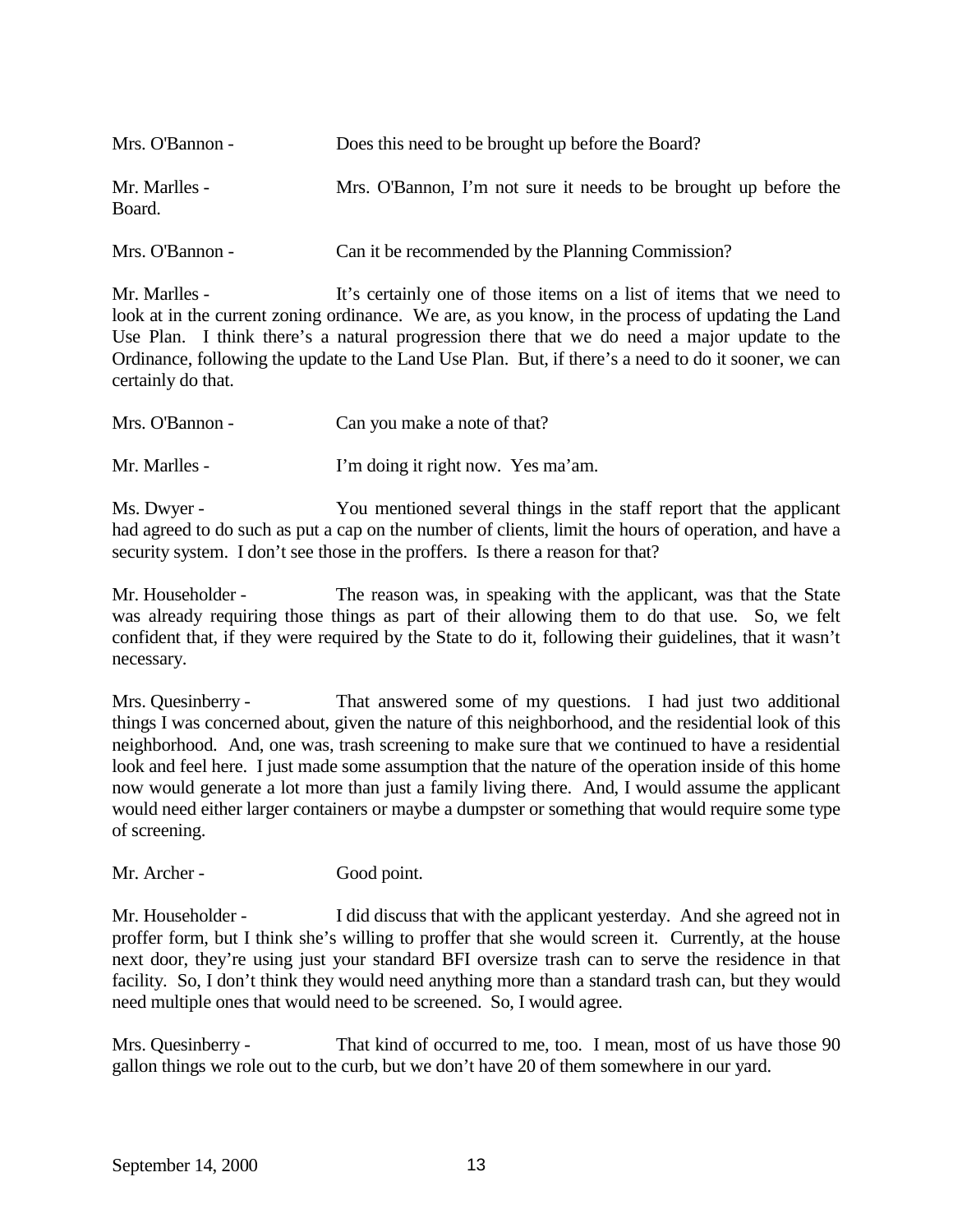Mr. Householder - She said they use seven or eight next door. I would think four probably would suffice for this type of use.

Mrs. Quesinberry - As long as they're willing to address that, and they can do it before the Board, it would be fine with me. I want to make sure we don't end up with, you know, a whole field of trash cans. And I was also just a little bit concerned. In the staff report you talked about they're not planning to make any structural changes, but I would like to see something addressed. And I'm not sure how it would be worded, but I'm sure you can do your magic before the Board as well. But something that would assure that this structure maintains the residential look of the neighborhood, or be in conformance with the residential look of the neighborhood. I know you can wordsmith that, but I really would like to see that so that it doesn't turn into a more of a commercial looking type building.

| Mr. Householder - | Okay.                                          |
|-------------------|------------------------------------------------|
| Mr. Vanarsdall -  | Did you hear from any of the neighbors at all? |

Mr. Householder - I talked to many, many people. And I would think most of them were people whose parents or relatives were served by the boarding house. And they were calling in support of the fact that she does a great job and she runs an excellent business. And they were complimenting her on her business.

As far as residents, I didn't get addresses from everyone that called, so I wasn't sure who lived where, so I can't say for sure. But I didn't hear from anyone in opposition.

| Mr. Vanarsdall -   | Did you hear from anybody Mrs. Quesinberry?              |
|--------------------|----------------------------------------------------------|
| Mrs. Quesinberry - | No. I didn't. And it really is a business that's needed. |
| Mr. Vanarsdall -   | Do you want to hear from the applicant?                  |
| Mrs. Quesinberry - | I just wanted to make sure we kept the look.             |

Mrs. O'Bannon - And that's a question I have real quick. If you say its mentioned first in B-1, is it required for whatever reason, even in the "R" zoning to have ADA requirements?

Mr. Householder - And the applicant has met with our Building Inspectors. They've gone through the facility and given her an idea of what she needs to do. She does need to build a ramp.

Mrs. O'Bannon - Because the ADA stuff, obviously, in many residential neighborhoods. I have three houses in my neighborhood that have ramps out front. So, I mean, its not unheard of to make it less residential. I am just saying she has looked into that. That was one of the concerns I have in setting out certain zoning classifications is safety issues and things like that.

Ms. Dwyer - Is this owned by the same person who owns the facility next door?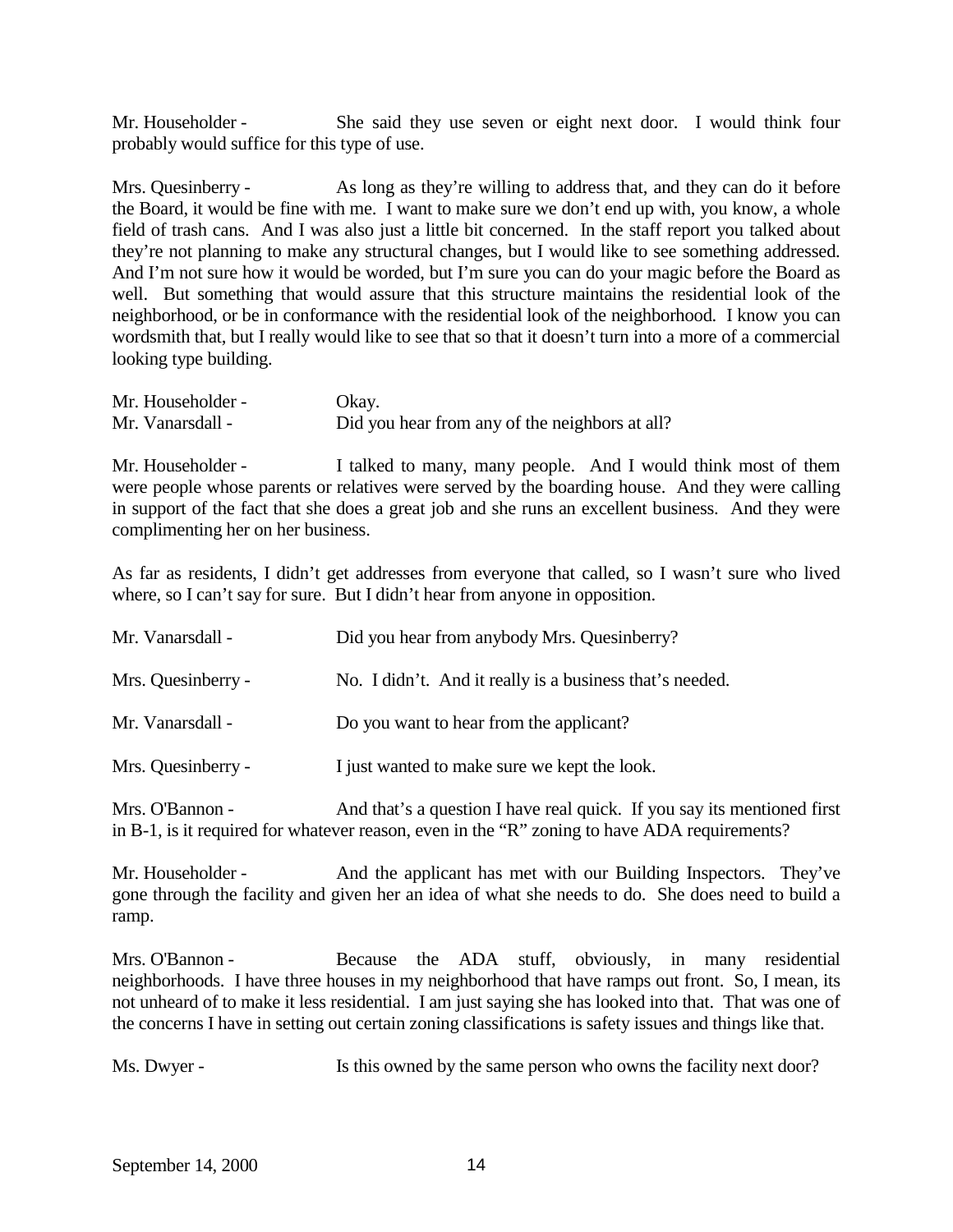| Mr. Householder -                                                                                                                                                                                                                                                                                                                             | Yes. She's here this evening.                                                                                                                 |  |
|-----------------------------------------------------------------------------------------------------------------------------------------------------------------------------------------------------------------------------------------------------------------------------------------------------------------------------------------------|-----------------------------------------------------------------------------------------------------------------------------------------------|--|
| Mr. Vanarsdall -                                                                                                                                                                                                                                                                                                                              | Do you want to hear from the applicant?                                                                                                       |  |
| Mrs. Quesinberry -                                                                                                                                                                                                                                                                                                                            | I don't particularly need to hear from the applicant, but would any<br>other of the Commission members like to? Okay. I'm ready for a motion. |  |
| Mr. Vanarsdall -                                                                                                                                                                                                                                                                                                                              | Thank you, Mr. Householder.                                                                                                                   |  |
| Mr. Chairman, I'd like to recommend approval to the Board C-65C-<br>Mrs. Quesinberry -<br>00 Anna R. Pitt with the proffers that were delivered to us tonight and also with the understanding<br>that the applicant will address the trash screening issue and trying to maintain the residential look of<br>the building prior to the Board. |                                                                                                                                               |  |
| Ms. Dwyer -                                                                                                                                                                                                                                                                                                                                   | Mrs. Quesinberry, you might need to waive time limits.                                                                                        |  |
| Mrs. Quesinberry -<br>time.                                                                                                                                                                                                                                                                                                                   | Do we need to waive time limits? No, we don't. She got them in on                                                                             |  |
| Ms. Dwyer -                                                                                                                                                                                                                                                                                                                                   | Okay.                                                                                                                                         |  |
| Mr. Vanarsdall -                                                                                                                                                                                                                                                                                                                              | 9/11.                                                                                                                                         |  |
| Ms. Dwyer seconded the motion.                                                                                                                                                                                                                                                                                                                |                                                                                                                                               |  |
| Mrs. Quesinberry -                                                                                                                                                                                                                                                                                                                            | I thought you had a question.                                                                                                                 |  |
| Mr. Vanarsdall -                                                                                                                                                                                                                                                                                                                              | No. Go ahead.                                                                                                                                 |  |
| Mrs. Quesinberry -                                                                                                                                                                                                                                                                                                                            | You have a second.                                                                                                                            |  |
| Mr. Archer -                                                                                                                                                                                                                                                                                                                                  | I'll second it. Did you get it already?                                                                                                       |  |
| Mr. Taylor -                                                                                                                                                                                                                                                                                                                                  | It's already seconded.                                                                                                                        |  |
| Mr. Vanarsdall -                                                                                                                                                                                                                                                                                                                              | Do you have a question now?                                                                                                                   |  |
| Mrs. Quesinberry -                                                                                                                                                                                                                                                                                                                            | No.                                                                                                                                           |  |
| Mr. Vanarsdall -<br>Motion made by Mrs. Quesinberry, seconded by Mrs. Dwyer. All<br>those in favor say aye—all those opposed by saying nay. The vote is 5-0 (Mrs. O'Bannon<br>abstained). Now, you have a question?                                                                                                                           |                                                                                                                                               |  |

Mrs. Quesinberry - No.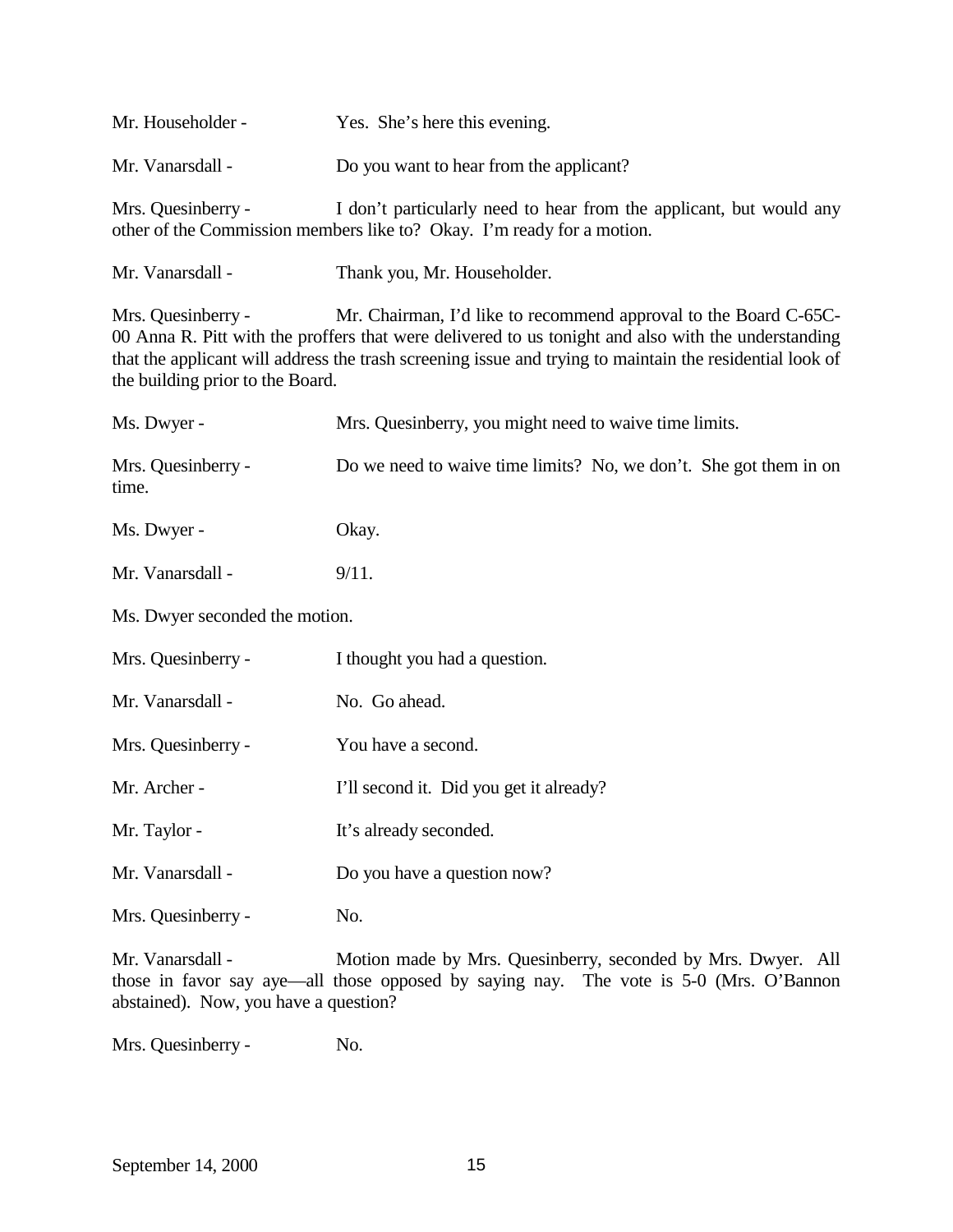REASON: Acting on a motion by Mrs. Quesinberry, seconded by Ms. Dwyer, the Planning Commission voted 5-0, (one abstention) to recommend that the Board of Supervisors **grant** the request because it would not be expected to adversely affect the pattern of zoning and land use in the area; and it would provide for appropriate development.

Mr. Vanarsdall - All right, Mr. Marlles.

Mr. Marlles - The next case is in the Fairfield District. It was deferred from the August 10, 2000 Meeting.

### **Deferred from the August 10, 2000 Meeting:**

**C-29C-00 Roy B. Amason for Virginia Center, L. L. C.:** Request to amend proffered conditions accepted with Rezoning Case C-38C-97, (zoned R-6C) on Parcel 44-A-1, containing 8.416 acres, located on the north line of Virginia Center Parkway, approximately 570 feet east of its intersection with Carriage Homes Way and 360 feet west of its intersection with Carriage Point Lane. The amendment would allow the development of 60 townhouse units instead of a 160 unit assisted care facility. The Land Use Plan recommends Office.

Mr. Marlles - The staff report will be given by Mr. Lee Householder.

Mr. Vanarsdall - Any one in the audience in opposition to this case? All right. Mr. Householder again.

Mr. Householder - The subject request would amend and add to the proffers accepted with Rezoning Case C-38C-97 to allow for residential townhouse development. The subject property is currently zoned R-6. But, the existing proffers limit the property to an assisted care facility with a maximum density of 160 units.

This property was originally rezoned to R-6 in May of 1996 as a part of a much larger rezoning case, C-21C-96. This case totaled over 62 acres, and the property was rezoned to multi-family and office districts, in order to permit construction of a unified planned residential community.

In July of 1997, Case C-38C-97 amended 8.4 acres of the area with the red dot on the map (referring to slide), to increase the density of the assisted care facility by 10 units – from 150 to 160.

To the south and east of the subject property, the land is zoned A-1, as you can see on the map, and to the north and west, its zoned C-1. This aerial (referring to slide) gives you an idea of some of the surrounding land uses. You can see a golf course to the north and west and the north is woods. And these cleared areas are now developed. This aerial was taken in 1998.

In the past few years, there have been a variety of residential developments constructed near the subject property. These developments include the Links Apartments, the Cross Point Golf Villas, the Cross Point Fairway Homes, and the Cross Point Carriage Homes.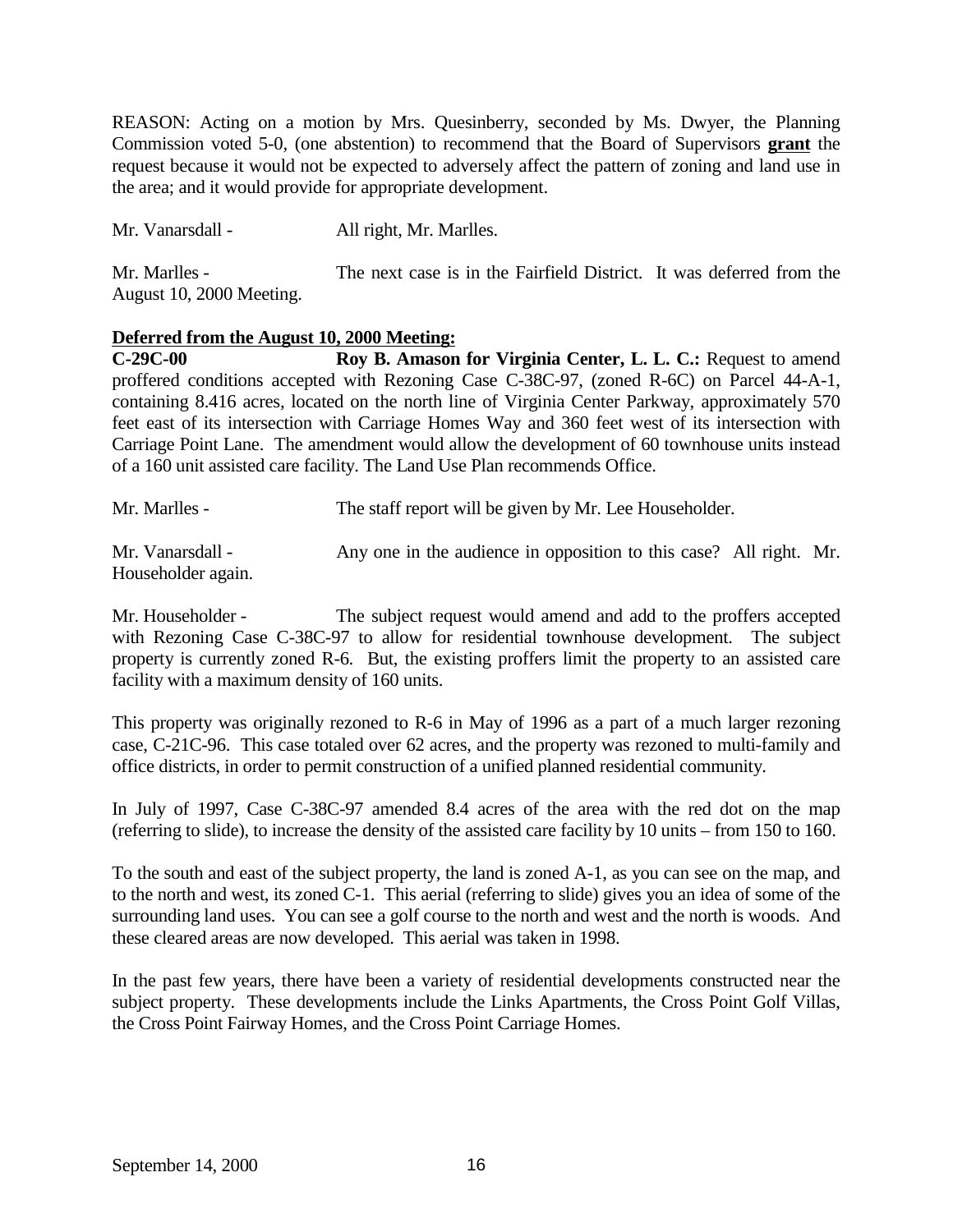The primary issue of this amended proffer is the change from assisted care to residential townhouse. The original concept for this proposal submitted was a planned community with a variety of housing styles, which included an assisted living component, and a mix of owner and rental units.

The applicant has indicated that they are not able to market the assisted living concept as well as they anticipated. And, therefore, they feel that townhouses would be more appropriate, given the lack of interest in developing an assisted living facility at this site.

Staff feels that this assisted living component of the original proposal was a very strong one, and it would provide diversification for the community as a whole. However, the additional townhouses developed at this location we feel are reasonable, and would not greatly detract from the planned community goals.

Originally, in this process in April, the applicant had proffered 60 townhouse units and an exhibit that matched the existing Cross Pointe Homes. They have now amended their request to and proffered to match this rendering (referring to slide), and they have reduced their overall density to 52 townhomes which is a density of 6.2 acres overall, and proffered this rendering.

The proffers that I handed out to you, tonight, are the original C-38C proffers, which were not included in the staff report just for reference. The applicant has also proffered a layout. It's a larger building than the original, and this layout depicts how it would look, and this has been proffered.

Since the time of the staff report, staff has not gotten the chance to meet with the applicant, but we have come up with an additional proffer that we'd like to see in this case. And that is it gets to the road construction standards, which have been talked about greatly as of late. Once we have an opportunity to discuss this with the applicant, this could be addressed before the Board of Supervisors meeting.

I've had many phone conversations with members of the surrounding community. It's been a mixed bag of people for and against this proposal. We do have four letters on file; three opposed to the request and one in favor.

Overall, staff feels the proposed change from assisted care units to townhomes is reasonable because the proffered density and exhibits will help ensure quality development, and we recommend approval of this request. I'd be glad to take any questions you may have.

Mr. Vanarsdall - Any questions of Mr. Householder by Commission members? Mr. Marlles, don't you think we should explain the time limit to them?

| Mr. Marlles - | Yes sir. |
|---------------|----------|
|---------------|----------|

Mr. Vanarsdall - To every one.

Mr. Marlles - Ladies and gentlemen, it is the policy of the Commission, when there is opposition on a rezoning case, to provide 10 minutes to the applicant to present the application, and 10 minutes to the opponents of the case. In the case of the applicant, he may want to reserve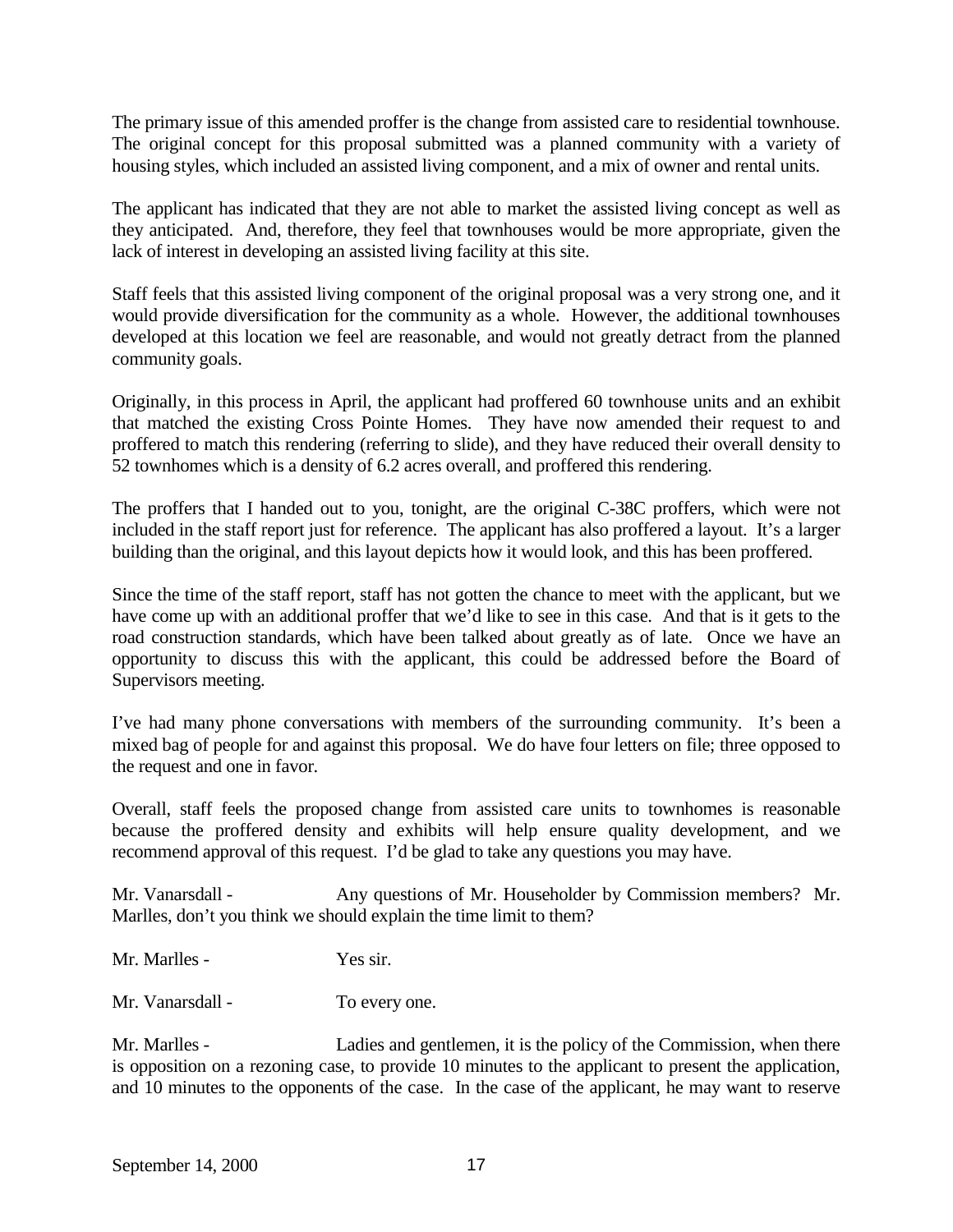some portion of his 10 minutes for rebuttal of the opposition. Time that is spent answering questions from the Commission members is not considered as part of that 10 minutes either for the applicant or for the opponents. Often, for the opponents, if there is a large number of people in opposition to a particular case, its probably better use of the time to try to designate some spokesperson or spokespersons to present the opposing views. You don't have to do that, but it has worked out to provide better use of the time. Mr. Chairman, I think that summarizes the policy of the Commission.

| Mr. Vanarsdall - | Very nicely. Would the applicant come down, please? |
|------------------|-----------------------------------------------------|
| Mr. Archer -     | I don't think he heard you, Mr. Chairman.           |
| Mr. Vanarsdall - | Mr. Amason. I thought my mike was off.              |

Mr. Roy Amason - I am Roy Amason, the developer. I would like to defer most of my time to after the people have spoken. I think staff presented the case pretty much as it is. They mentioned the proffer be added, we would bring the roads to County standards. We've done that in all the other roads in that community. We have no objection to that at all. It just wasn't discussed, I think it is what it boiled down to. So, that will not be a problem between here and the Board of Supervisors.

I have met with the residents on this case, and there are mixed opinions on it at this stage of the game because of the changes that we made because we went to townhomes with garages and we reduced the density. All I can say to you is, I understand the concerns of people who will speak against this change in proffers, and I understand those who don't.

Mr. Archer and I have talked about it many times. It's one of those questions where you are going to have to make a decision. Ours, I will tell you, is not based on anything except of the fact that three years ago when we came in with this proffer, at the same time, and right after a lot of assisted care facilities came before this Board. And they all ran and they all built around Richmond mainly in the west end. And we've had six companies look at this site. All of them have come back with the same result is that there are too many right now in the Richmond area—too many beds, and that economically, this area doesn't handle the assisted care facility.

I think that's mainly because of all of the C-1 that is around this property because we back up to the Chickahominy swamp. So, when they do their studies, it skews the number of residents and the number of people that will be coming to an assisted care facility. It's crazy, but that's seems to be the way that is.

So, we've had literally six companies come in, do studies. And six companies came in and said, "The studies show us we can't put an assisted care facility here." So, we came up with, what we thought, was a reasonable alternative to try to listen to what the neighbors wanted even though we kept hearing from them that they did not want us to change it. We tried to listen to what would be an alternative is what we presented tonight. So, with that, I'll just have to let you make the best decision you can. Thank you.

Mr. Vanarsdall - Any questions of Mr. Amason?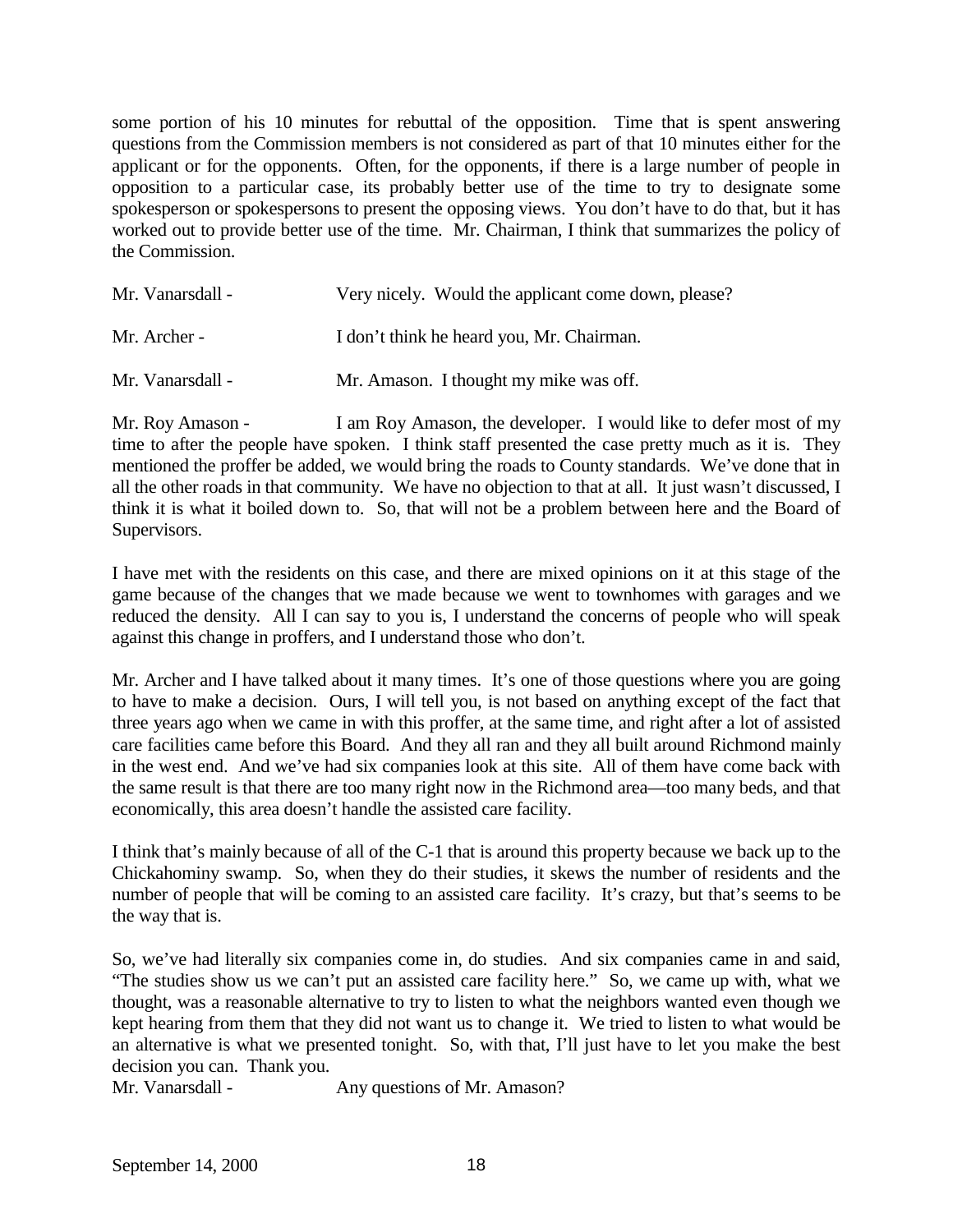Mr. Archer - Mr. Amason, would you just briefly explain, for the Commission, the changes that you made since the original townhouse proposal and the proposal that you have tonight.

Mr. Amason - Well, what we did mainly was, we reduced the density, Number 1. And, we, instead of building the same townhomes that we'd already built in the Golf Villas at the entrance of the subdivision, we have made another change in the subdivision, as a whole, from the beginning, in that we built, if my memory is right, townhomes in the front of the subdivision. And then there was a B-2 property that we own right next to it, and we came in, requested that be changed for 21 townhomes, which are, we are developing land. Quite frankly, well, I can't say all, about 90 percent of those units are under contract right now. We haven't even started building the unit yet.

But, we, in talking to the neighbors, they did not like the idea of having more of those townhomes in the neighborhood. So, we came back and we took the lots, reduced the density, made the townhome lots bigger, added garages, put bedrooms on the first floor. So, we've got a different type of townhome now. The townhome that we are proposing is similar to the townhomes that we are building, if I could see the map here (referring to slide), to the right, as you're looking at your screen. They are R-5C in the back which we call "carriage homes."

They are similar in that, those units have two car garages and bedrooms on the first floor. These have one-car garages and bedrooms on the first floor. These are 28-foot wide units, and those in the rear are 40-foot wide units. So, they're similar. They're the same kind of animal, but they're just not the same unit.

But we have made that change. Quite frankly, I think some of the concern is the mix. Some of the people we're looking forward to having an assisted care facility in their neighborhood. So was I. At the same time, one of the changes that we have made, is we have left a lot of open area in this project. We've increased the parking, because of our experience with the other golf villas. If you'll note, the parking is more than you require; considerably more, and the open area is considerable on this project.

We feel like, as opposed to having a large building, with a large parking lot for 160 units, quite frankly, that these units will blend more in with the woods, etc., that we've got there. A 160-unit care facility will be approximately a little more than half of the size of our apartment complex in the entrance of the project. We've built a 15-acre site up there with 288 units on it. So, on an 8-acre site with 160 units on it, its going to make an impact back there I think much stronger than this would. But, there are going to be concerns about waste. So, I think, did I answer your question, the changes that we made?

Mr. Archer - I wanted to make sure everybody else understood what your changes were. Let me ask you one more thing before you sit down, and maybe you haven't thought about this yet. What would the assisted living center have looked like in terms of how the buildings would be? Would there be more than one building? If so, how many?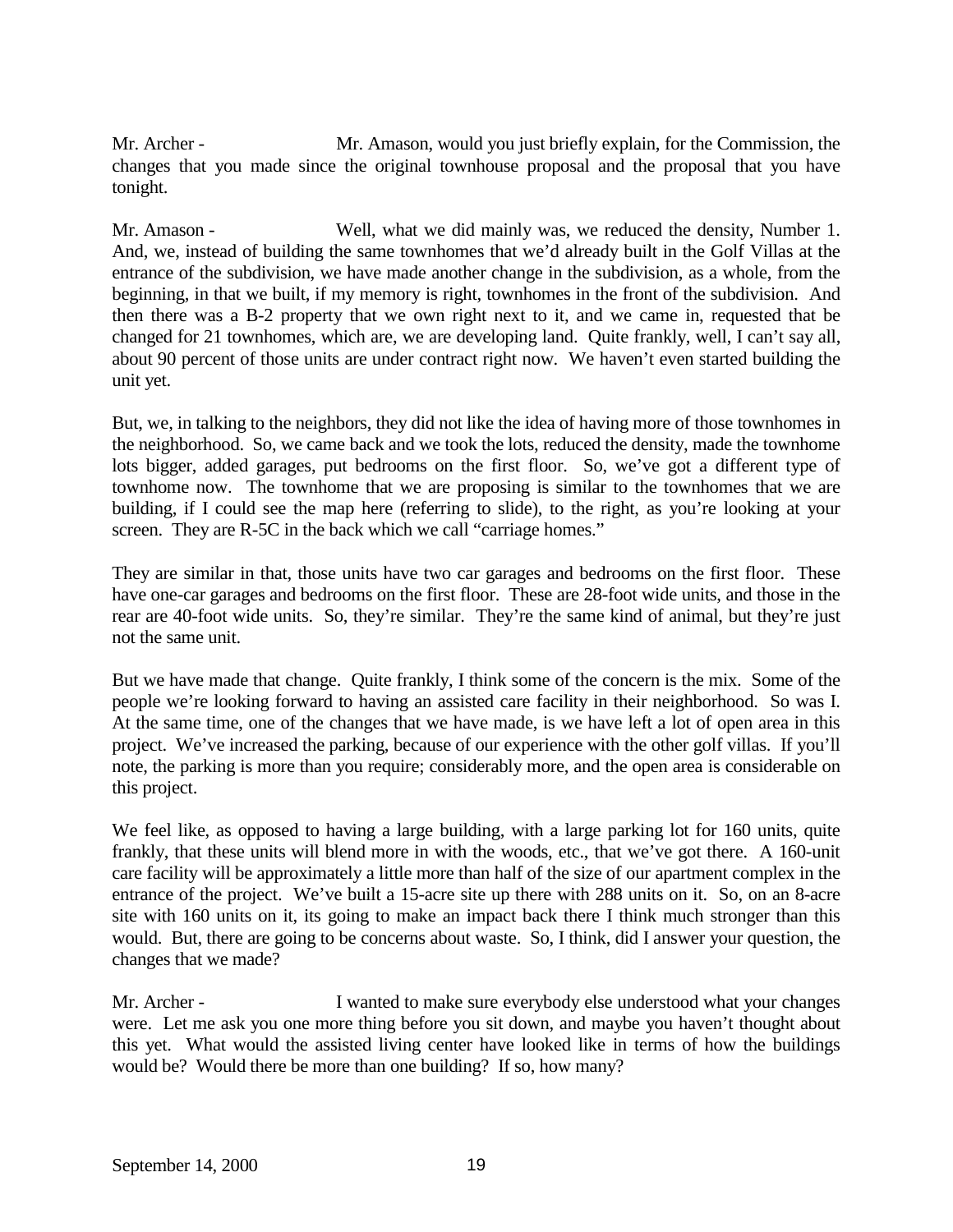Mr. Amason - That really would depend on the user. What we did, we came in for zoning. Staff requested of us we at least show something on the property to get an idea. We went over to Manorhouse and Bellgrade in Chesterfield and a friend of mine, Doug Woolfolk was building that and lent me the footprint. I literally placed it on the property to see how it would fit. That particular unit, though, was 104 units, and we kind of tried to blow it up.

Mr. Archer - One building?

Mr. Amason - One building. That's mainly what you see with assisted care, because they don't want people walking outside. Everything's inside; the dining rooms, etc. So, you have one building, you have one or more large parking lots, you know, around the building.

Ms. Dwyer - Mr. Amason, you mentioned that your parking exceeded the requirements. On Exhibit B it says what's required and what's provided is the same.

Mr. Amason - Maybe I'm mistaken. I thought we had more than what's required. I'm sorry. I don't have it up here. Let me get the map. You are correct. It was the one we did before that we had that. The reason this one isn't is because we put the garages in. You're right. I'm sorry. When we had the units that did not have garages, we had more parking spaces then were required. When we put these units on and they have garages, we had the outdoor spaces that are required, plus we had a garage. That was the confusion. Sorry.

Mr. Mike Doczi - We have three per unit, counting garages.

Mr. Amason - Henrico's staff does not count a garage as a parking space. So, that's the confusion. We count it as three parking spaces. They count it as two. We have two outside the house and one. But, I understand why. If you put apples in your garage, rather than a car, its not a parking space.

| Ms. Dwyer -<br>to the parking? | Exhibit A shows a driveway. Is that going to be provided in addition |
|--------------------------------|----------------------------------------------------------------------|
| Mr. Amason -                   | Yes. In addition to the parking.                                     |
| Ms. Dwyer -                    | Because they all have garages?                                       |
| Mr. Amason -                   | That's correct.                                                      |
| Mr. Vanarsdall -               | Any other questions for Mr. Amason? If not, thank you.               |
| Mr. Amason -<br>Mr. Marlles -  | Did I save time for afterwards?<br>Yes.                              |
| Mr. Vanarsdall -               | How much time do you want for rebuttal?                              |
| Mr. Marlles -                  | You have 7 minutes and 40 seconds. So, you have plenty of time.      |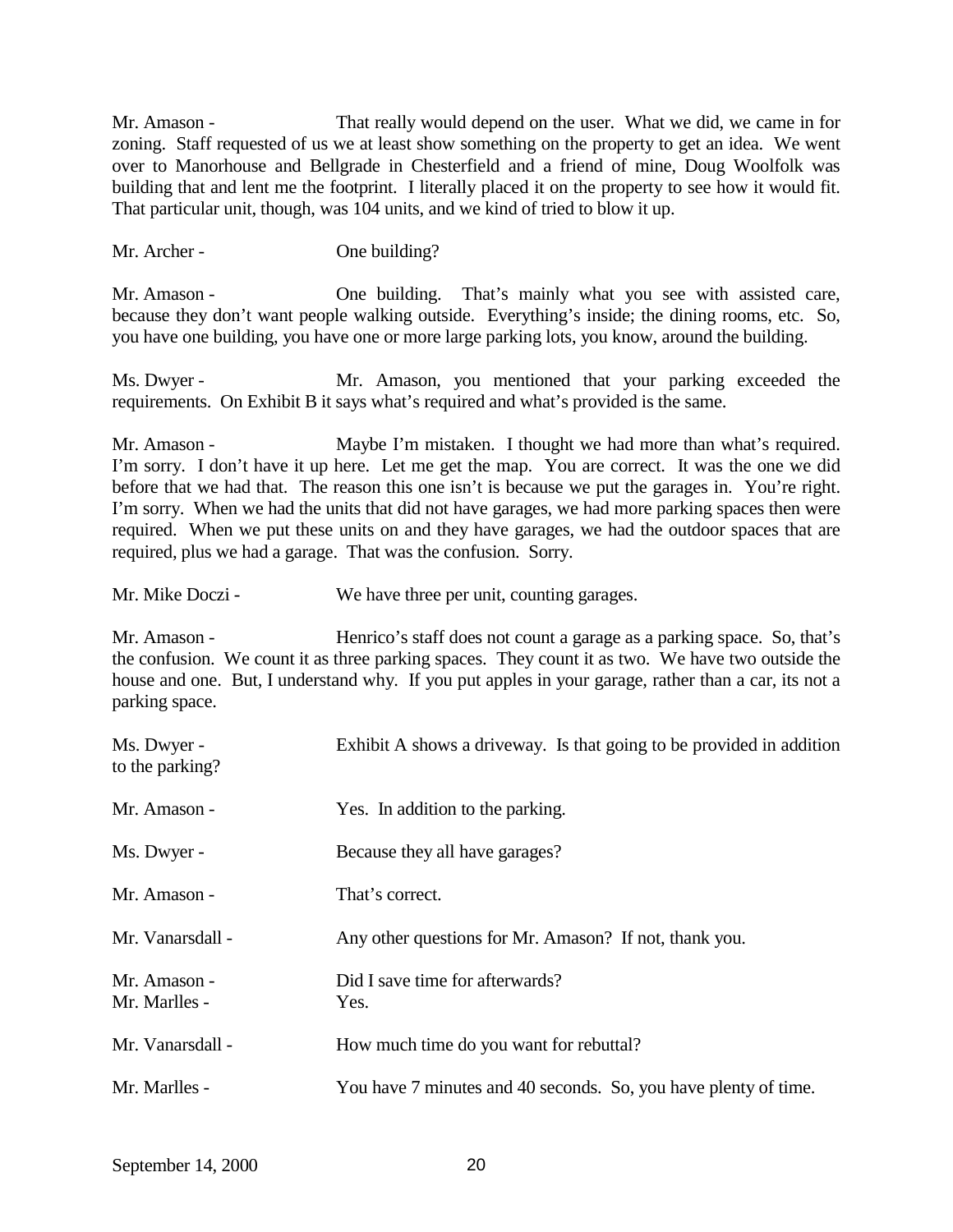Mr. Amason - Thank you.

Mr. Vanarsdall - All right. Now, is the time for the opposition and whoever wants to be first, please come down. Please state your name.

Mr. Chris Tetzlaff - Hello, my name is Chris Tetzlaff. I am a resident of Cross Point. And I have a question to begin with before I begin. I have a packet, actually, for each member of the Commission, and a letter is attached to the front. And, if I could, in the effort of saving time, not read the letter to you. You may read it. I ask you to read it. And if you have any questions of it, it'll will just help us expedite time.

| Mr. Taylor -         | Bring them right over here and we'll pass them down for you.        |
|----------------------|---------------------------------------------------------------------|
| Mr. Tetzlaff -       | I trust you.                                                        |
| Mr. Marlles -<br>it. | Sir, could you give us your name again. I missed it when you stated |
| Mr. Tetzlaff -       | Christopher Tetzlaff.                                               |
| Mr. Marlles -        | Okay.                                                               |

Mr. Tetzlaff - Let me explain a little bit. What I've given you there is my personal comments. On Page 2 for my personal comments is a listing of Cross Point on parable changes that we've encountered over the past two years that I've been involved in the community. And, of course, many of those are more of the community-related, not the Planning Commission.

On Page 3, I'd definitely like to call your attention to the Cross Pointe history, the diversification. It is stated that this change will not greatly diversify, greatly detract from diversification of the community.

If you look at the original master plan, and what assets that it had at that time to the current developmental plan, we have lost the commercial retail service businesses were not able to be developed. Instead, we now have 57 townhomes instead of 36.

Where we're going today, we're hoping to have the assisted living also. But, with the proposed developmental changes, that will change our community into primarily a flagship townhouse community. That is not what we bought into. That is not what we were told we would have, or what the development would be when we came in when we invested our money. People are investing up to sums of over \$300,000 in homes there and they did not intend to invest in a community that was going to be primarily a flagship of townhomes.

I lived in Stonewall Manor for 10 years. We had much diversification of townhomes and I enjoyed the neighborhood. But the diversification of townhomes does nothing but still call it a townhouse community. And that's what I greatly oppose here.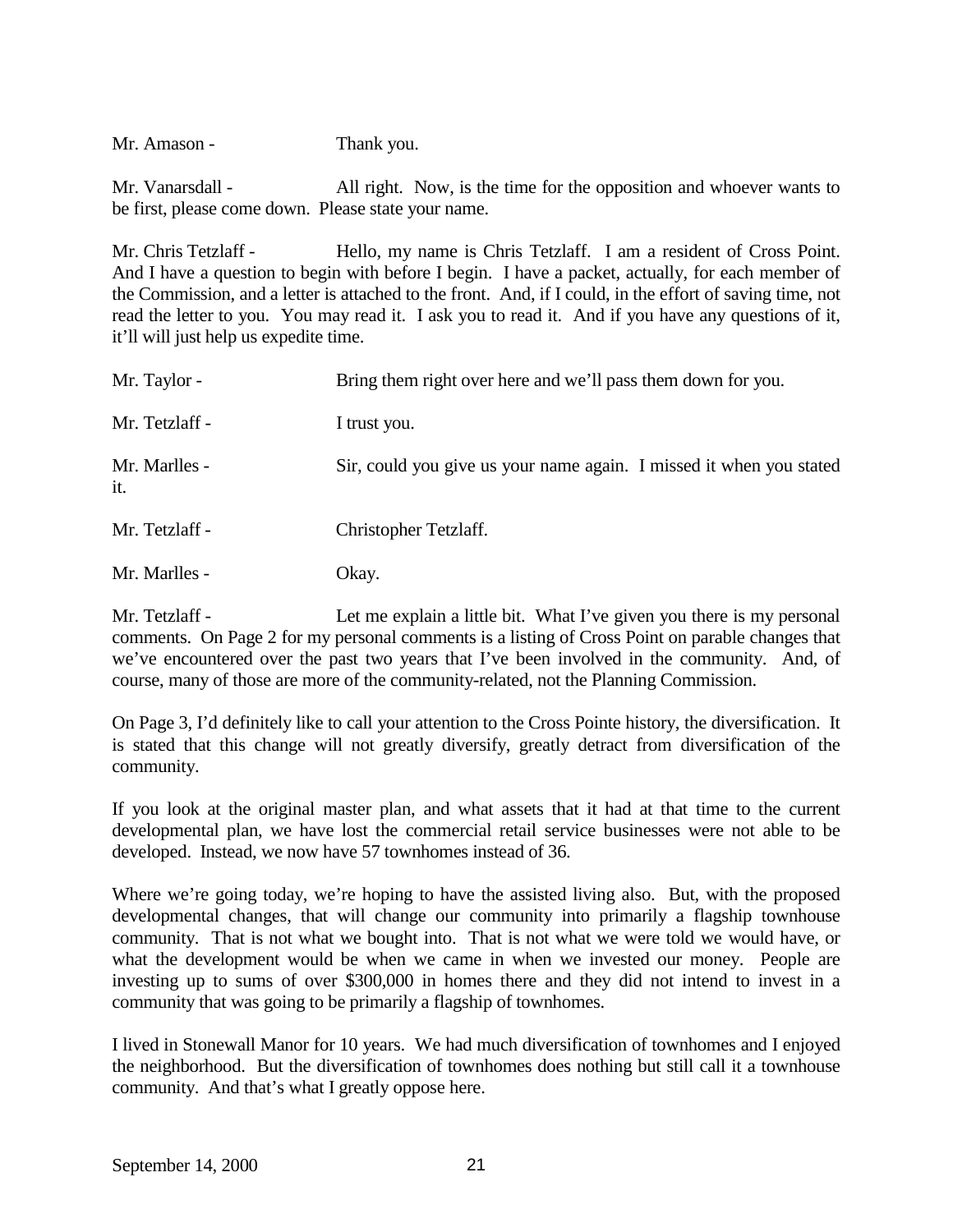The second part of the package that I gave you is 52 signatures of people who were not able to attend tonight for various reasons, but are asking you, as their Planning Commission, to deny this request. There's 52 people that are putting their trust into me and to you to deny this request.

And, thirdly, the third part of this package I think is very important. And that is what the developer advertised. The developer advertises to the world today, the whole world, that this community is not going to change.

If I bring your attention to the first paragraph of Page 1 of this Cross Pointe web site page, as it states: "As a resident of Cross Pointe, you do not have to worry about management and ownership changing and your property values fluctuating. A home investment in Cross Pointe is one of quality and confidence for years to come. Roy B. Amason and John P. Wright, the Developers of Cross Pointe thought of everything." That's what they've told us. That's what they promised us. We're asking him to hold his promise and we would appreciate him doing so.

My last point is that you might be aware of Sunrise Assisted Living. They recently built here in Richmond. They are open for business now. I'd say, I do not know, but they probably came into town at least two years ago; 1998 and started shopping around. Cross Pointe has existed since 1995. I spoke to a Shawn Ambrose, and a Brian Williams who are their project managers of development. They had not heard of Cross Pointe. I find it very hard to believe that they had not heard of Cross Pointe. They also told me that 8.4 acres is too much land for them to build an assisted living center on. They do not require that much.

So, there are some things that are questionable in regards to how well this assisted living search has gone on. We know that the growing population, the average age of the standard American is growing longer and longer, and we need assisted living. I can't think of a more serene area than to have assisted living by a golf course versus by Parham Road and Three Chopt.

If you all have any questions of me, I'd be happy to answer them at this time.

Mr. Vanarsdall - Any questions of Mr. Tetzlaff by Commission members?

Mr. Archer - Mr. Tetzlaff, I just want to raise one point in Mr. Amason's letter. He does state in his letter about changes. You don't have to worry about management and ownership changing, but he didn't mention anything else changing. I just thought I'd clarify that a little bit in case it wasn't clear to everyone.

Mr. Tetzlaff - That is true. He says, "management and ownership changes." I certainly didn't expect that, but it also gives the impression that you do not expect to have a change in the community; and a home investment in Cross Pointe is one of quality and confidence for years to come. So, I have lived in a townhouse community and the growth and the confidence of your investment in a townhouse does not exist. The townhouse is giving you a tax benefit.

The reason I moved to this community is one for equity appreciation, and more and townhouses. FAs you see a diversification change from 36 townhomes to 109 townhomes, that is greatly risking,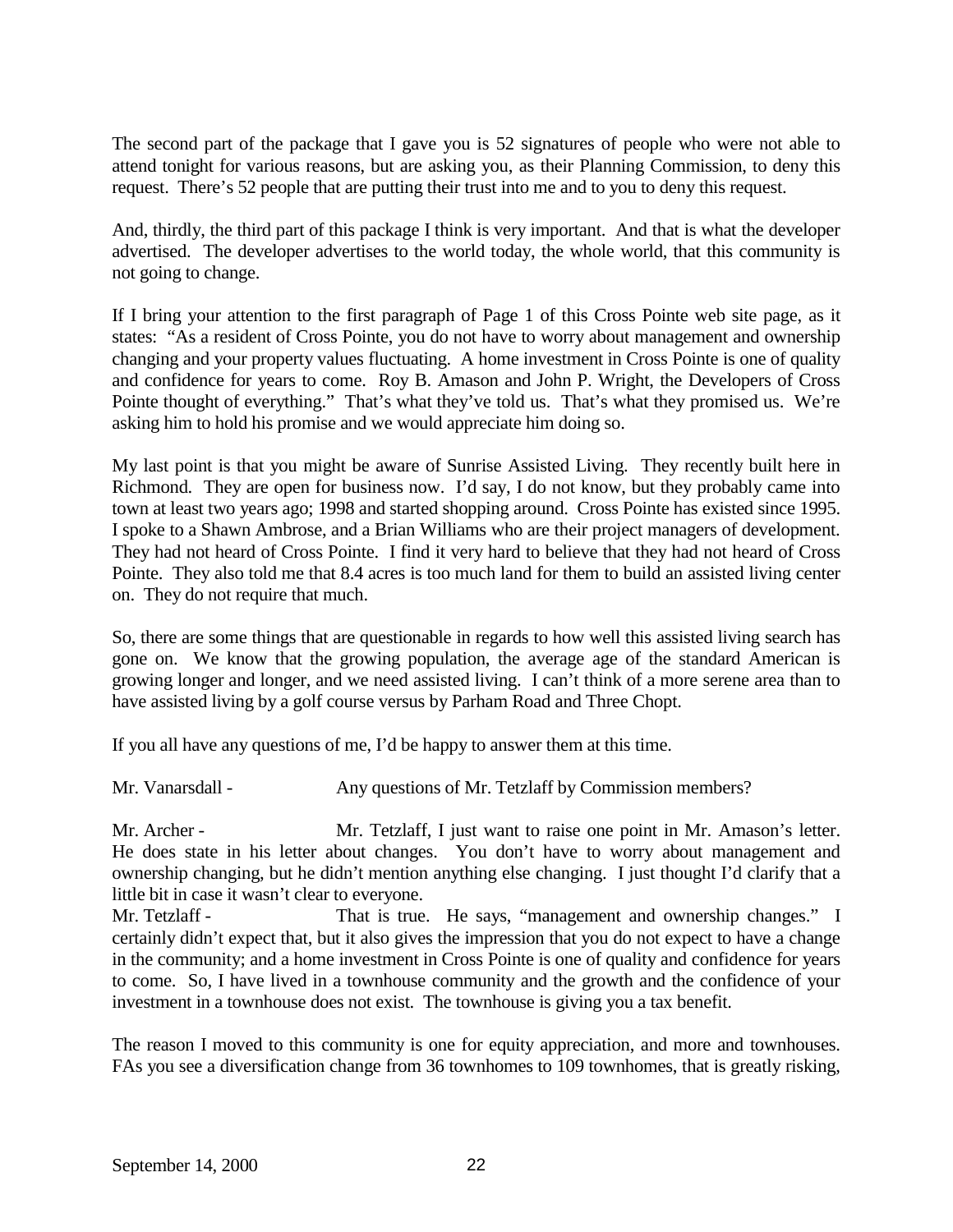it is greatly risking my investment and the others who are putting very, very nice homes and very, very nice townhouses there also.

| Mr. Archer -<br>being argumentative. | Okay. I understand. I just wanted to clarify that statement. I wasn't |
|--------------------------------------|-----------------------------------------------------------------------|
| Mr. Tetzlaff -<br>great length.      | I understand. I just took the opportunity to answer your question at  |
| Mr. Vanarsdall -                     | Thank you.                                                            |
| Mr. Tetzlaff -                       | You're welcome. Thank you all.                                        |
| Mr. Vanarsdall -                     | Anyone else?                                                          |

Mr. Bob Shuffleton - I am a resident of Cross Pointe. I believe each of you have in your package a letter from me. And, briefly, I'm going to summarize this letter. I'm opposed to this change that Roy Amason wants to make because, when we bought into this community, we bought into a property that we felt was going to have assisted living. As a late friend of mine said that he bought a home in an area similar to Cross Pointe because when he got to the point where he could no longer live on his own and needed assistance, they move him on down to the assisted living area and from there they could carry him out on a slab. And, that's, basically, what we had in mind.

We as residents of the Cross Pointe area, Mr. Amason said that he was going to fix the ditch that runs across the road at Virginia Center Parkway. He just did that this week. And he has never kept the grounds cut in the unsold property. And if he doesn't do this, how can we anticipate that he's going to follow through and do what he says he's going to do?

He initially said that he was going to sell these homes between \$170,000 and \$190,000. Last time I talked to Roy, they were down to \$160,000. Now, members of the Planning Commission, let me ask you this? How would you like to be in a position where your home is devalued because of these townhouses at a lower rate than what your home is at? In my opinion we cannot believe what Mr. Amason is telling us. And I feel very, very strongly that we need to keep this area as proposed.

You know, I don't know whether you are aware of it or not. The realtors are having a great deal of trouble selling the current carriage houses, or, if you will, townhouses. How in the world does he anticipate selling additional townhouses if he can't sell the lots with the ones that he's got now? Thank you.

| Mr. Vanarsdall - | Any questions? Thank you.                    |
|------------------|----------------------------------------------|
| Mr. Shuffleton - | Questions?                                   |
| Mr. Vanarsdall - | No sir. Thank you. Do we have any more time? |
| Mr. Marlles -    | Yes sir. Two minutes and 50 seconds.         |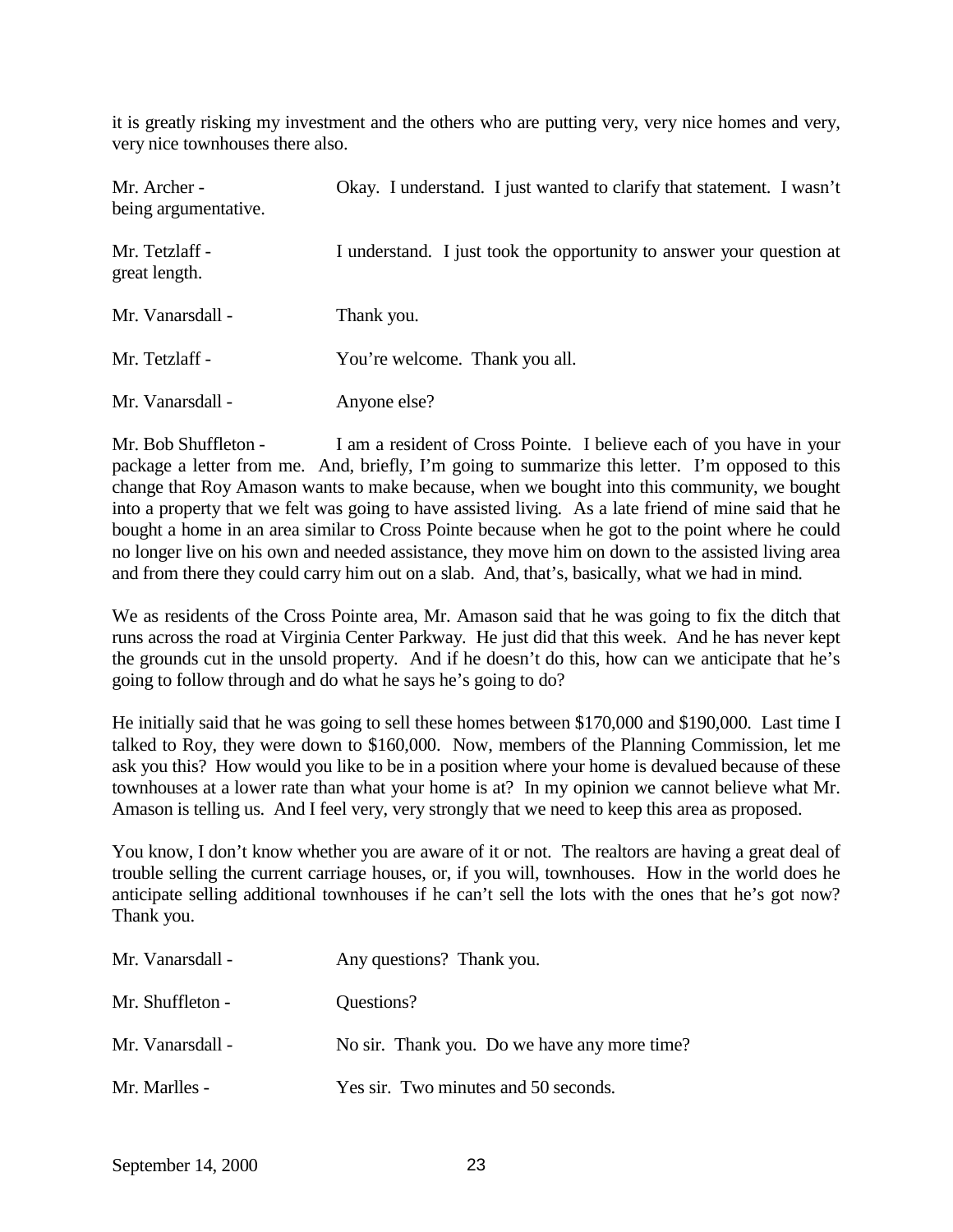Mr. Andy Walters - My comments can be quite brief. I hope my informal dress doesn't offend of you dignified people.

I'm one of the first residents in the Cross Pointe Fairway Homes. I've been there for two years.

| Mr. Vanarsdall - | Could you state your name for us, please? |
|------------------|-------------------------------------------|
| Mr. Walters -    | Andy Walters.                             |
| Mr. Vanarsdall - | Okay. Thank you, Mr. Walters.             |

Mr. Walters - We're one of the first residents in the Cross Pointe Fairway Homes. We've been there for two years. And we located there after being told in elaborate detail what the community was going to be; what was to be included. It conveyed a quality of character for that community that appealed to us. So, we chose to move after 40 years in Bon Air. We sized down into a community that was really appealing. It had quality. This information was being conveyed from Roy Amason through the agents to us and to the other residents.

Since then, a number of things have not been done that were promised. A number of things have been done that shouldn't have been done. We were told, for instance, that there would be only side entry garages in the Fairway Homes. A number of those are under construction and a couple of them of are completed now with front entry garages. And this was a specific promise made to us as a part of the whole scene that this was going to be a really nice quality community.

Mr. Amason is asking for a change that, in effect, permits him to renege on a number of promises made to a number of trusting people. I ask that this request be denied.

Mr. Vanarsdall - Any questions for Mr. Walters? Thank you, Mr. Walters. Any one else? How much time do we have?

Mr. Marlles - Two minutes.

Mr. Vanarsdall - Two minutes. Two minutes time.

Mr. Alford Wells - Thank you for this opportunity. My name is Alford Wells. I am purchasing a home in the R-5C Carriage Pointe townhouses that Mr. Walters mentioned and Mr. Tetzlafff mentioned as not having been completed. They are being completed very, very slowly. And this is one of the reasons why we need to depart from the planned unit development that we originally had proposed for this area to build even more townhouses when you still have a lot of townhouses left to go. I guess a part of my fear is that, since I am paying approximately \$200,000 for the house that I'm purchasing, will the new townhouses be developed at a significantly lower price, and will Mr. Amason and his chosen builders choose to build on this lot first and leave me out there with four, or five, six, seven, eight others with nothing but weeds behind us and undeveloped property?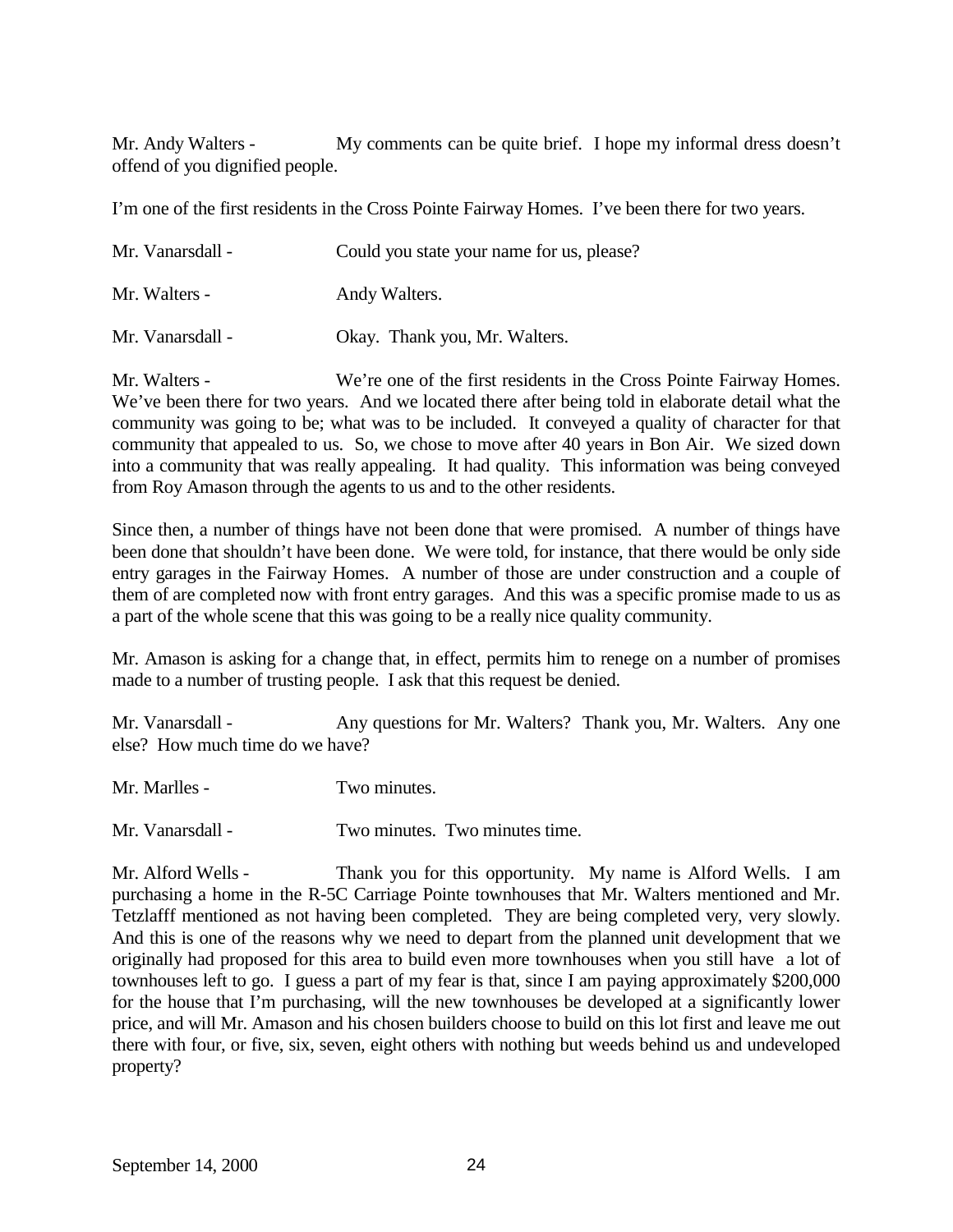I'll be very brief about this. I sent a letter to Mr. Householder and to Mr. Archer. And in the points in my letter that have not come out I think in earlier comments are, I think that this is definitely going to increase the amount of traffic on this road. I can't believe that you're not going to have significantly more traffic with 52 townhouses than you would have with an assisted living facility where most of the people are going to have maybe a visitor on the weekend and you're going to have one food truck drive up and some other services. But, significantly less traffic up and down this one-way in, one-way out.

Mr. Archer, remember over at Chickahominy Bluffs where I live now. That was a big point for that area. You're going to increase traffic on a one-way in, one-way out development, and just to overthrow, basically, what the Planning Commission planned as a planned unit development four or five years ago. You're winding up with nothing but townhouses if this request is approved. And for these reasons I request that you deny this request for rezoning. Thank you. Are there questions?

| Mr. Vanarsdall -<br>don't we, Mr. Marlles? | Any questions? Thank you very much. We still have some time, |
|--------------------------------------------|--------------------------------------------------------------|
| Mr. Marlles -                              | No sir. We're out of time.                                   |
| Mr. Vanarsdall -                           | Out of time, all right. Mr. Amason, time for rebuttal.       |

Mr. Amason - I do not have a whole lot to add. The residents and I have met. I do respect their opinions. I am aware of some of their concerns. I will tell you this. Traffic at Henrico County has, in recommending the approval of this change of proffer, has looked at the traffic and there is not a significant change in traffic. In fact, there is not an increase in traffic from the number of units we're proposing and the 160 assisted care. They have their own way of coming up with their numbers. But, most of time I argue with them. This time, I just sit back and say, "Okay." I will say this before you do make your comments. This has been a situation where the developer and the community has met "eye to eye" on numerous occasions and talked about this. It is not a hostile situation. It's a situation where I'm making a request, and that's it. If you turn it down, we're going ahead and see if we can't find another assisted care user like we've been doing. I think that's about it, actually, unless Mike's got something.

| Mr. Mike Doczi -<br>project.    | I was just told there was someone here to speak in favor of the |
|---------------------------------|-----------------------------------------------------------------|
| Mr. Amason -<br>favor, did you? | Yes. I guess you didn't ask for anybody who wanted to speak in  |
| Ms. Dwyer -                     | That comes out of your time, I think.                           |
| Mr. Amason -<br>favor.          | Oh, it does. Then, I've got somebody here who wants to speak in |
| Mr. Marlles -                   | You have plenty of time.                                        |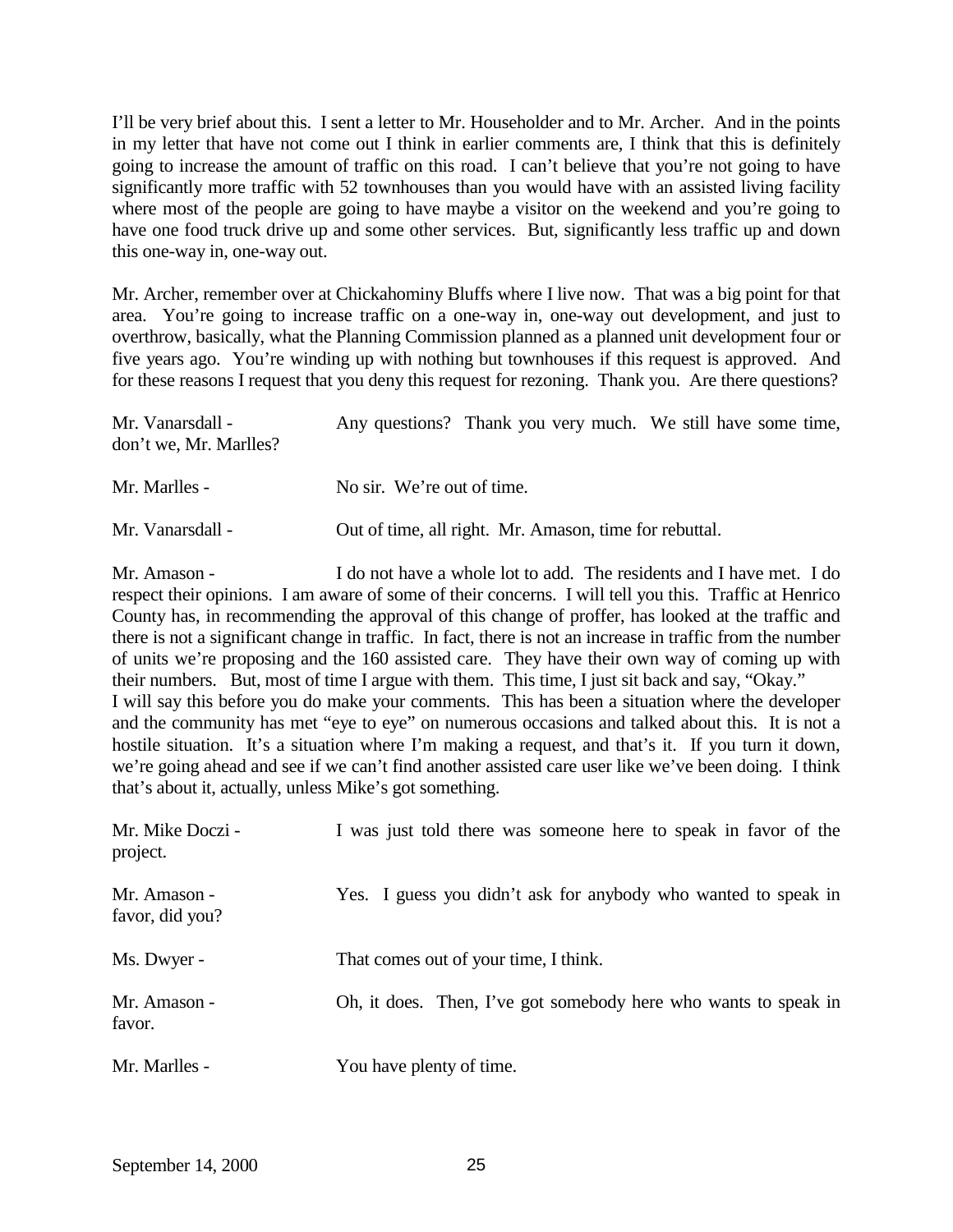Mr. Troy Trimble - Good evening, ladies and gentlemen, my name is Troy Trimble. I am a resident in Cross Pointe. I'm here, tonight, on Mr. Amason's request to share my point of view concerning the rezoning proposal.

I've talked to a few others in the communities and, usually, when you're for something like this, you're apt to sit at home. And, honestly, I'd be home if I wasn't asked to be here tonight.

I shared my point of view with the Planning Commission staff dated 8/23/2000, after attending a community meeting where Mr. Amason and Mr. Doczi and others unveiled their redesigned structure.

Here's an excerpt from that letter that summarizes my view on this case. "I have lived in the Cross Point Subdivision for approximately two years, and I am an original owner of a Golf Villa townhouse. Like many others in the community, we'd like to see the developers stick to the original plan of an assisted living center on the property in question. However, I do understand the developer's predicament of not being able to find a taker for that project.

In my opinion, I feel the redesigned townhouses are a workable compromise between the residents and the developer. I originally felt the first design would have greatly detracted from the diversity of home styles in the Cross Pointe Subdivision. With the redesign, I now feel that this concern has been answered to my satisfaction.

I believe the redesigned townhouses will now add to the diversity of the community instead of detracting from it. In short, I will not oppose the rezoning of this property, given the redesign of the plans presented to me.

I can accept either the assisted living center or the redesigned townhouses for this property. However, since writing this letter, I am leaning away from the assisted living center due to the potential of frequent ambulance traffic and the unknown architectural design and footprint of this structure. I thank for your attention in this matter, and I ask you to make the best decision for all parties involved.

Mr. Vanarsdall - Any questions by Commission members? Thank you very much. I believe that brings us to the end, Mr. Archer.

Mr. Archer - I suppose it does, for everybody except me. Mr. Chairman, this case is not easy to make a decision on. It seems like everybody's right.

Mr. Vanarsdall - You're right.

Mr. Archer - Mr. Tutzlaff has certainly done a lot of work, a lot of leg work and has called everybody I think, except the Pope maybe. Well, I'm not sure. Did you?

Mr. Tutzlaff - No.

Mr. Archer - One thing that bothers me about this is that, since Mr. Amason made his redesign of the layout, I'm not certain all of the residents are aware of what the redesign looks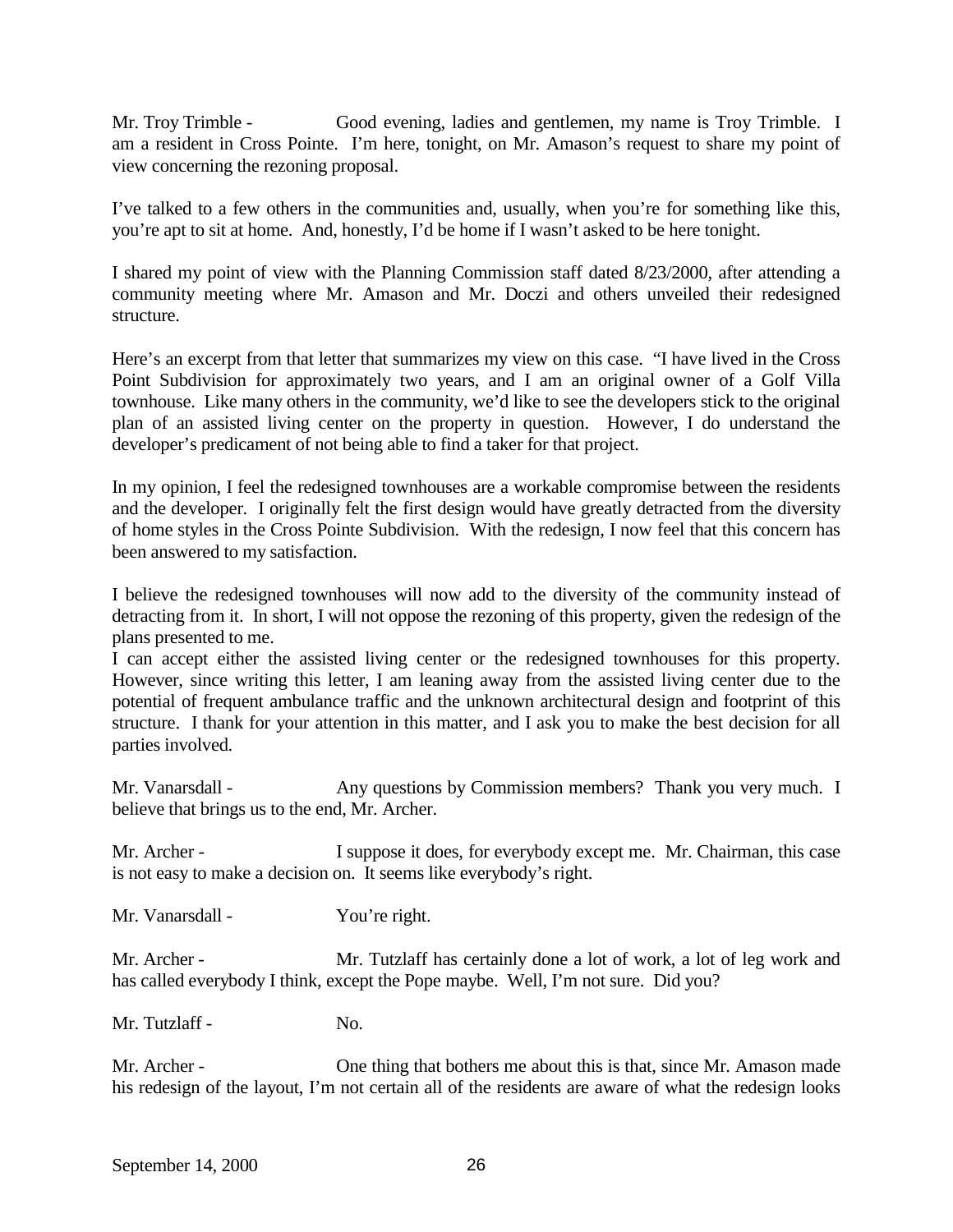like. But, at the same time, you know, we have a petition here, and I just got through counting. I think we've got maybe 30 some houses represented. And, also, I've had phone calls and some letters from people who both support it and have been opposed to this development. In the last two or three days, I've probably had about two-thirds or more who were in favor or, as being opposed to it, although the number wasn't that large.

But, I guess the overriding factor here seems to be one, this is the one I hear the most, is that people feel like the original plan that was filed was one that they relied on when they bought their houses. And its hard to ignore that fact, and I guess they're entitled to feel that has to be carried out.

The staff supports the case. It's based on the fact that they don't feel that this would be that much of a change from what the assisted living was. I'm a little bit concerned of the fact if we got an assisted living component we don't really know what it would look like because we don't know who would be in it. But, at the same time, Mr. Amason, do you want to meet again?

Mr. Amason - (Comments unintelligible-not at microphone).

Mr. Archer - You have between now and time for the Board. Now, if there are some people who are not opposed to this, but in this particular case with all the folks that are in opposition, and relying on the fact that they relied on information they think was a little bit disingenuous if you change horses in the middle of the stream, then I don't have any choice in this matter but to recommend to the Board that we deny it.

Ms. Dwyer seconded the motion.

Mr. Vanarsdall - Motion made by Mr. Archer, seconded by Ms. Dwyer All those in favor say aye—all those opposed by saying nay. The vote is 5-0 (Mrs. O'Bannon abstained). Thank you. Thank everybody for coming, and thank those who participated.

REASON: Acting on a motion by Mr. Archer, seconded by Ms. Dwyer, the Planning Commission voted 5-0, (one abstention) to recommend that the Board of Supervisors **deny** the request because the applicant failed to meet his burden to show that the requested changes are in the best interests of the welfare and future of the community; and it would have a detrimental impact on the adjoining residential neighborhood.

| Mr. Vanarsdall -                                   | Mr. Marlles, I believe we should take the 8:00 o'clock report now. |  |
|----------------------------------------------------|--------------------------------------------------------------------|--|
| Mr. Marlles -                                      | The Via report.                                                    |  |
| Person from Audience -                             | (Comments unintelligible-not at microphone.)                       |  |
| Ms. Dwyer -<br>Board will make the final decision. | It was recommended for denial to the Board of Supervisors. The     |  |

| Mr. Vanarsdall - | That will come up 30 days from now, Mr. Marlles? |
|------------------|--------------------------------------------------|
|------------------|--------------------------------------------------|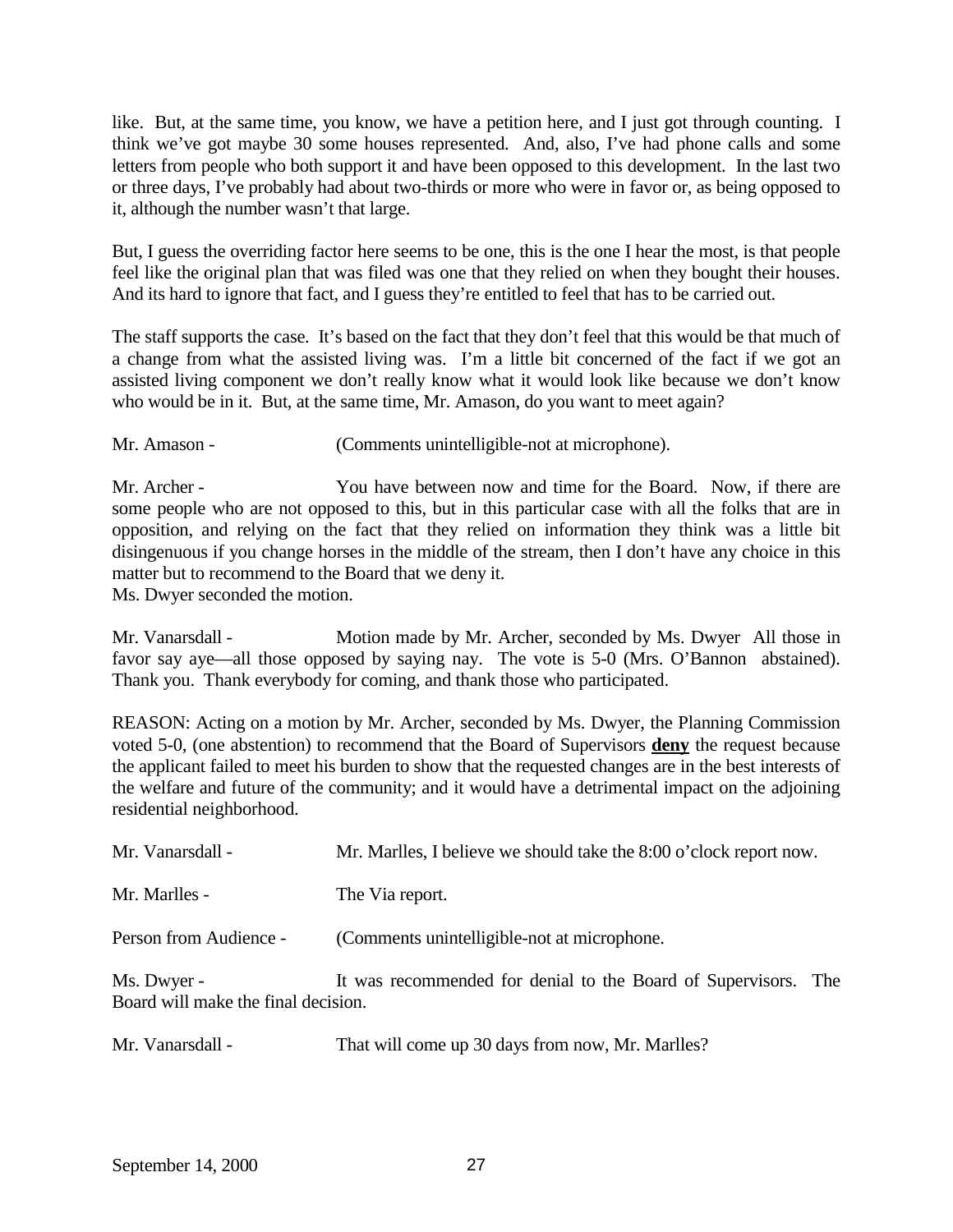Mr. Marlles - That public hearing for the Board of Supervisors will be on October 10<sup>th</sup>. The Planning Commission makes a recommendation to the Board. The Board makes the final decision.

Person from Audience - Thank you.

Mr. Vanarsdall - Thank you. Mrs. Via.

Mrs. Via - Thank you, Mr. Chairman, members of the Planning Commission. You do have two items for the 8:00 o'clock p.m. agenda that the applicant is requesting a deferral. This is on Page 3 of your agenda. The first item is Case C-49C-00.

## **Deferred from the July 13, 2000 Meeting:**

**C-49C-00 James W. Theobald for Tascon Group, Inc.:** Request to amend proffered conditions accepted with rezoning case C-45C-99, on Parcels 58-A-3, 6 and 6A and part of Parcels 58-A-4 and 5, containing approximately 38.3 acres, located on the north line of Three Chopt Road at its intersection with Pell Street. The amendment would allow a condominium development in place of a detached single family development and assisted living facility. The Land Use Plan recommends Urban Residential, 3.4 to 6.8 units per acre, and Environmental Protection Area.

The applicant has requested a deferral to March 15, 2001.

Mr. Vanarsdall - This is the first one we've had into another year...Any one in the audience in opposition to the deferment of C-49C-00 to March of next year? All right. No opposition. Mr. Taylor.

Mr. Taylor - Mr. Chairman, I move that Case C-49C-00 be deferred to March 15, 2001 at the request of the applicant.

Mrs. Quesinberry seconded the motion.

| Mr. Marlles -                               | Mr. Taylor, that meeting is actually on March $8th$ .                |  |
|---------------------------------------------|----------------------------------------------------------------------|--|
| Mr. Taylor -<br>requested to March 8, 2001. | Under the new calendar, I will revise the date and have the deferral |  |
| Mr. Vanarsdall -                            | I'm glad you caught that, Mr. Silber.                                |  |
| Mr. Taylor -                                | March 8, 2001?                                                       |  |
| Mr. Marlles -                               | Yes sir.                                                             |  |
| Mr. Taylor -                                | Thank you.                                                           |  |
| Mrs. Quesinberry -                          | There was a second.                                                  |  |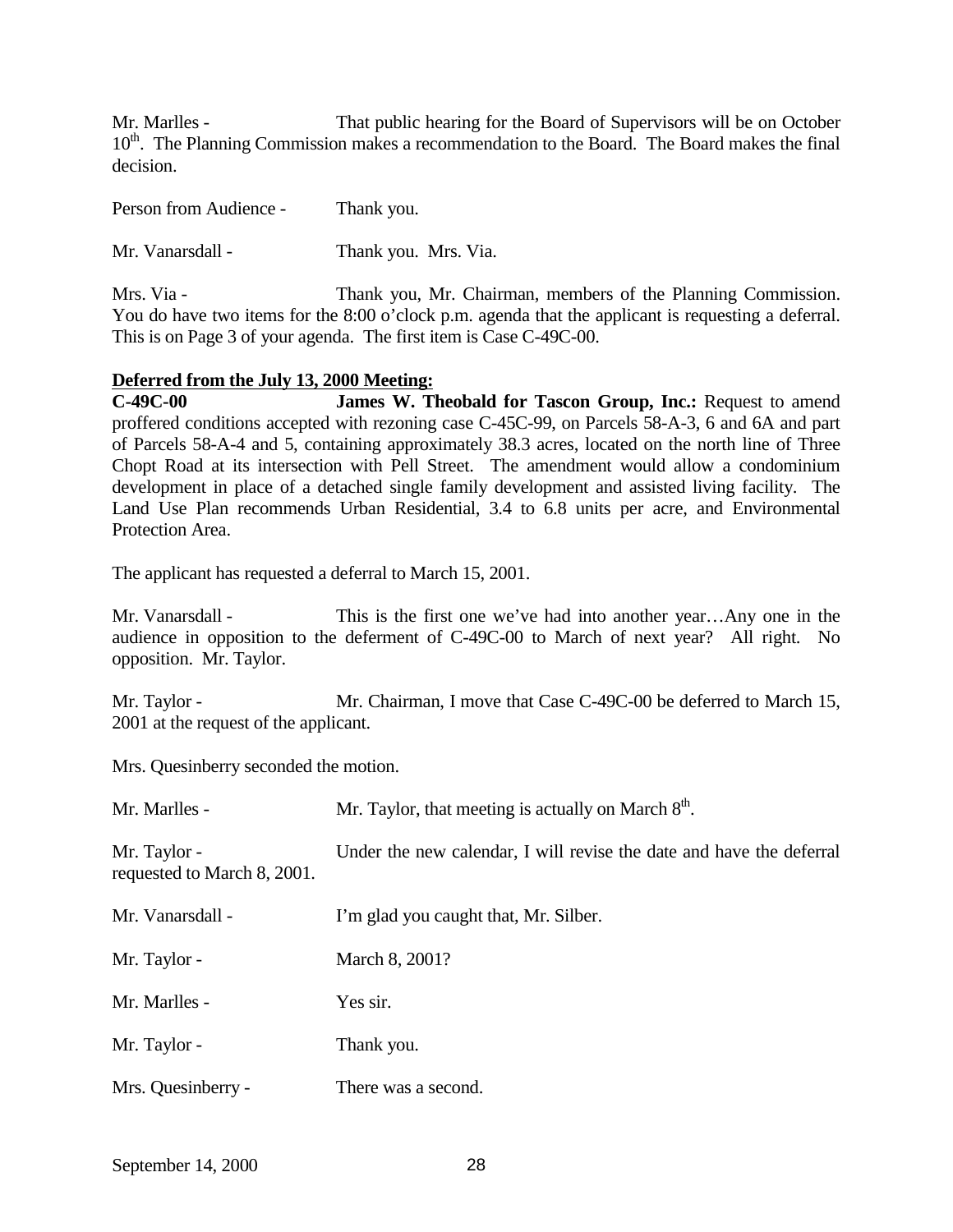Mr. Vanarsdall - Motion made by Mr. Taylor, seconded by Mrs. Quesinberry. All those in favor say aye—all those opposed by saying nay. The vote is 5-0 (Mrs. O'Bannon abstained).

Mrs. Via - The second case on the screen this evening is Case C-60C-00 also on Page 3 of your agenda.

#### **Deferred from the August 10, 2000 Meeting:**

**C-60C-00 Andrew Condlin or Patrick Sanderson for MCI WorldCom:** Request to amend proffered conditions accepted with rezoning case C-30C-93 (zoned R-3C) on Parcel 29-A-50, containing 1.584 acres, located on the west line of Francistown Road approximately 150 feet north of its intersection with Castle Point Drive. The amendment is related to the front yard setback and non clearing area on the property. The Land Use Plan recommends Suburban Residential 1, 1.0 to 2.4 units net density per acre.

The applicant on this case has requested a deferral to October 12, 2000.

| That's C-60C-00? |
|------------------|
| Yes.             |
|                  |

Mrs. Via - C-60C-00.

Mr. Vanarsdall - All right. Any one in the audience in opposition to this case. This is Case C-60C-00 MCI? No opposition. Mr. Taylor.

Mr. Taylor - Mr. Chairman, I move Case C-60C-00 be deferred until October 12, 2000 at the request of the applicant.

Ms. Dwyer seconded the motion.

Mr. Vanarsdall - Motion made by Mr. Taylor, seconded by Ms. Dwyer All those in favor say aye—all those opposed by saying nay. The vote is 5-0 (Mrs. O'Bannon abstained).

Mrs. Via - That concludes the agenda for this evening.

Mr. Taylor - We have one more case P-12-00.

Mrs. Via - They've asked to come to the podium at the time their case is to be heard, unless we wanted to call them out of order.

| Mr. Taylor -     | That's fine.                           |
|------------------|----------------------------------------|
| Mr. Vanarsdall - | That's fine. All right, Mr. Secretary. |
| Mr. Marlles -    | The next case is C-58C-00.             |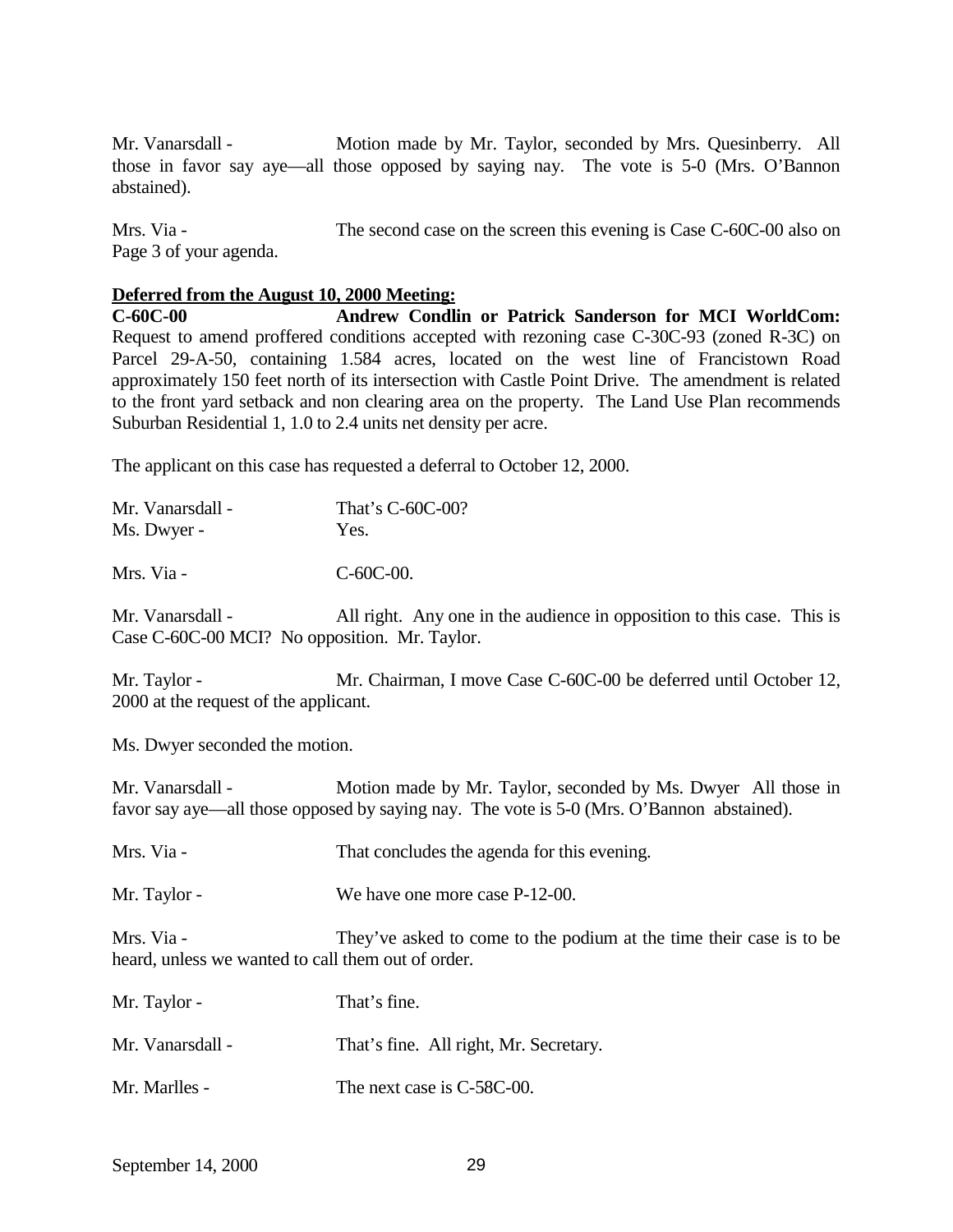### **Deferred from the August 10, 2000 Meeting:**

**C-58C-00 Garry Gallagher for Edge Development, L. L. C.:** Request to conditionally rezone from R-2A One Family Residence District to M-1C Light Industrial District (Conditional), Parcels 33-A-53 and 54, containing 3.652 acres, located on the north line of Virginia Center Parkway approximately 553 feet east of its intersection with Brook Road (U. S. Route 1). Commercial development is proposed. The use will be controlled by zoning ordinance regulations and proffered conditions. The Land Use Plan recommends Office/Service.

| Mr. Marlles -<br>The staff report will be given by Mr. Mark Bittner. |  |
|----------------------------------------------------------------------|--|
|----------------------------------------------------------------------|--|

Mr. Vanarsdall - Good evening, Mr. Bittner, again.

Mr. Bittner - Thank you, Mr. Vanarsdall. The applicant intends on combining this site with the adjacent property to the west zoned M-1 and M-1C. The 2010 plan recommends Office/Service for this site, which is inconsistent with the planned commercial development. Because of this inconsistency, staff cannot support this proposal.

Although commercial development cannot be prevented on the adjacent property fronting on Brook Road, staff would prefer that this site develop as offices or Office/Service type uses to maintain consistency with the 2010 Plan as well as with the adjacent property to the east which is Technology Park Center, which is in this area right here (referring to slide). The preferred land development pattern is to bring office-type uses forward toward Brook Road instead of expanding retail uses eastward along Virginia Center Parkway.

The proffers contain several positive aspects. However, the fundamental issue of retail versus Office/Service remains. Actually, I'd like to point out, Jo Ann if you could hand those out. We've got some new proffers in just tonight. So, you would need to waive the time limit in order to accept those, and I will cover what is in those new proffers in just a moment.

But some of the positive aspects of the proffers include, use of the property for B-2 uses only. The prohibition of several negative uses; including gas stations, convenience stores, flea markets, gun shops, and auto parts stores, which was added tonight by the applicant.

Hours of operation for retail uses have been limited to the B-2 standards which is 6:00 a.m. to Midnight. Shoebox parking lot lighting has been proffered. It would also be limited to 20 feet in height.

B-2 signage standards have been proffered as well as adherence to Virginia Center covenants.

Also, the revised proffers we just handed out include the following new items: The revised language for the landscaped buffer along Virginia Center Parkway that addresses the comments in the staff report, a building height limitation of two stories or 40 feet, and a limitation of 10,000 square feet of any single retail use allowed in B-2.

Staff feels that these proffers do enhance this application. However, the proposed commercial development is not consistent with the Office/Service land use designation of this property. The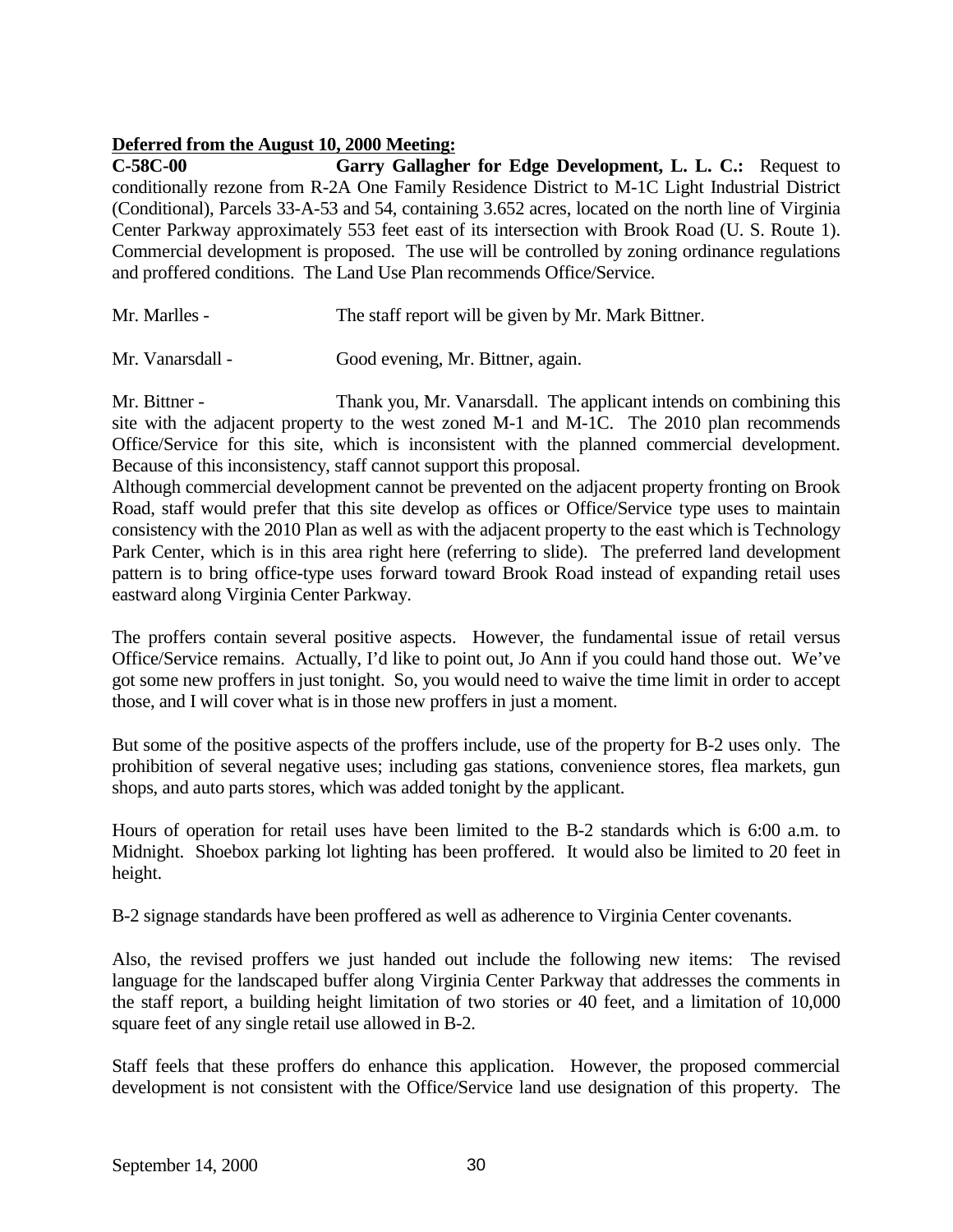staff, therefore, cannot support it. Staff would prefer Office or Office/Service-type development consistent with the 2010 Plan and similar to that established at Technology Park. I'd be happy to answer any questions you may have.

Mr. Vanarsdall - Is any one in the audience in opposition to this case? Any opposition? All right, thank you. Any questions for Mr. Bittner by Commission members?

Ms. Dwyer - I assume they're not asking for B-2, because they want it to be standardized zoning for the other parcels that they want to be commercial?

Mr. Bittner - Right. They wanted it to match up with the M-1 next to it, so when we got to the POD stage we would not have any administrative problems of aligning different zonings, so there would be consistent setbacks and buffers and so forth. But, they would limit the uses on this area here (referring to slide) to those only allowed in the B-2 zoning district.

| Ms. Dwyer -                         | You could also rezone the M-1's to B-2?                              |
|-------------------------------------|----------------------------------------------------------------------|
| Mr. Bittner -<br>they chose not to. | Yes, you could, and we actually suggested that to the applicant, but |
| $\cdots$                            |                                                                      |

Mr. Vanarsdall - Any other questions for Mr. Bittner? Thank you. Hear from the applicant.

Mr. Garry Gallagher, Edge Development - Garry Gallagher, with Edge Development. Mr. Chairman, members of the Board, this property, as mentioned, is a 3.65 acre piece along Virginia Center Parkway. It's sandwiched between existing Virginia Tech and Service Complex and some practically unproffered M-1 zoning that's been in existence for a long time out on Route 1.

We've listened to staff. We've paid attention to the concerns of the neighbors. And in deference to the location, the marketplace, the community at large, the comments of staff and just good sound responsible development, we've put together a plan that we believe incorporates a lot of the concerns of all of those entities.

What's not mentioned and is not proffered, but is, in fact, fact, is that we have incorporated the 11 acres that is zoned M-1 into an overall master development. That will be done by means of deed restrictions and covenants that are in place at Virginia Center already that tie this property to architectural requirements, landscaping requirements, height restrictions, use restrictions, and many other restrictions that aren't detailed in the proffers simply because they'd be redundant at that point.

The proffers, themselves, allow some retail use, yes, but limit it significantly in that it takes out all of the more obnoxious and intense uses. It limits the size and scale of any one user. And from a practical matter, the position of the property on Virginia Center Parkway behind the more intense M-1 zone, but B-2 controlled, and I didn't mention that. We've agreed internally by deed restriction and by development agreement with STI Properties, who developed the whole park, to limit the uses on the front property to B-2 uses, with the exception of one gas station along Route 1.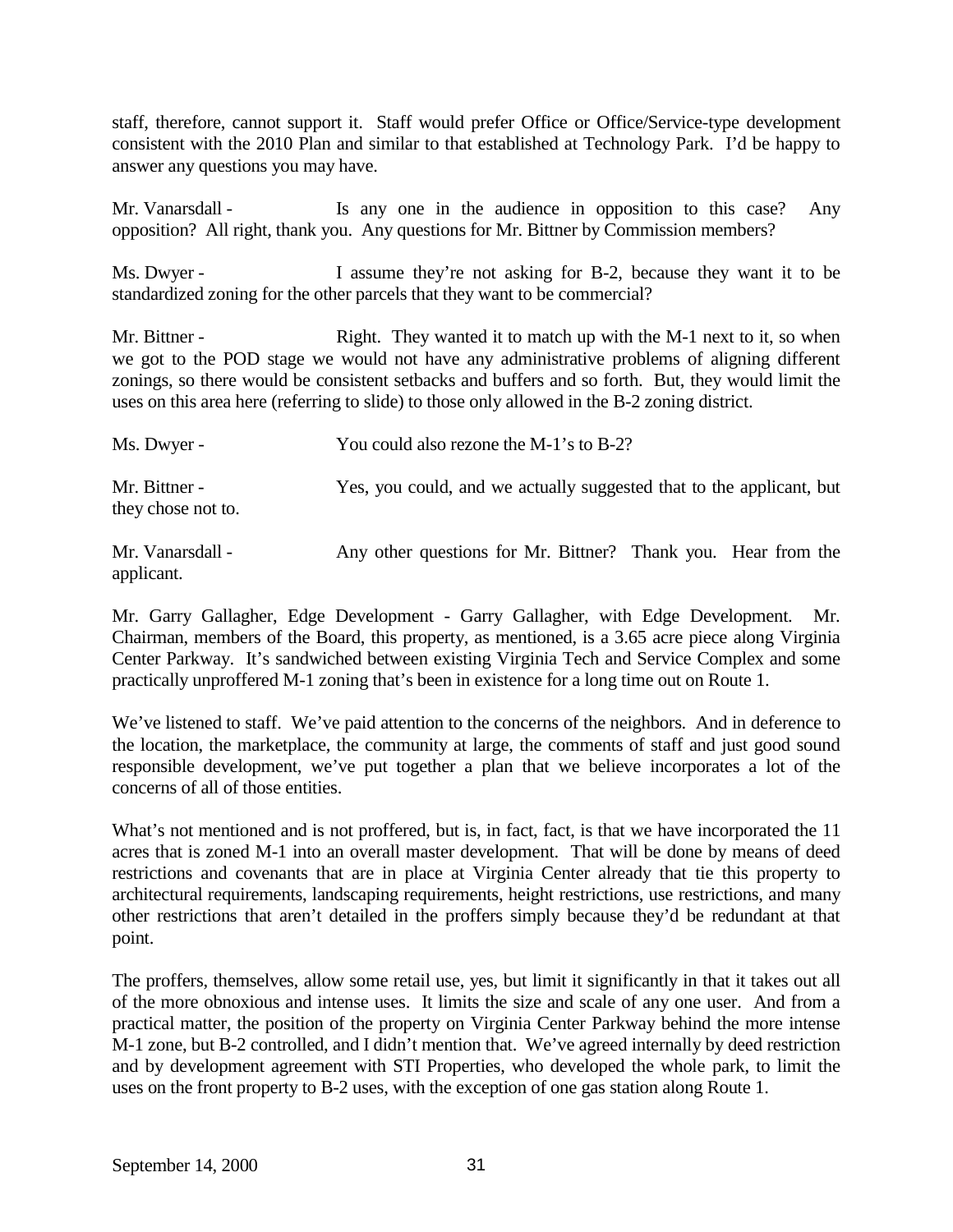We've got, and Mark has a copy of this, the property is required to meet all the requirements of a master overlay that STI has placed on the property, called the "STI Properties Design Criteria." And this spells out everything, and the fact that all the buildings are to be primarily brick, four sided. They are to have hip roofs, four sides. It even defines the color of the brick, the color of the roof material. The fact that we can only do 8-foot signs as opposed to B-2 signs which are proffered, we have further over layed all restrictive covenants on ourselves.

Additional landscape buffers and things like the fact that the dumpster pads have to be built in the same material as the buildings. They have to have metal gates as opposed to wood gates. And a myriad of miniscule requirements that make for this property to be a very, very quality oriented endeavor.

We feel the overall impact by combining this property together, the overall impact would mitigate a lot of the concerns of the community and the neighborhood. Some of the items not mentioned were the fact that with this property development, Technology Park Drive is to be widened. There will be a signal at Technology Park Drive, which will become the reliever for the office park funneling traffic from the office park to the new light as opposed to out the back door and down Virginia Tech Parkway, which is where the traffic happens now, much to the chagrin of the neighbors. So, we feel that element mitigates a lot of frustration with regard to traffic.

The zoning on this subject case would be less intense, in terms of trucks than the O/S that is contemplated by the Plan. We're dedicating land, at the present time, to VDOT for widening of Route 1 which is slated to start next spring, which, again, relieves a lot of the traffic problems that are prevalent.

The wall and entry details that are out there today will be taken by the road widening, but it's the intent of SCI Virginia Center to replace the entry features with entry features similar to what is out there now with the Virginia Center called out and some walls, landscaping and pillars to create the gateway that everybody knows and loves and understands.

We feel that by controlling ourselves and planning a well thought out, well designed, well proffered, and architectural harmonious project that we will enhance the neighborhood, as opposed to what might have happened on uncontrolled M-1.

We are effectively down zoning 14 acres of property as opposed to impacting the neighborhood more. So, with that, we would hope that you'd look favorably upon the case, and vote for approval. Thank you.

| Mr. Vanarsdall - | Do you want to reserve some time for rebuttal. |
|------------------|------------------------------------------------|
| Mr. Gallagher -  | Yes sir.                                       |
| Mr. Vanarsdall - | How much?                                      |
| Mr. Gallagher -  | Two minutes.                                   |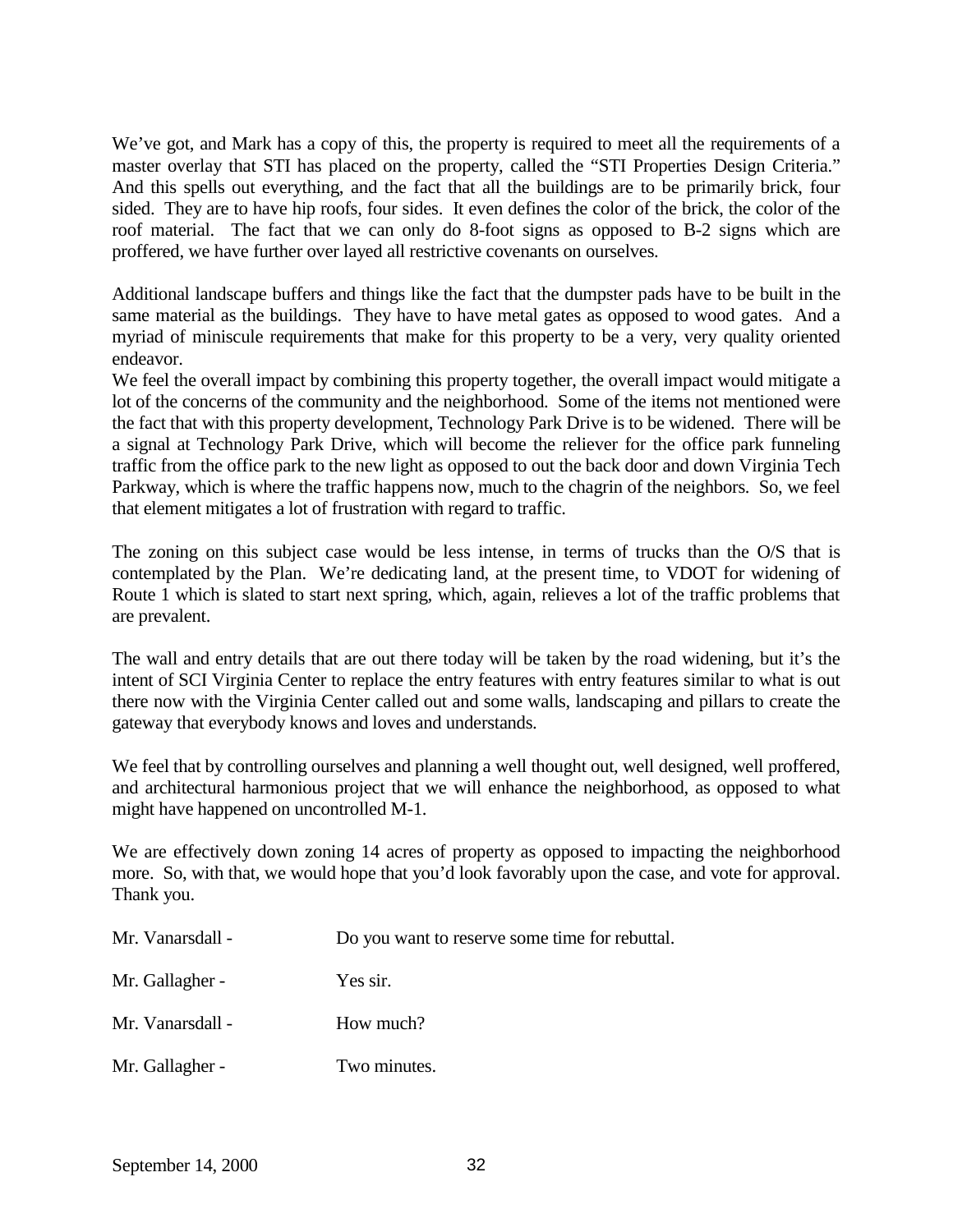| Mr. Vanarsdall -                        | Okay.                                                                                                                            |
|-----------------------------------------|----------------------------------------------------------------------------------------------------------------------------------|
| Mr. Vanarsdall -                        | Any questions of Mr. Gallagher by Commission members?                                                                            |
| Mr. Archer -                            | Let me add something, Mr. Chairman. I'd rather hear from the<br>opposition first, if we may, unless somebody else has questions. |
| Mr. Vanarsdall -                        | All right, thank you.                                                                                                            |
| Mr. Gallagher -<br>speak, whatever time | We have some people here in favor also that would probably like to                                                               |
| Mr. Archer -                            | I think you've gotten                                                                                                            |
| Mr. Vanarsdall -                        | Whoever wants to speak, come on down.                                                                                            |

Mr. Tony DeMartino - My name is Tony DeMartino. I am the Stonewall Glen Homeowner resident. And we've had the opportunity to meet with the developers after the deferral from the last meeting to find out some more about this.

The presentation at our community meeting was largely a part of the overall plan here, not just zoning this once piece, but the overall concept of development on this corner. And, a lot of emphasis was placed on the restrictions that will be in place on the whole concert development rather than just this one land.

Residents had several concerns of the overall development. And, we realize it does extend beyond just this one parcel that is being rezoned. The first, being, there's not many folks that would like to have a service entrance going into the neighborhood as a gateway. That certainly is a part of this overall plan. The unfortunate thing is that the existing zoning would already allow that. While the Comp Plan does not, but the existing zoning does.

And what mitigates it is there is a developer willing to work with STI to develop something that would be less of an impact. If it is going to be a service station, it would be less of an impact. Again, that was probably one of the largest concerns about folks if you tell them that you're going to have a gas station entrance to your subdivision, there weren't very many people that were in favor of that. They realized there could be something far worse, giving the existing zoning.

The second concern, which was also on a grander scale, is all the traffic impact in this area. There has been a large amount of development; homes, a hotel that will soon be opening; recently rezoned business; office spaces on the other side of Virginia Center Parkway; homes further down Virginia Center Parkway. And the largest concern of this was this additional now impact of commercial zoning of commercial traffic at an already dangerous intersection.

We realize that the widening of Route 1 is beyond all of our control, and we're glad to finally hear that it is finally moving forward. So, hopefully, this will reduce that impact.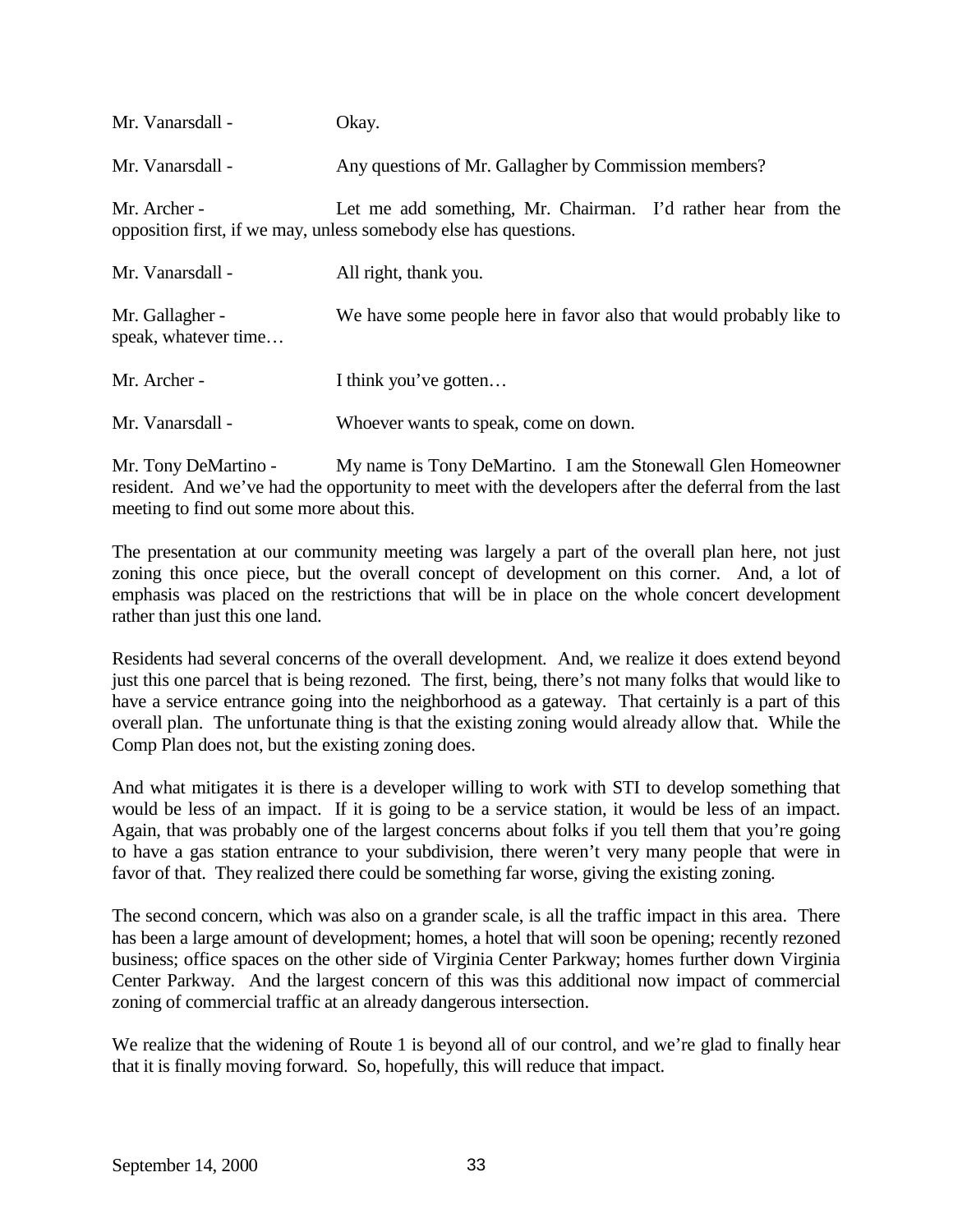The third concern that folks had was the visual impact that this actual piece would have from the residential neighborhoods a little further down Virginia Center Parkway. By changing the zoning to what is planned, this could have had an impact on the neighbors as they drive down Virginia Center Parkway.

The proffers controlling building height to two stories or at 40 feet, as well as leaving existing buffers in place that are fairly wide, there was a good mitigating factor from the development plan.

These changes that were proposed in the proffers were received earlier this week and distributed to neighbors with information to contact either the developer or myself serving as a liaison, and we have not received any very specific concerns any different than these.

If there are any neighbors who may have those here, we would certainly like to give them some time to speak for that. I'd be glad to answer any questions, too.

Mr. Vanarsdall - Any questions by Commission members?

Ms. Dwyer - I just want to make sure I understand your position on this. At first, I thought maybe you were in favor of it because of the existing M-1. Is that accurate? It's better than what could be put on the existing M-1.

| Mr. Gallagher - | Correct.                              |
|-----------------|---------------------------------------|
| Ms. Dwyer -     | Therefore, you were in favor of this. |
| Mr. Gallagher - | Correct.                              |

Ms. Dwyer - I guess my only thought about that is, I understand what you're saying. But, there's no commitment being made tonight regarding that M-1 in terms of binding proffers. The only proffers that are, you know, binding, is the result of the hearing here, tonight, is what's just relating to this specific property that's outlined.

Mr. Gallagher - Yes.

Ms. Dwyer - Not the M-1. So, technically, legally, even though, it may very well happen, and I'm not saying that it wouldn't, but I just want to make sure that we're clear about what...Sometimes we get hung up later on, in technical legal issues. So, I guess that would be my thought. My thought would be, if we're really going to develop this as "B," business property, and the neighbors are going to support it because they understand the problems that could be associated with existing M-1, my thought would be, as a planner would be, to rezone all of this to the standards that they plan to build to. In other words, to encompass all of this M-1, as well as this piece of property, submit the site plan that's before us, as evidence of what's going to be built, proffer that. And then you have uniform zoning that conforms to what the applicant is seeking, but it also guarantees the neighbors that that's what they'll get. Those are my thoughts.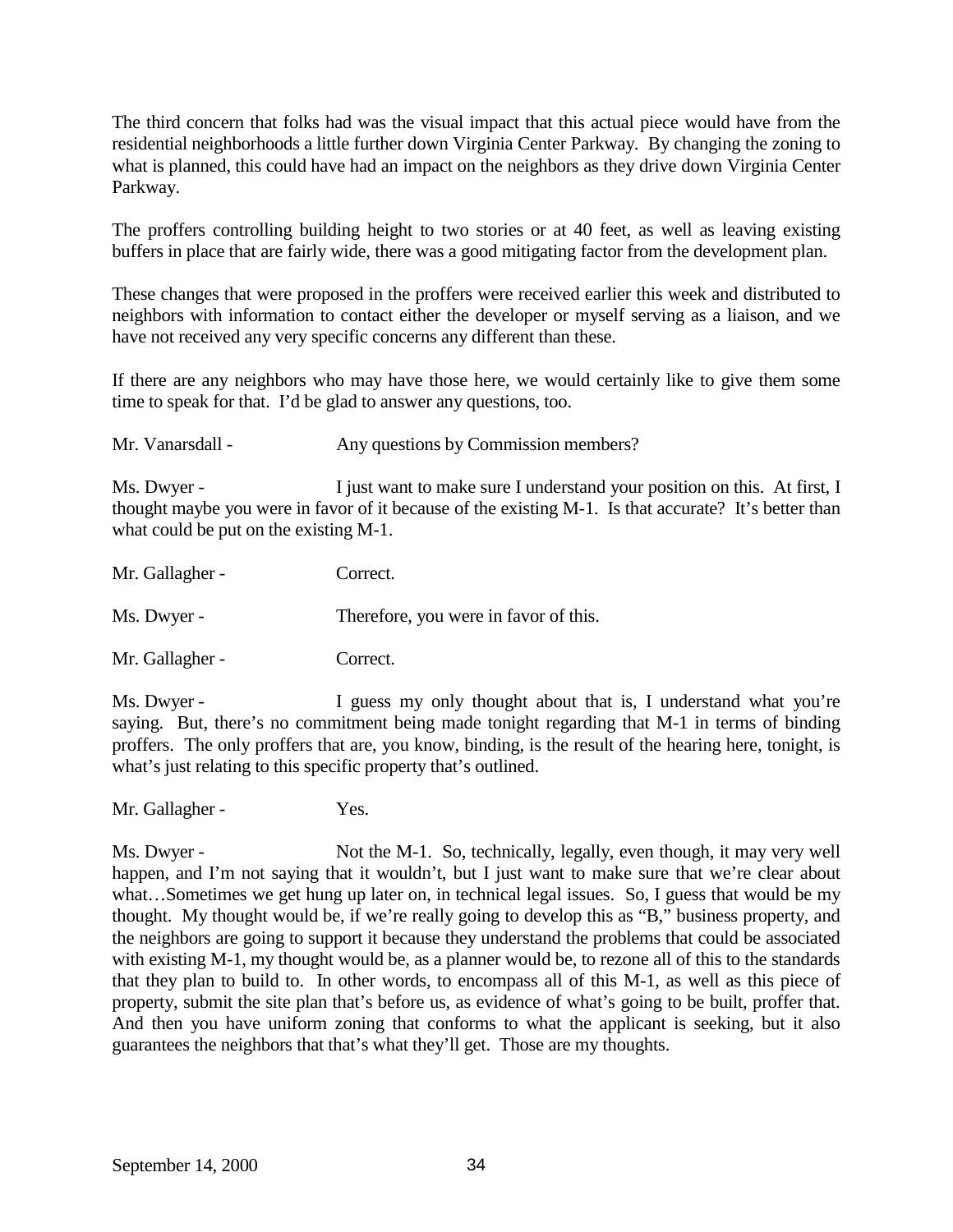Mr. Gallagher - From the neighbors' perspective, that certainly makes the most sense since the primary concern was what could be on that lot that this is actually being proffered as kind the best case scenario as it exists now. But, certainly, your suggestion would make a lot more sense from our perspective.

| Mr. Vanarsdall - | All right, thank you.                                                                                                                           |  |
|------------------|-------------------------------------------------------------------------------------------------------------------------------------------------|--|
| Mr. Marlles -    | Mr. Chairman, there are two minutes left. And I know the applicant<br>did want to reserve some time for rebuttal. So, I make you aware of that. |  |

Mr. Vanarsdall - Thank you. Yes sir. Come on down.

Mr. Ron Lowery - Thank you, sir. My name is Ron Lowery. I'm a property owner right immediately in the vicinity where this proposal is. I just want to voice my concerns about my privacy and the ingress and egress of the easement that I come off of Route 1 on.

My home is a residential home, and I've been there for 25 years. And when I purchased the property, the easement going to my house went beyond mine to two larger parcels and a smaller parcel, which was all residential, zoned agricultural at the time.

The easement was pretty much a prescriptive easement. But the original owner, a man named Mr. Chewning when I purchased the property, and the easement was intended for residential use only.

In the last 10 years or so, they developed the office park back behind me. I figure International did a very good job. At one time they tried to use that as a construction easement, and I had to hire an attorney and have it denied that they could use it that way.

This is my drive going to my home. And, from what I understand is being proposed, is up to my house is going to open for like office and use; that wants to use it come in and off of Route 1. Now, my house is going to be stuck back here and I don't feel its right that I have to share the easement with non-residential users. They propose to put office buildings right up against my property line. When Figgie did other construction back behind me, they offered 200 foot building lines and talked to them about protection and things as far as privacy goes. I've never been talked to on this proposal about any privacy whatsoever or what feelings I have. I'm just very concerned about privacy for me and my family and ingress and egress of the easement, if you know which one I'm talking about. It leads right back to the property's concerned.

| Mr. Vanarsdall -                         | Mr. Marlles, can you shed some light on that?                      |  |
|------------------------------------------|--------------------------------------------------------------------|--|
| Ms. Dwyer -                              | Is it $55$ ?                                                       |  |
| Mr. Lowery -<br>right on out to Route 1. | I guess it's 55 right here (referring to slide). The easement come |  |

Mrs. O'Bannon - According to this map, that's showing that as zoned. What is the zoning on this Parcel 55? That was the question I had.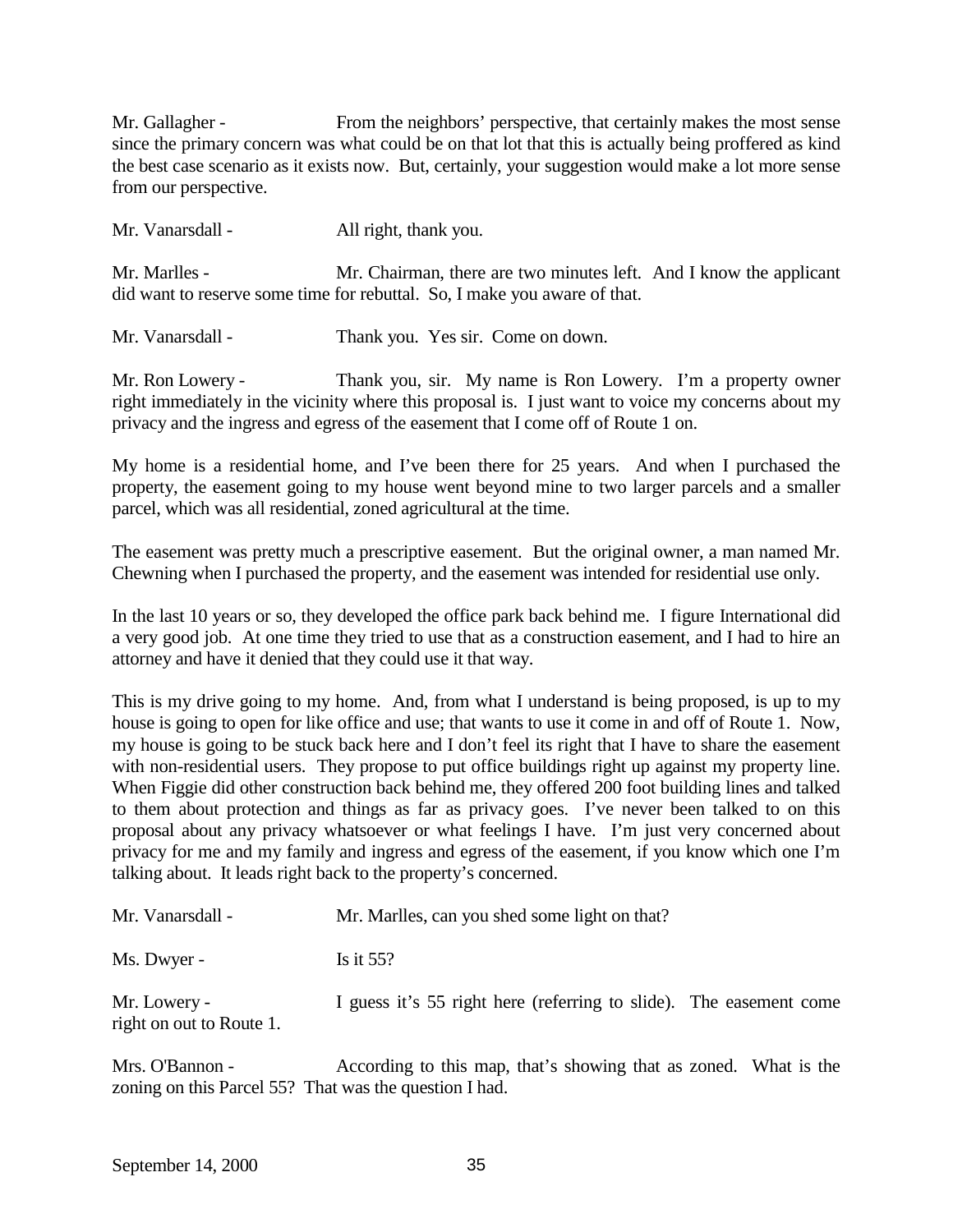| Ms. Dwyer -     | $R-2A$ .                               |
|-----------------|----------------------------------------|
| Mr. Marlles -   | It's $R-2A$ .                          |
| Mrs. O'Bannon - | So, that one parcel there 55, is R-2A? |
| Mr. Marlles -   | Yes.                                   |
| Mrs. O'Bannon - | Okay.                                  |

Mr. Lowery - They've purchased this whole block all the way around me. My main concern is having to be isolated, like they propose to, where everybody that wants to come in and out of that easement will be allowed to. I don't feel it is right. Like it was potentially put in at the beginning, it was intended for residential use. I can show you in the past, you know, obviously, that's what it was for. There's homes beyond me. They've all been sold over the last 10 or 12 years or more. That's going to put me in a very bad way if I'm trying to dodge other people and people coming across the easement for me just to try to get to my residence.

I don't oppose the construction or rezoning as such, but I've been a resident, tomorrow, will be 50 years of Henrico County. I've been there for 25 or 26 years. I just want privacy for me and my family, especially, on that easement coming and going off of Route 1. I've even had people tell me they could re-route me back into the park, you know, but I don't feel its right. The County should have some concerns as far as I go.

Mr. Marlles - Sir, have you met with the applicant?

Mr. Lowery - We talked about purchasing my property. Terms could not be reached. Other than that, I pretty much feel like I'm being forced to accept all this traffic and everything else and buildings right up against me unless I sell to them. My property wasn't on the market. I've been there a long time, and I intend to be there a long time. I don't oppose their construction. Everything they've done has been great out there from the beginning when they moved into town. As far as their construction and quality goes, I have no problem with it. It's always been first class.

As far as communicating with me, personally, its been just problems for me over the years. They don't come to me, you know, and talk, "What can we do about the easement?" They're just kind of shoving it down my throat. "Either take this, you know, that's it." I feel the County should look on my behalf as long as I've been there.

Mr. Marlles - The Commission understands your concern. We will ask the applicant to address that concern during his rebuttal period.

Mr. Lowery - Thank you. If I was not right directly in the middle of this, I wouldn't be here. Like if I was on the other side of Virginia Center Parkway, whatever. This affects me immediately right where I'm at.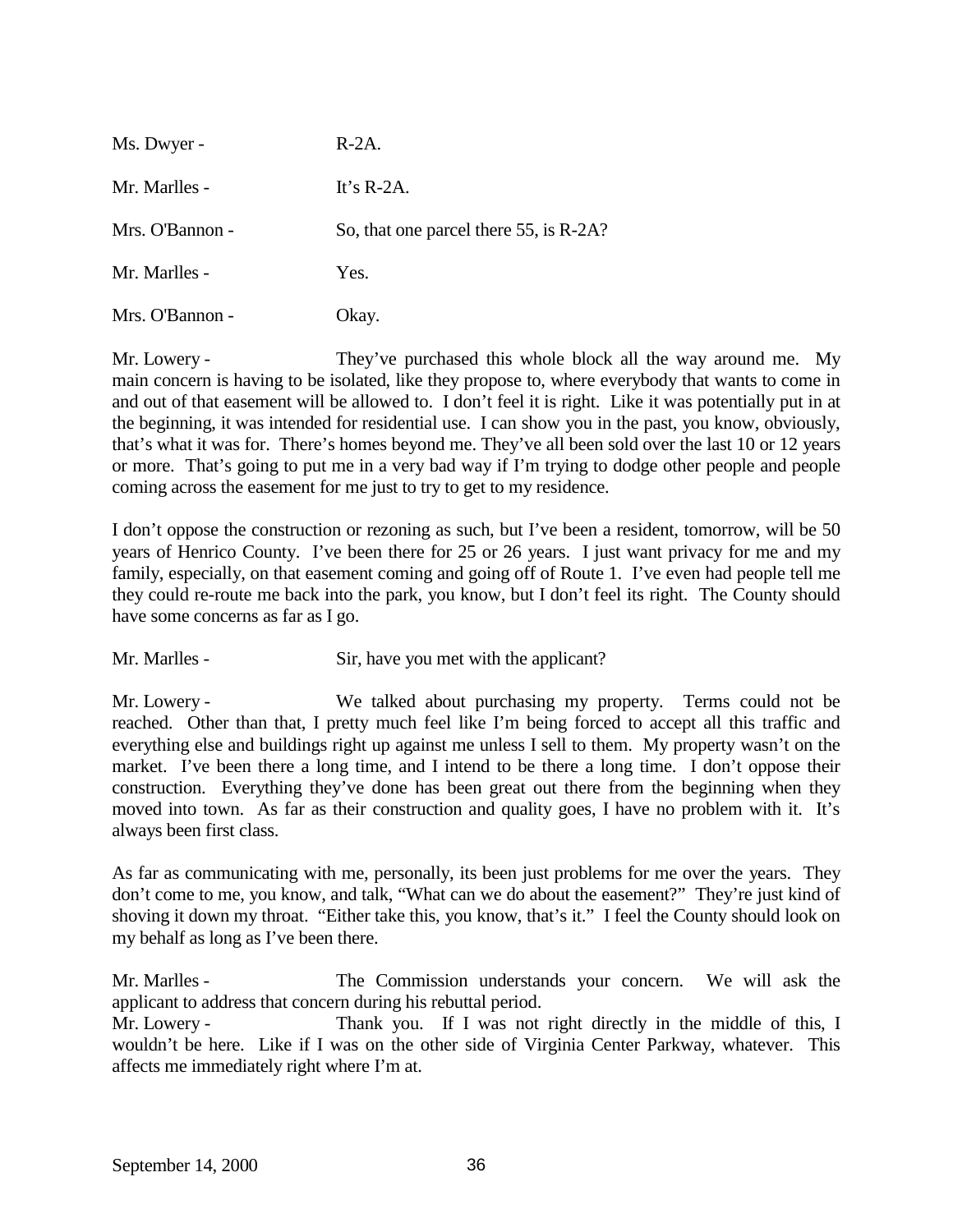| Mr. Marlles -                            | Sure.                                                                                                                                                        |
|------------------------------------------|--------------------------------------------------------------------------------------------------------------------------------------------------------------|
| Mr. Lowery -<br>me.                      | They haven't, you know, addressed concerns about my privacy with                                                                                             |
| Mr. Marlles -                            | Yes sir.                                                                                                                                                     |
| Mr. Vanarsdall -                         | All right, thank you very much.                                                                                                                              |
| Mr. Archer -<br>sell you property, ever? | Mr. Lowery, before you sit down, Mr. Lowery, you don't intend to                                                                                             |
| Mr. Lowery -                             | No. No. That's not it. What was offered to me, I cannot come close<br>to reproducing it. I'm not in a position to give it to them just because they like it. |
| Mr. Archer -                             | I understand.                                                                                                                                                |
| Mr. Lowery -                             | I've been there a long time.                                                                                                                                 |
| Mr. Marlles -                            | Sir, could I have your name again, please.                                                                                                                   |
| Mr. Lowery -                             | Ronald Lowery. Thank you very much for your time.                                                                                                            |
| Mr. Vanarsdall -                         | Thank you very much.                                                                                                                                         |
| Mr. Marlles -                            | Mr. Chairman, there are still a little over four minutes left for any<br>other citizens who would like to speak in opposition to the case.                   |
| Mr. Vanarsdall -                         | Anyone else like to speak? We're glad to have you. If not                                                                                                    |

Mr. Bill McCaddin - Mr. Chairman, my name is Bill McCaddin. I live on Harmony Road, what used to be called Woodcliff. We have some concerns. I don't know whether its proper to ask for a deferral. This lady and gentleman here were very thorough in briefing us here about three or four weeks ago. I have no argument with them. It's just their presentation. However, we haven't been able because of the timing of summer vacations and school starting to really query our neighbors as to how they feel about this. I was just wondering if it is possible. I don't know whether its legal. I have not appeared before you before to get another deferral on this for another month or two where we can sit down and try to work these glitches out.

| Mr. Vanarsdall -<br>Mr. Archer -<br>first, if we can, sir. | I believe that would be up to Mr. Archer to make that decision.<br>Yeah. And if the applicant is willing, but let's hear a little bit more, |
|------------------------------------------------------------|---------------------------------------------------------------------------------------------------------------------------------------------|
| Mr. McCaddin -                                             | All right, sir. Now, from me?                                                                                                               |
| Mr. Archer -                                               | Well, if you have anything else to say.                                                                                                     |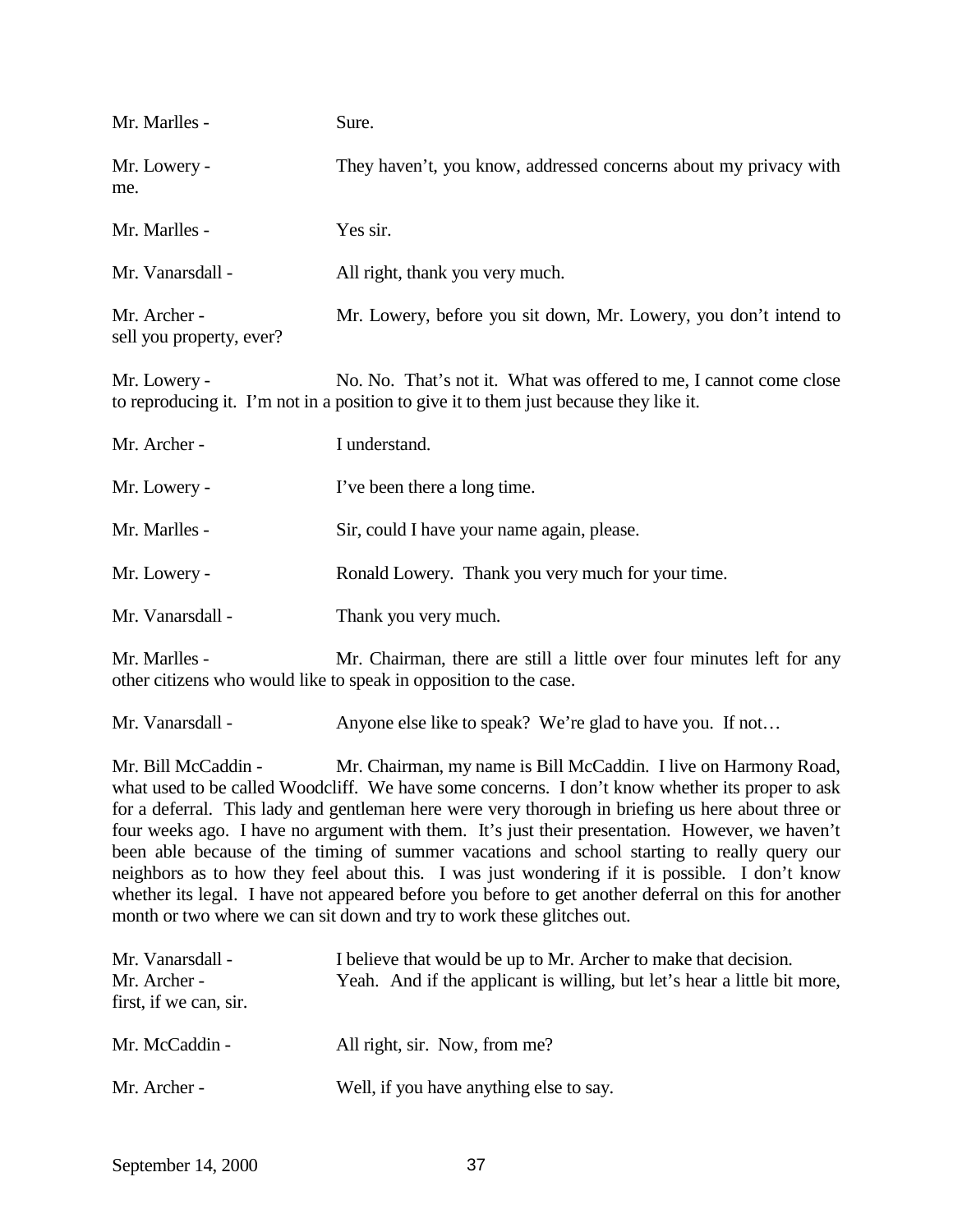| Mr. McCaddin -   | No sir, I do not.                                                                                                           |  |
|------------------|-----------------------------------------------------------------------------------------------------------------------------|--|
| Mr. Archer -     | I was just talking about                                                                                                    |  |
| Mr. McCaddin -   | I was just asking if we can defer it.                                                                                       |  |
| Mr. Vanarsdall - | All right, thank you, Mr. McCaddin. Any one else like to speak?<br>We still have some time. Okay. All right, Mr. Gallagher. |  |

Mr. Gallagher – I'll try to be specific to the points raised. First of all, to Ms. Dwyer's comment, regarding the zoning and the fact that its not proffered. There are, in fact, and I have Ms. Shifflett of SCI Properties who owns a good part of Virginia Center, who has developed the park and controls this property. She could attest to the fact, there are deed restrictions that limit the use of this property to B-2 as I have stated.

Although the zoning does call for M-1, we're willing to be bound by that. As far as I know STI Corporation is not going to let us out of it. So, it is a fact. Although we're not proffering a site plan, and although we're not here before you, tonight, to specifically rezone the 11 acres, we are bound to a design criteria manual which does have a site plan in it, and is a part of your file and is proffered. And, there are, in fact, deed restrictions on the property that control very many elements of this land, as a unit; 14.7 acres in toto.

Ms. Dwyer - Does that mean the neighbors need not be concerned that the balance of this property would be developed for M-1?

Mr. Gallagher – Absolutely. Absolutely. If you have any further questions, we can elaborate.

Secondly, to the easement Mr. Lowery spoke to, I've sat down with Mr. Lowery in his parlor and talked about, and showed him the site plan several months ago before we ever started and filed for this case. Yes, in an attempt to negotiate for his property. We haven't reached terms. And I haven't tried to bulldoze him over. But we've offered him a handsome sum. He's reluctant to do anything with the property. I must add, Mr. Lowery doesn't live in the house. He lives on Ms. Shifflett's property in a garage apartment over the old Haynes garage on the house that fronts on Route 1. And, although, he may intend to move back, he does not live there at present.

The easement also, I must point out, serves all of this property. And Virginia Center has equal easement rights to what Mr. Lowery has, and, the M-1 zoning that's in front enjoys those rights. So, to his point, the easement is in favor of everybody.

To his point about impact in traffic, as you can see in the site plan, we've kept the easement pretty much intact. We have no other choice, legally. And, the fact that it will be paved should be an amenity as opposed to a dirt road that's out there now.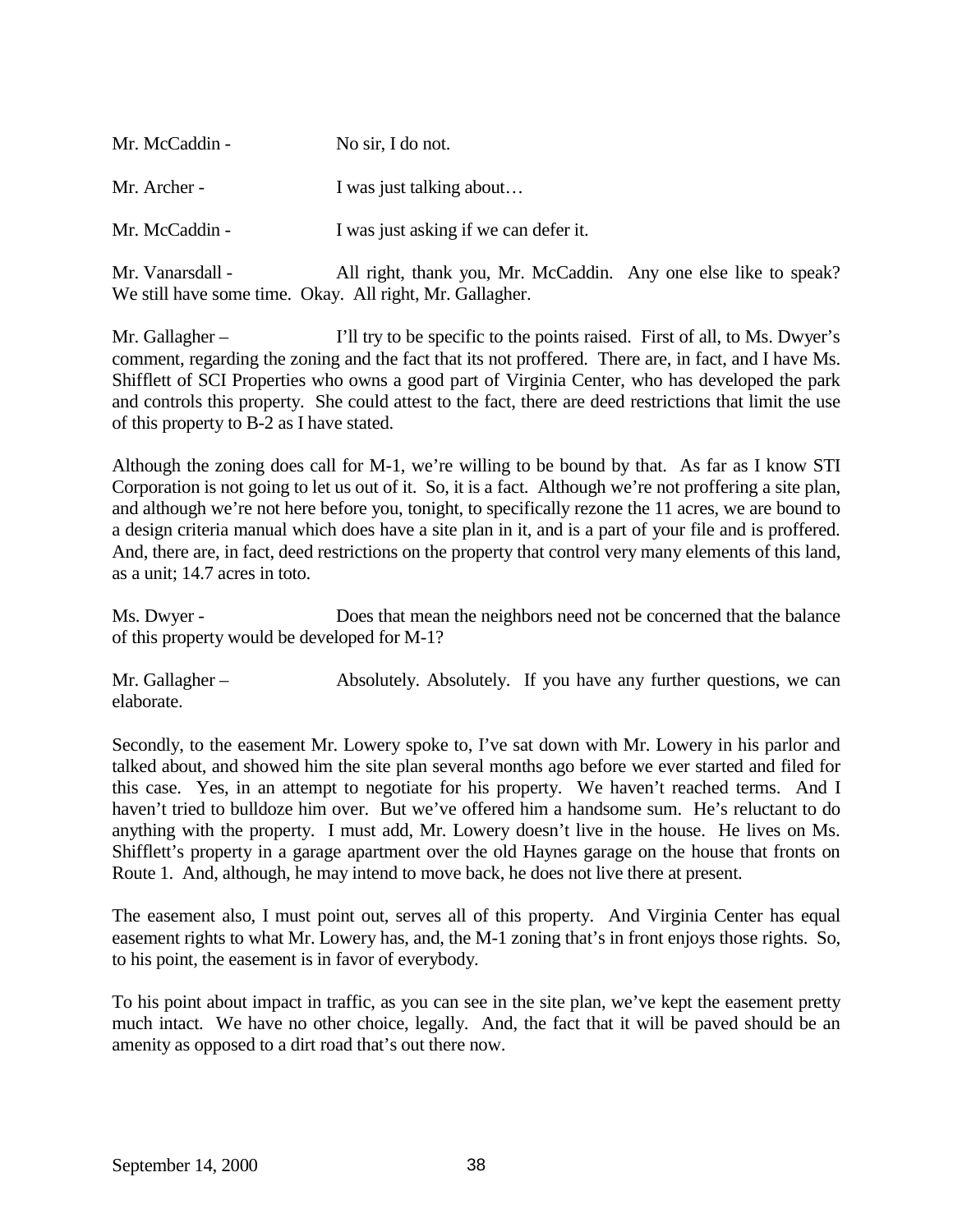I think that addressed the main concerns. Mr. Demartino mentioned, but he's the Vice-President, and the President of the Association are both here, have disseminated site plans, renderings, proffers, and letters that I've written outlining, in detail, the intent of this proposal. And he has not heard significant feedback from the neighborhood that he can speak to. If I can clarify anything else, I'm here to do so.

Mr. Vanarsdall - Any more questions of Mr. Gallagher?

Mr. Archer - Mr. Gallagher, or Mr. Lowery can answer if he wants to, what is the use of Mr. Lowery's property now? Mr. Lowery, would you rather answer that, if you're not residing there?

Mr. Lowery - Yes sir. I'd be happy to discuss this. I was separated here about back in 1993 and was going through a divorce situation. I had two houses. My wife and I sold one house, and I owned this property prior to getting married. So, through the divorce situation, I was forced to put it up for lease for awhile. That's the situation its in now. My intention is, in the very near future, to be moving back into that home as my primary residence.

Mr. Archer - Okay.

Mr. Lowery - Which it has been for 24 years.

Mr. Archer - You mentioned previously that you were told that the easement was for residential use only. Is that a legal fact, or is that just something you were told?

Mr. Lowery - I probably will maybe have to get an attorney to look into it. That was by the owner that told me that. It was Mr. Chewning. At the time when I first moved there, Mr. Chewning originally owned this farm. He retained about 16 acres. It was the Kricer Family that had about 10 acres. And there was a couple named Sherman who lived beside me that only had like a couple acres. And all of us were in agreement that it was, you know, prior to Mr. Chewning's death, it was for residential purposes only. Mrs. Haynes, or anybody, that lived in that property for as long as probably 30 years or more would probably state the same thing that had anything to do with that property. It was never intended for commercial-type traffic.

Mr. Archer - I guess what I'm asking is, beside the agreement that you all had, is there anything legally enforceable about making that for "residential purposes only?" I just need to know.

Mr. Lowery - I'd have to look into it to be sure. We figured the office park behind me, we discussed, and they, at the time, it was my understanding they had no intention of ever using it for commercial, you know, traffic or office/retail-type traffic. It is just now that they've purchased all of the property. Like I say, it was along Route 1, it was zoning. But on that drive it was always agricultural or residential zoning, much longer than I ever been there for the past 24 years, 25 or 26 years whatever.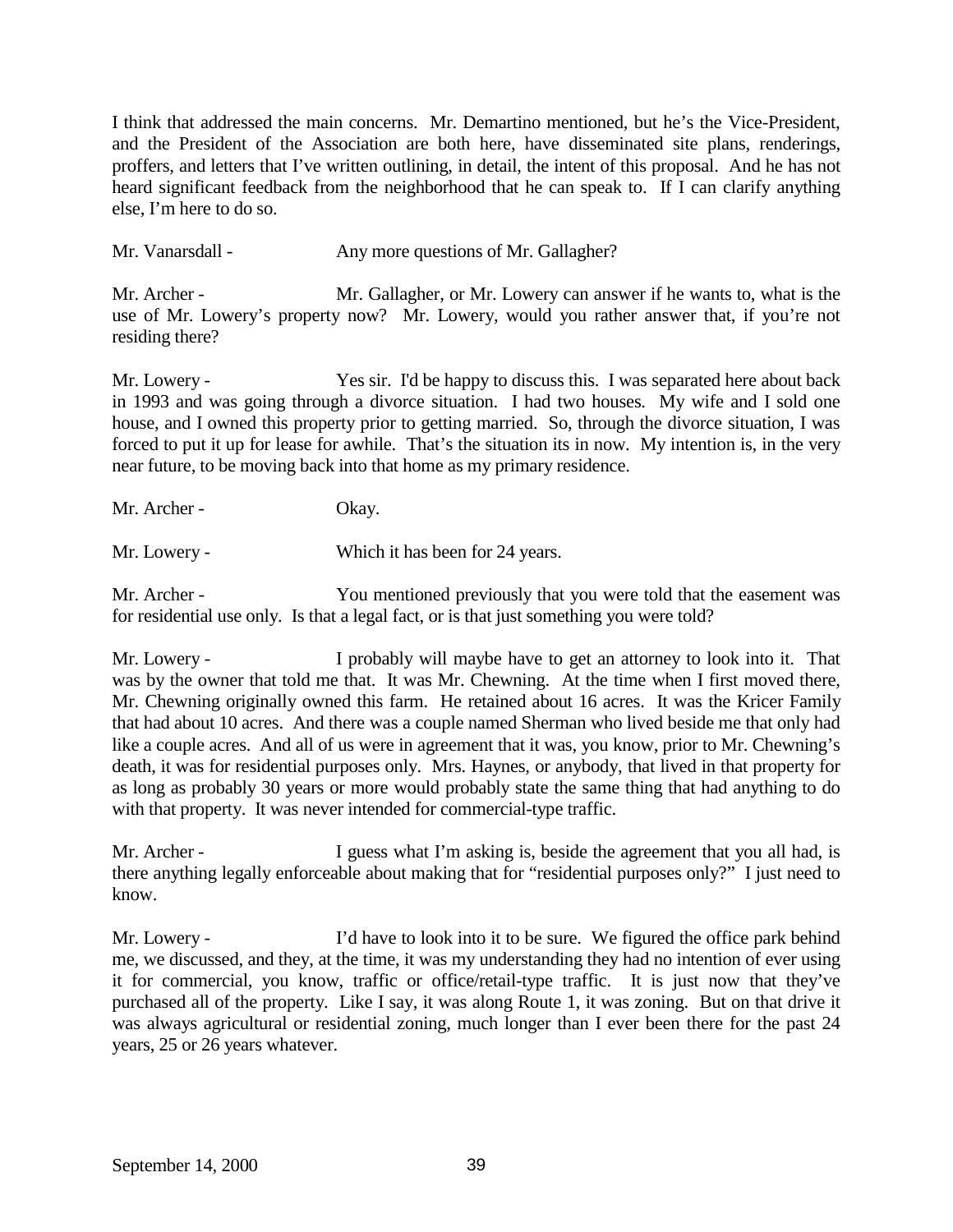| Mr. Marlles -<br>been vacant? | Mr. Lowery, maybe you said this, but how long has the property |
|-------------------------------|----------------------------------------------------------------|
| Mr. Lowery -                  | Vacant? It's not vacant. I have it leased.                     |
| Mr. Marlles -                 | You have it leased out. I'm sorry.                             |

Mr. Lowery - They've approached me, there's some people who have been in there for a couple of years. They're moving out in the near future, and my intentions are to move back in there as my primary residence. But it's never been vacant.

But, like I say, as far, I think if the County went back, looked, researched that drive, it would only point to residential going back behind the Haynes house where I live. It was like that forever, as far as I know. It was originally a farm and they broke it up in to a few parcels. That was the only use. Up until now, they wanted to develop. Now, they want to change the use for office or retail or whatever. I don't have a problem with that around the area along Route 1 and all back near me, but I don't think I should be forced to use that easement for, you know. I don't think anybody here, if they were in my situation, would want that either. It's like saying, you are back behind all this stuff. You don't have any way of getting out by yourself, you know, onto the highway. I have to wait for everybody, you know, coming and going and dodging other people. I think, you know, its not fair to me if that's the case.

Just like, if you own some property, where your initial drive say 400 to 500 feet long, somebody come in there and want to come across your driveway from building to another. It's not just me detract from the offices and all. It would be just an open road for everybody and their brother wants to come in and out of that drive. It sure put me in a bad situation, I know that.

| Mr. Archer -     | Okay. Thank you, Mr. Lowery. You've answered my question. |
|------------------|-----------------------------------------------------------|
| Mr. Vanarsdall - | All right, Mr. Archer.                                    |
| Mr. Archer -     | Anything else left?                                       |
| Mr. Vanarsdall - | Nothing else.                                             |
| Ms. Dwyer -      | Mr. Archer.                                               |
| Mr. Archer -     | Yes ma'am.                                                |

Ms. Dwyer - I just wanted to clarify one point, because we were talking about the M-1; the other M-1 property that's really kind of a part of this case, but not actually a part of the case. And the statement was made that it was covered by covenants, and there's an agreement or deed restriction that it will not be developed for the M-1, but will be limited to the B-2. And I guess the only difference in thinking about that, and proffering those same requirements or conditions is that, a deed restriction would not be enforceable in the same way that a proffer would be. So, there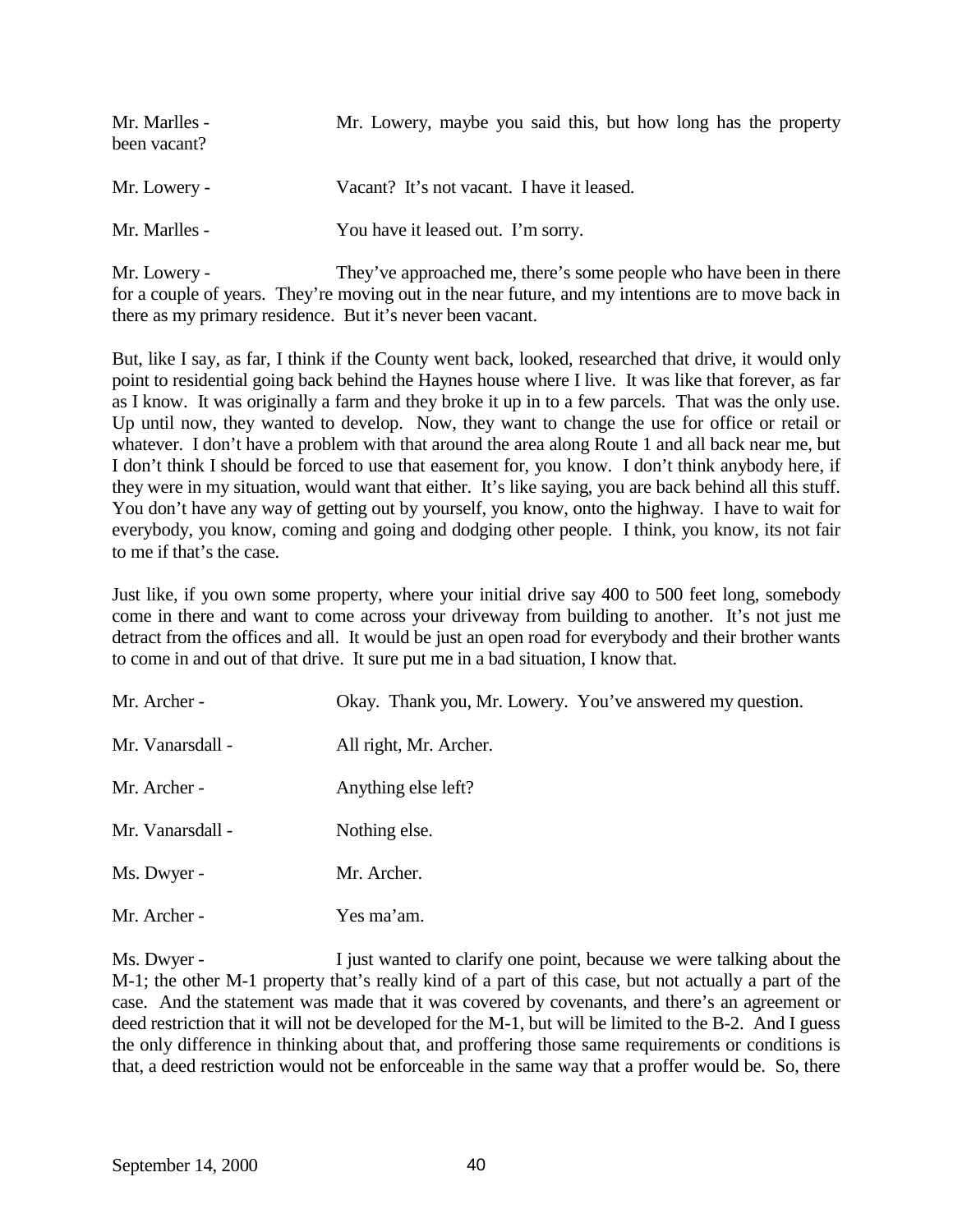would be advantages to having that property zoned B-1 and proffered according to what you want to do as opposed to having that merely as a deed restriction. Just as a point of information.

Mr. Archer - I appreciate that, Ms. Dwyer. I've always wondered why we don't zone land to conform to the uses that we want to use (unintelligible). But, I'll never figure that out, so don't worry about it. Any other comments or questions?

Mr. Vanarsdall - None. No sir.

Mr. Archer - Let me give the Commission a little bit of background, which doesn't go back too far. Mr. Bittner and I met yesterday with Mr. Gallagher and Ms. Shifflett. And I was kind of hoping we were working our way towards something. There have been things that have come up tonight that have shed some more light on this. And we were hoping, Mr. Bittner had indicated that he would talk with staff, and with the Assistant Director to try and see if we could somewhat alleviate the concerns that the applicant had, and Mr. Gallagher's words, "Leaning toward a soft no, if we said no." And, unfortunately, in this conversation with Mr. Silber and my further conversation today, that didn't happen. I was hoping for that, to be honest with you. And I am being honest with you.

And the staff report, tonight, didn't soften things that much at all. And there is still the concern that this is too radical of departure from what the Land Use Plan says. At the same time, I don't think any of us in here can argue the fact that the applicant and Ms. Shifflett have been very good in what they have developed so far at Virginia Center, and all of the land out there.

You know, at the same time, I don't think that does too much to immunize us from departing from the Plan. And, we've got the issue coming up tonight about the easement. Ms. Dwyer's questions about the deed restrictions that may or may not apply. So, I'm in a quandary. I don't know what to do, and, yet, I have to do something. Somebody did indicate tonight, one of the opposition members, Mr. Gallagher that they might want to ask for a deferral. Would you want to defer this to see if you can alleviate some of staff's concerns, or would you want us to move it along?

Mr. Gallagher - I'd be happy to defer one more time to see if we couldn't shed some better light on some of these issues. I certainly don't want other members of the Commission to think that we're trying to ram rod anything.

Mr. Archer - I was trying to be as nice as I could.

Mr. Gallagher - Mr. Lowery spoke to the easement. We can speak further to yourself and the rest of the Commission to clarify that.

Mr. Archer - Here's what I've got in mind. In looking at the issues that staff has raised, and some of the issues that have been raised here tonight, there's very little here, tonight, based in its present form that would support approval of the case. So, if I were to say that I moved approval, it would be more or less be arbitrary on may part. And, I'm really not interested in doing that. And, I would think if we went back and sat down and tried to hammer this thing out a little bit more that we can come a little bit closer to, you know, the classification we were talking about the retail and the office yesterday. We need to try to move toward trying to get that done.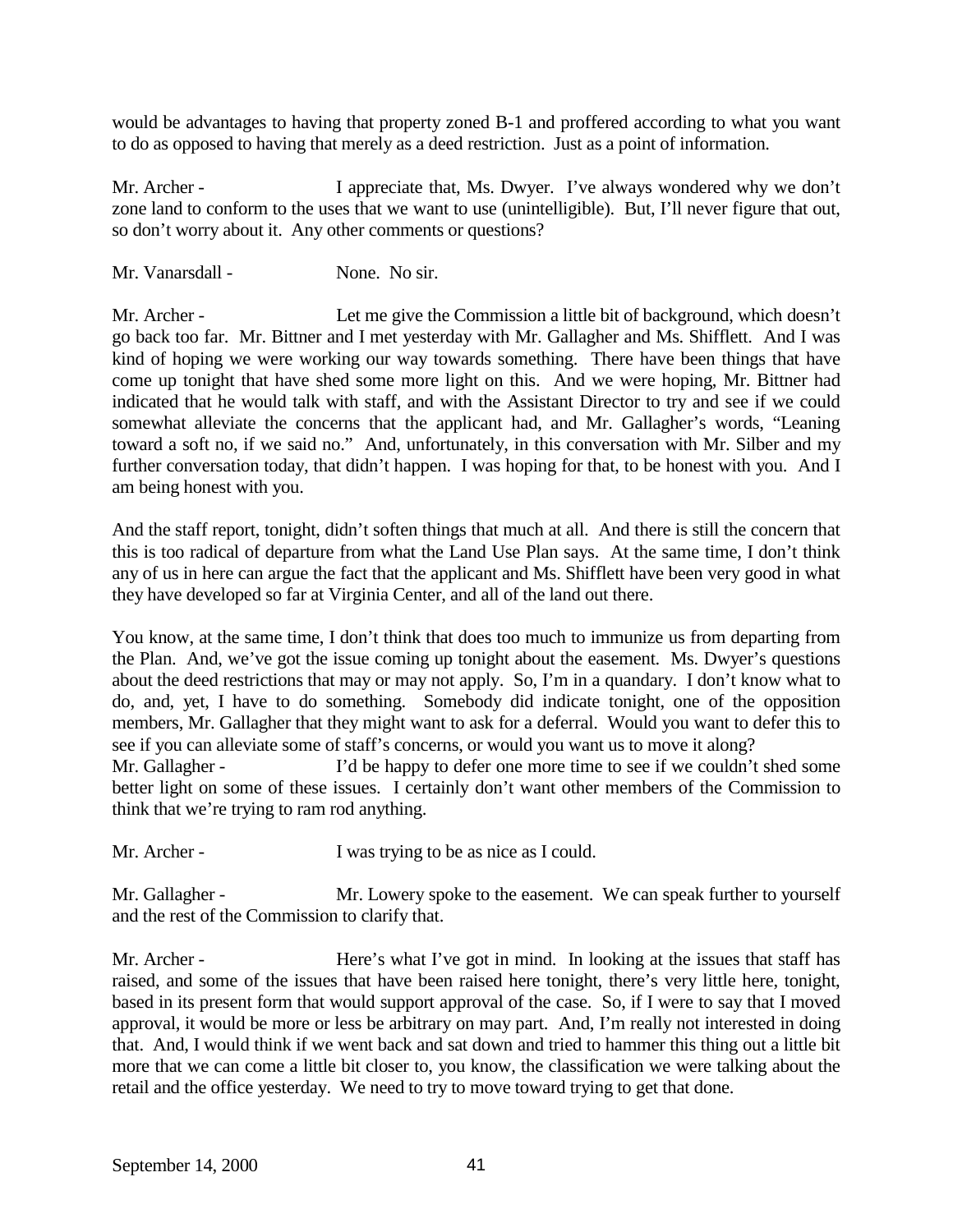Mr. Gallagher - Okay.

Mr. Archer - You know, I heard some concern here, tonight, about a service station being the entrance to a subdivision. That's something that has always been a concern of mine. I do need to say, in the applicant's behalf, that the service station that they're planning is top line, state of the art, with convenience store attached, I believe.

Mr. Gallagher - Right. And the cafe' and several other amenities.

Mr. Archer - You know, that's favorable. That, I think, is favorable to you. But, at the same time, you know, staff feels pretty adamant that we shouldn't do this. And, I think if we're going to do it, I would feel much more comfortable passing along to the Board feeling that they might want to approve it. But, I think, in order for us to do that, we need to work out some of these issues that are old issues, and some that have developed tonight. And, I'd rather do that, if you chose, instead of giving you a "soft no?"

Mr. Gallagher - I'm amenable to that. If that's how you stand, I respectfully request a 30-day deferral.

Mr. Archer - Chay. Are you in concert at all? Maybe you need some time to think about this with going back and revisiting Mr. Bittner's concerns as it pertains to how the uses are to apply on the site. I think it would help.

Mr. Gallagher - We'll be willing to sit down and hash out something that I hope you can get to a point where you can, as you say, "pass along a feeling positive re-enforcement" as opposed to ambivalence. Mr. Archer - I appreciate that. Now, also, I feel like the neighbors need to have

another meeting with you…

| Mr. Gallagher -     | We can organize that.                                             |
|---------------------|-------------------------------------------------------------------|
| Mr. Archer -<br>SO. | the fact they have some concerns that haven't been addressed yet, |
| Mr. Gallagher -     | We can organize that.                                             |
| Mr. Archer -        | Will you do that also?                                            |
| Mr. Gallagher -     | Yes sir.                                                          |
| Mr. Archer -        | How far you want to go, next meeting?                             |
| Mr. Gallagher -     | Thirty (30) days. Certainly, no longer than that.                 |
| Mr. Archer -        | Okay.                                                             |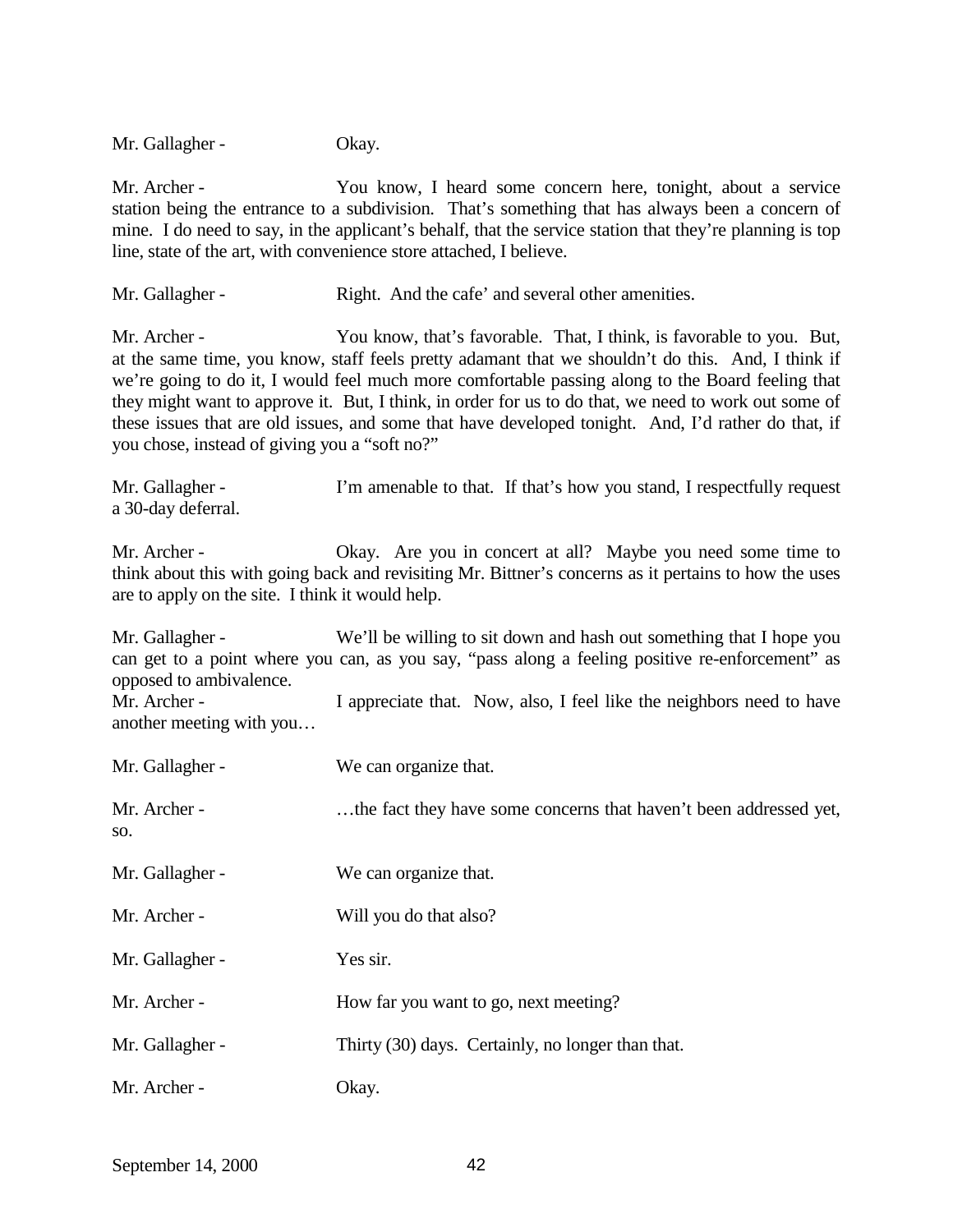Mr. Gallagher - To October  $12<sup>th</sup>$ .

Mr. Archer -  $\qquad \qquad$  October 12<sup>th</sup>? All right, then, Mr. Chairman. With that, I will move deferral of C-58C-00 to October  $12<sup>th</sup>$  meeting at the applicant's request.

Mr. Taylor seconded the motion.

Mr. Vanarsdall - Motion made by Mr. Archer, seconded by Mr. Taylor All those in favor say aye—all those opposed by saying nay. The vote is 5-0 (Mrs. O'Bannon abstained).

| Mr. Gallagher - | Thank you, Mr. Chairman, members of the Board (sic). |
|-----------------|------------------------------------------------------|
| Mr. Archer -    | You're welcome.                                      |
| Mr. Marlles -   | Okay, Mr. Chairman, the next case is C-66C-00.       |

**C-66C-00 Roy B. Amason:** Request to conditionally rezone from A-1 Agricultural District and R-2C One Family Residence District (Conditional) to RTHC Residential Townhouse District (Conditional), Parcels 32-A-102N, 114A, 117, and 122, containing approximately 11.44 acres, located at the northeast intersection of Francis Road and Old Francis Road and along the south line of Francis Road at its intersection with Virginia Center Parkway. Residential townhomes for sale are proposed. The applicant proffers no more than sixty-six (66) residences to be constructed on the property. The Land Use Plan recommends Suburban Residential 2, 2.4 to 3.4 units net density per acre.

Mr. Marlles - The staff report will be given by Ms. Jo Ann Hunter.

Mr. Vanarsdall - Any one in the audience in opposition to Case C-66C-00? Any opposition? All right, Ms. Hunter?

Ms. Jo Ann Hunter - Thank you, Mr. Chairman. This application would rezone approximately 11.44 acres to RTHC Residential Townhouse District. The applicant is proposing 66 townhouse units for sale.

The majority of the property is currently zoned A-1. There is a small portion here (referring to slide), that's zoned R-2, which was zoned as part of the original Virginia Center Commons case. And there's an existing State right of way here (referring to slide) that is located on the property. That is, actually, just a paper street that was left over when they re-designed Virginia Center Parkway and Francis to intersect here (referring to slide). The site is surrounded on the north and east by apartment complexes and property to the south is zoned A-1, but it is developed for single family residences.

The Land Use Plan designates this property for Suburban Residential 2, 2.4 to 3.4 units per acre. The land use concept for this area of the County has been to have high density residential development along Route 1, and then have the densities reduced significantly as they head to the west.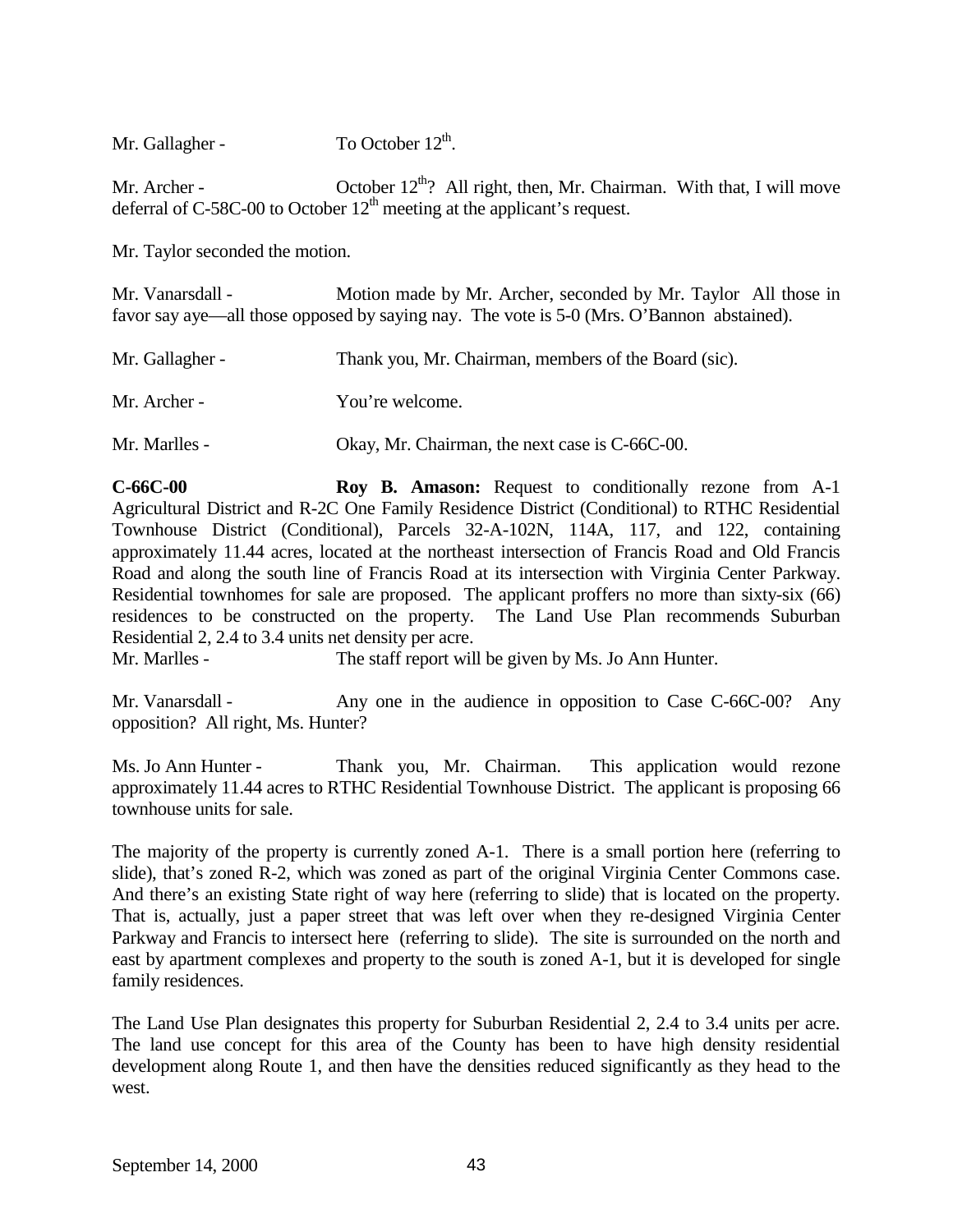Staff has determined that, although the density is higher than what's recommended in the Land Use Plan, the townhouses could be a good transitional use for this site because it would be difficult to market it for single-family residences with the apartments surrounding it on two sides.

There's considerable history to this parcel. There were many zoning cases. There was one in 1996, that was withdrawn, and then another zoning case in 1998 that was denied. Those cases had changes to them throughout their system when they were processed by the County. The applications ranged from 156 apartment units to 71 condominium units on 10 acres.

This project has a proposed density of 5.8. But, since staff has determined that townhouses are a good transitional use, we focused most of our concerns on the quality of this development. Staff identified several outstanding concerns in the staff report.

The applicant has revised their proffers and addressed several of the staff's concerns. The revised proffers have been handed out to you tonight and shows significant improvement in the case.

The applicant has submitted a conceptual plan. Let me show you the new one that was submitted (referring to slide). Actually, let me show you the old one first. This was the original site plan submitted by the applicant. Staff was concerned with the long linear nature of the development, and it had so many of the homes backing up along Virginia Center and Francis, and, what the appearance of those would be when the owners eventually went in and put in their sheds and fences and things like that.

So, the applicant, to address staff's concerns, has revised the conceptual plan, and they've put in more cul-de-sacs here and here (referring to slide). They've changed the entrances further down Francis Road and then here. They've limited to just a few; these 9 homes here (referring to slide) that now back up to Francis Road. Staff considers this layout a big improvement from the previous one that was submitted.

Staff has also had concerns with the perimeter buffer of the project. The applicant has now proffered a transitional buffer 25-foot requirements for all boundary, and that the buffer shall be located from the ultimate right of way. This is important, because Francis Road is scheduled to be widened sometime next year. Staff does need further clarification on how this buffer will be treated and where the fence would be located and the applicant has also indicated that there would be a berm.

Staff has encouraged the applicant to address sidewalks and pedestrian circulation in the project. Staff would recommend deletion of Proffer No. 14, which commits the County to building sidewalks along Francis Road. Instead, the applicant should address pedestrian circulation within the project which would allow the residents to walk to residential amenities within the development and to the major roads.

In most high density projects, the applicant proffers a minimum of 40 percent of the principle buildings shall be brick. The applicant has proffered 40 percent of the front, and 40 percent of the sides with brick. This would be equivalent to about 20 percent of the project.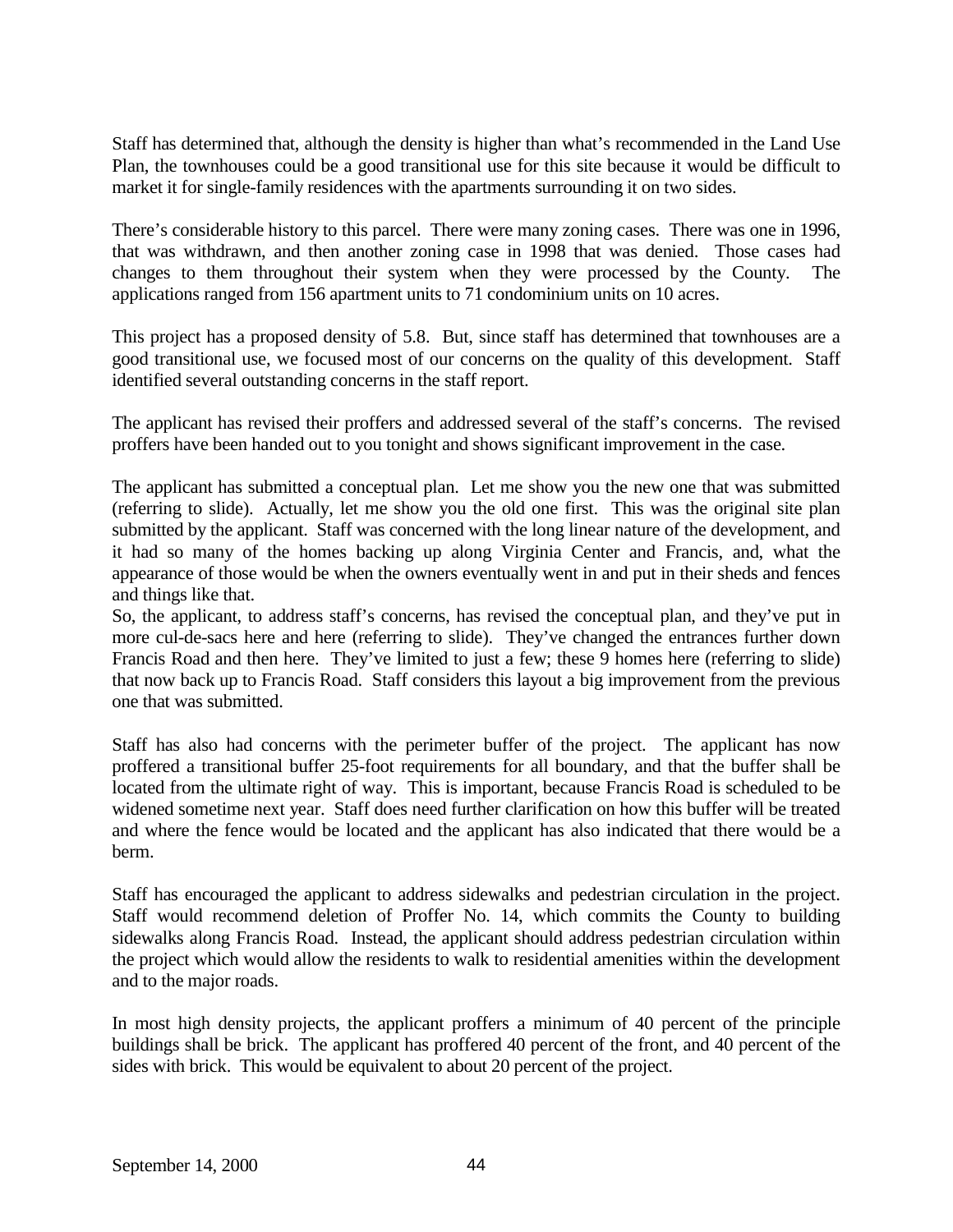The proffered elevation shows a solid wall along all sides of the buildings. That would mean that all of these sides would have a brick solid mass wall. The staff has asked the applicant to consider re-designing the elevation so that there would either be some windows or some side entrances to the townhouses there so it would approve the appearance from Francis Road.

The applicant has also proffered parking lot lighting not to exceed 8-feet in height, and is to be residential in character. Staff believes this is a positive element in the community. However, the applicant should add a statement that higher lights may be installed to allow for security as determined as part of the lighting plan. The applicant has also addressed other staff's concerns, including pavement quality, and additional parking.

In summary, the requested zoning is not consistent with the Land Use Plan. However, townhouses could be a reasonable transitional use for this site. The applicant has significantly improved the case from its original submittal. However, there still are some minor outstanding concerns that will need to be addressed.

In summary, the concerns include, pedestrian access, building materials, lighting, elevations, and clarifications of buffers, berms and fencing. Staff would recommend a deferral of this request until these items can be addressed. I'd be happy to answer any questions.

Mr. Vanarsdall - So, all of the things that you called to his attention about half of them have been done?

Ms. Hunter I think he's addressed a good bit of them. Some of them he has attempted to address. They just weren't as clear as we would like them to be.

Mr. Vanarsdall - Any questions for Mrs. Hunter by Commission members?

Ms. Dwyer - Ms. Hunter, you mentioned in the staff report that the 1998 layout was superior to this one. The new layout that the applicant has presented, tonight, would you still voice that opinion, or is it comparable to what the 1998 submittal was?

Ms. Hunter I think the positive benefit to this one, it does provide better protection to the residences to the south. He has proffered a 100-foot buffer along, not all of the residences to the south, but a majority of them. The one difference from the other case was that the units included garages. They were more of the wider carriage home appearances. So, that impacted the layout.

Mr. Vanarsdall - Any other questions for Ms. Hunter?

Ms. Dwyer - If people who lived here wanted to enjoy recreational amenities, such as a pool, is that available in this vicinity for them? Would they be eligible for another Magnolia Ridge Recreation Association or not?

Ms. Hunter The applicant is indicating yes, but I'll let him address that when he speaks.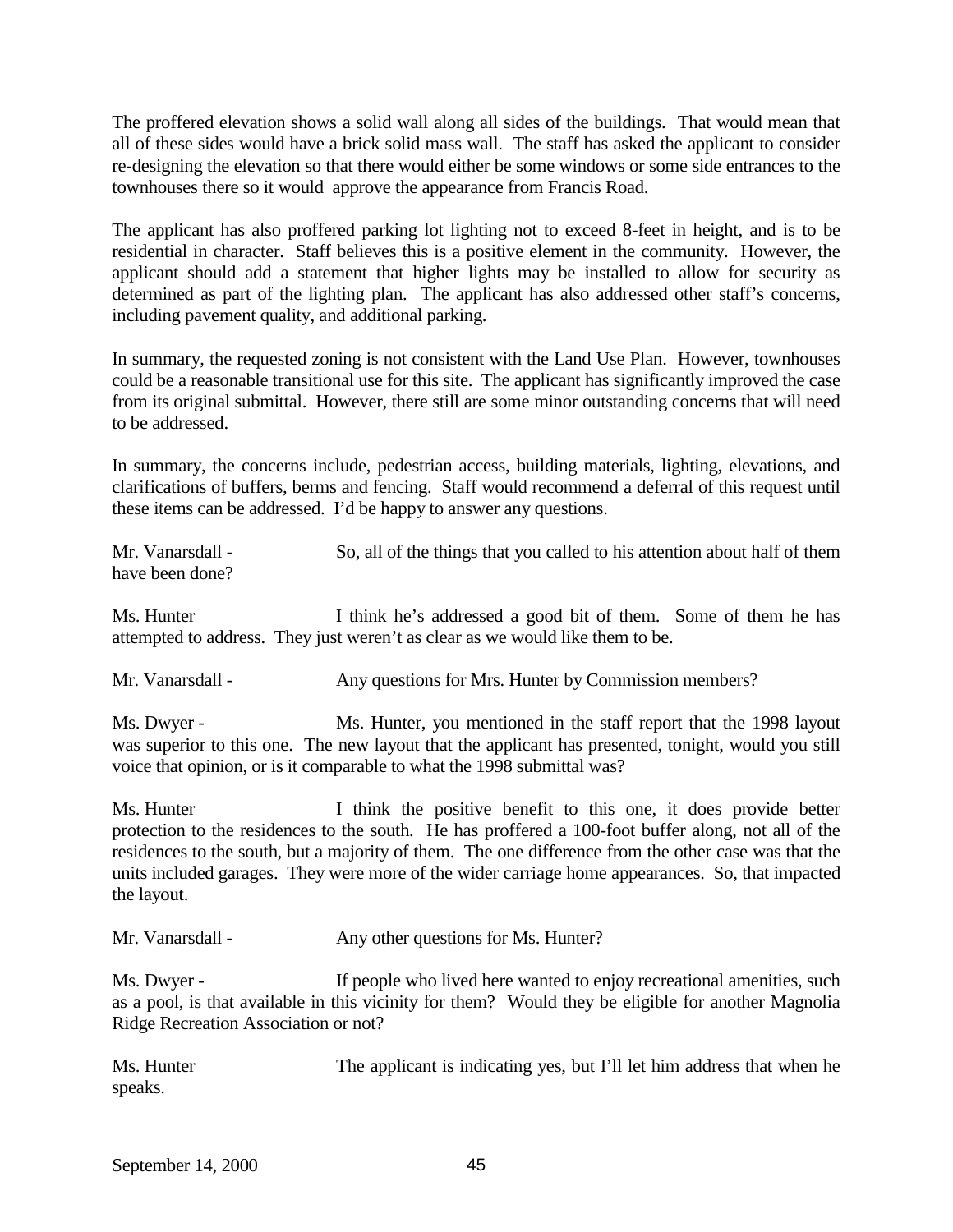Mr. Vanarsdall - All right, thank you, Ms. Hunter. There is no opposition to this case, do you want to hear from the applicant?

Mr. Archer - I think we need to, Mr. Chairman.

Mr. Vanarsdall - Mr. Amason.

Mr. Roy Amason - My name is Roy Amason, applying for zoning. I also have people here in support of the case. I'd like to give them time to speak also.

A couple things to address from the staff report, their concerns, No. 1, you asked, Mr. Chairman, whether I had to address about 50 percent of them. Staff said to me tonight that I had addressed about 85 percent of them. We were standing talking out front.

I was very desperately trying to speak to all of them, quite frankly. But, some of them have come up in just the last couple of days. So, it 's been a matter of time to do so.

I think staff and I are in agreement on all of the things that they want; all of them they discussed with me tonight except one. And that was that they wanted me to proffer 40 percent of the units would be brick.

Our architectural plans and construction do not allow us to put brick on the backs of these units. It's been that way since these particular units have been built. So, we would have to redesign the whole product in order to adhere to that. They have bay windows, etc., on the back on the upstairs and downstairs, and siding doors, etc., and structurally, its impossibility or maybe I should say economically impossibility. In fact, it doesn't look very good because of it being all cut up.

The units that we have proffered here, and the rendering that we have proffered are the same units that we built in the golf villas, which, by the way, the County has praised us on and said we're a great community and look good. We worked with staff and the Planning Commissioner on those facings. We have brick on the fronts of those buildings and we have brick on the ends of those buildings. We literally sat down with staff and the Planning Commissioner and said, "Here's where we think brick ought to go." And they said, "No. Here's where we think brick ought to go." We all agreed and that's where we put the brick.

When we went over and looked at these units and we scaled it out, worked it out, it came out that 40 percent of our fronts were brick and 40 percent of our ends were brick. That's why we made the proffer to say exactly that. The numbers just happen to be 40 percent and 40 percent. But we have a good looking project over there, and we're proposing to build the same type of project.

Concerns that staff has, one is the height of the lighting. We don't have a great problem with that. Quite frankly, most of the time, Planning is for lower lights, and I am too. And, in this case, I don't know. But, we've proffered outdoor post lamps on these units. What we normally do is, we have a sidewalk that goes from the front door of the unit to the parking areas and to the sidewalk that runs around the parking areas, and we put in a street lamp – a residential street lamp.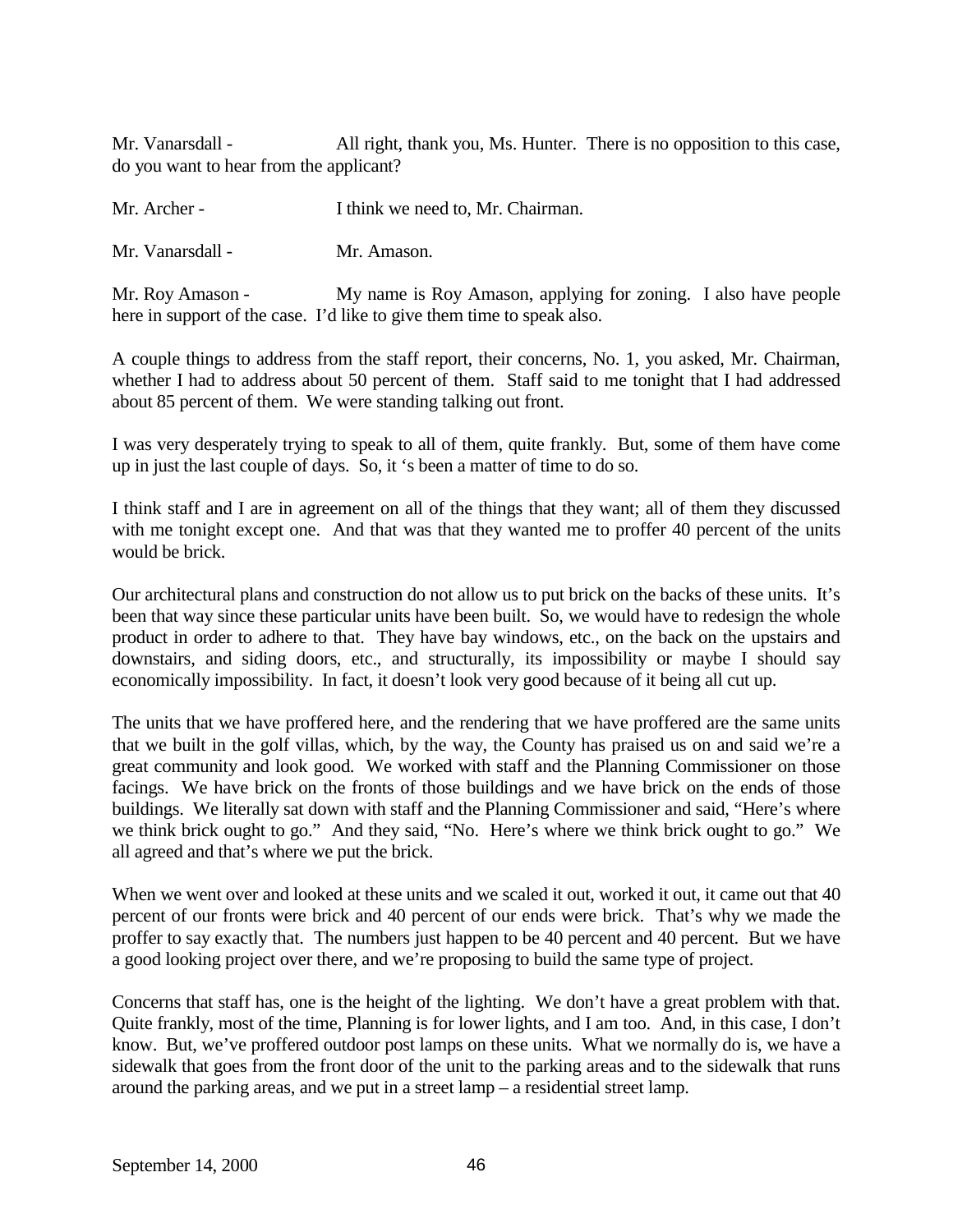We do that because that's what the neighbors in the neighborhood normally want, and the neighboring surrounding community, as opposed to higher, bigger, brighter lights. However, we can agree that if, at time when we go to POD, the Fire or Police want to comment on that, that we can work out some kind of compromise. I really don't want a K-Mart situation out there where the things are lit up so you can read a paper at 11:00 o'clock. I understand security concerns, but, at the same time, that same concern is not done in normal residential communities so that it is a K-Mart. So, maybe we can work out something that can work for all of us.

The sidewalk situation, as far as landscaping and where fences go, is along the buffer areas, was not made any clearer than it is in the proffers, because, quite frankly, what we had hoped to do, and we come before you with a landscape plan, was to address these issues with a landscaped architect so that we could come up with something that looked good, rather than making an arbitrary decision, sitting in a room, looking at a flat piece of paper. I just think that's prudent.

As far as the quality of the layout, compared to the quality of previous ones that you've seen, quite frankly, one that I saw that was here, that you denied in the past, did not take into account the topo of the land, did not take into account the wetlands; did not take into account the environmental concerns. It just laid out a pretty subdivision on a piece of paper.

We have literally gone out there and surveyed this property and located the wetlands, located the environmental sensitive areas, and tried to design the community around those areas, and have met numerous, numerous, numerous hours with all the neighbors, and with your Planning Commissioner, Mr. Archer, to work out this project. I was trying desperately not to defer this thing another 30 days, because we have worked for months on this thing. I think you'll find, when you hear the people who came to speak for it. And, as you notice, we don't have opposition. We have everybody for this case, as it stands right now. And, I don't know why the little technical things that we have between the staff and myself can't be worked out between now and the Supervisors. I think it's a good project.

Oh, the sidewalk on Francis Road. There was controversy about whether we should put that in the proffers, or we shouldn't put that in the proffers. As far as I know from talking with the County, its in the bids that have already been let to build and widen Francis Road.

So, we're under the assumption the County's going to have that in. In fact, they're scheduled to do it in the spring. And, we won't be in the spring getting this developed yet. So, the sidewalk will be in before we're in by the County.

The reason I put it in there was to make it clear because staff wanted to make sure that it was clear about who was going to build the sidewalk. And, I frankly, don't see any sense about me building a sidewalk beside a sidewalk that you are already building.

Mr. Archer - That's 14?

Mr. Amason - Yes sir. I'll take it out if you'd like for me to take it out. It really doesn't matter to me. I was just trying to be clear. Can I, and I know I have done this for a long time, but I'm going to ask this question. Can I add any proffers, etc., between now and the time of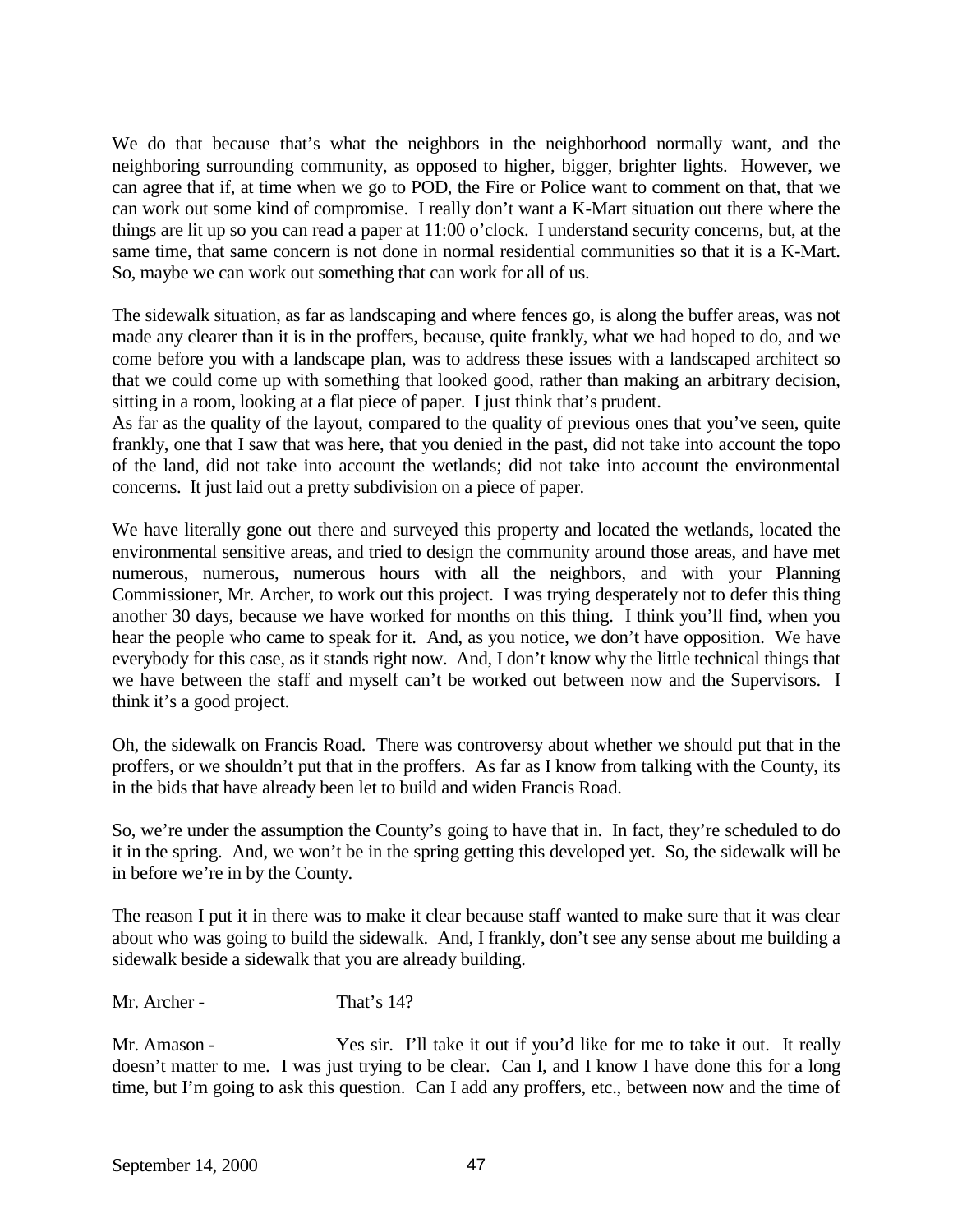the Board of Supervisors? That was my understanding. I think they have five issues that are very technical issues that I'm sure that we can agree on.

Mr. Archer - Sidewalk beside a sidewalk. It would be unique.

Mr. Amason - It would be unique. You could ride a tricycle on it. With that, I would like to take some of my time to answer any questions that you have, but also have some people that are here to support it, speak.

Mr. Archer - Mr. Amason, you indicated you really don't want to defer this again. And, for the benefit of the other Commission members, Mr. Amason and the staff hasn't been able to communicate for some reason for the last two days. I think probably if you had, we may have been able to resolve the things that we need to.

A couple things I might mention. In fact, the most serious issue that came up in all of the prior cases until now has to with the standard that the County adopted, and we've had to, in many cases, since I've been on this Commission, having to do with density being lessened as we move away from Brook Road to the west. And we've adhered to that in cases, other than this one, that Mr. Amason was involved in. And, I think we've finally gotten to a point where this is a reasonable transition.

It started out, I think, at one time, with maybe almost 200 units in this case. Two years later, it came back and we started out with like 120 some, and we worked our way down to 78. I think there might be where some of the confusion comes in over, talking about the quality of the prior buildings. It probably came from the issue that there were too many of them. And, we didn't want to not be consistent in what we were doing in adhering to that proposition.

There are still some things in here that Mr. Amason has agreed tonight to work out, most of what we need to do. But there are still some things in here that staff has concerns about, and I think are workable. I get the feeling, Mr. Amason, that you're willing to do that?

Mr. Amason - There's no question about that.

Mr. Archer - The one thing I will speak to has to do with the 40 percent brick. I do know the units that you're talking about were something that you and I and Mr. McGarry worked out some time ago. It did turn out to be a nice looking product. You know, we can do one of two things here. If I can word this correctly, just to save some time. There's nobody here in opposition. Apparently, there are people in support. They do want to speak? Okay. Well, I'll shut up, until they speak then, Mr. Amason.

| Mr. Amason -     | So, will I, unless you have other questions before they speak? |
|------------------|----------------------------------------------------------------|
| Mr. Archer -     | I don't, but I can wrap this up, I think. Okay, Mr. Chairman.  |
| Mr. Vanarsdall - | All right.                                                     |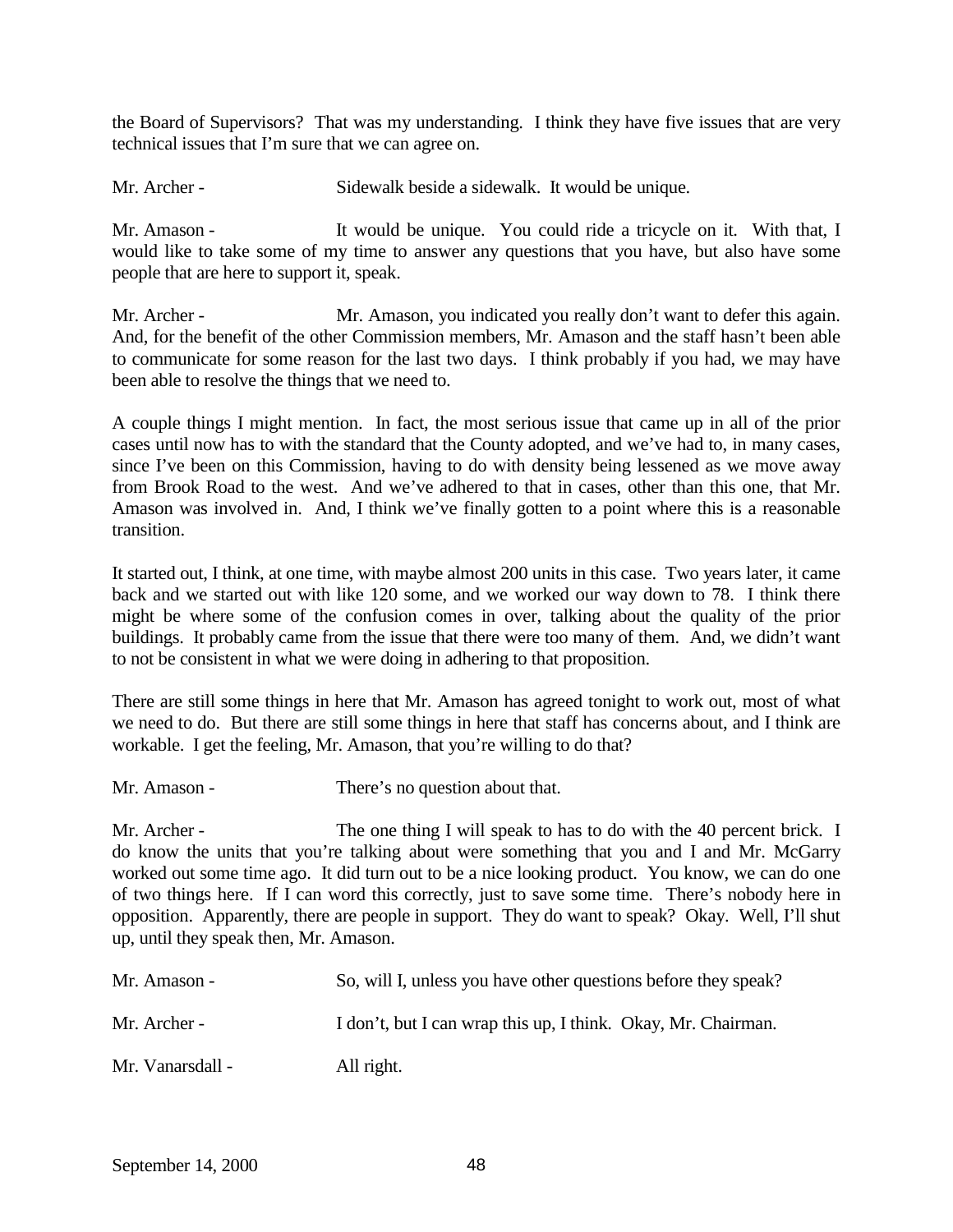| Mr. Amason -     | All right. |                                                     |
|------------------|------------|-----------------------------------------------------|
| Mr. Vanarsdall - |            | Who wants to speak first? How are you this evening? |

Ms. Cindy Jo Daniel - Good evening. My name is Cindy Jo Daniel and I live at 1304 Old Francis Road. I'm one of the adjoining property owners to this project. The following comments represent the views of the group here tonight. At this time I would like to ask them to please stand so you can see who we're dealing with here. Thank you.

This is our third rezoning case concerning this piece of property. It's been a long and tiring process for everyone involved. But, we as a group of adjoining landowners had to focus on one thing. These rezoning cases could affect the most valuable investment that we all have. Therefore, we've been determined to do what was necessary to protect our investment. We've been meeting with Mr. Amason since May and working through many of these concerns. Most of them have been addressed through proffers. For those that couldn't, Mr. Amason has assured us he will handle them appropriately and the way we discussed handling them in the meetings. It's through these proffers and assurances that we believe this is a proposal that we can now accept.

All of us involved have made compromises to try to see that everyone would get some of what they wanted. We believe that we have ultimately achieved this goal. We will, however, continue to have a watchful eye to make sure that the builder adheres to the proffers and the conditions that Mr. Amason has agreed to. Thank you.

| Mr. Archer -             | Thank you, Mrs. Daniel.                                                 |
|--------------------------|-------------------------------------------------------------------------|
| Ms. Daniel -             | Any questions? It's been a long road.                                   |
| Ms. Dwyer -<br>proffers? | Are there significant issues that you have resolved that are not in the |

Ms. Daniel - No. They were questions that weren't, I'll say, proffer-type materials, like the fence. You know, we're going to do the privacy fence. But determining exactly if its going to be a solid, solid one; if its going to have lattice on the top. You know, that's an example of things where he's assured us that we will continue to have input in that. You know, with the landscape plan, you know. Things that aren't proffered-type items. But we have worked long and hard. We're taking him at his word here.

Mr. Vanarsdall - Thank you.

Mr. Archer - Thank you, Ms. Daniels. I have children who have gone through college since we started on this. Anybody else want to speak to it?

Mr. Vanarsdall - Anyone else? All right.

Mr. Archer - Mr. Chairman, if I can try and wrap up here so we can save some time. There's a couple of ways we can do this. The issues that staff has that need to be put down on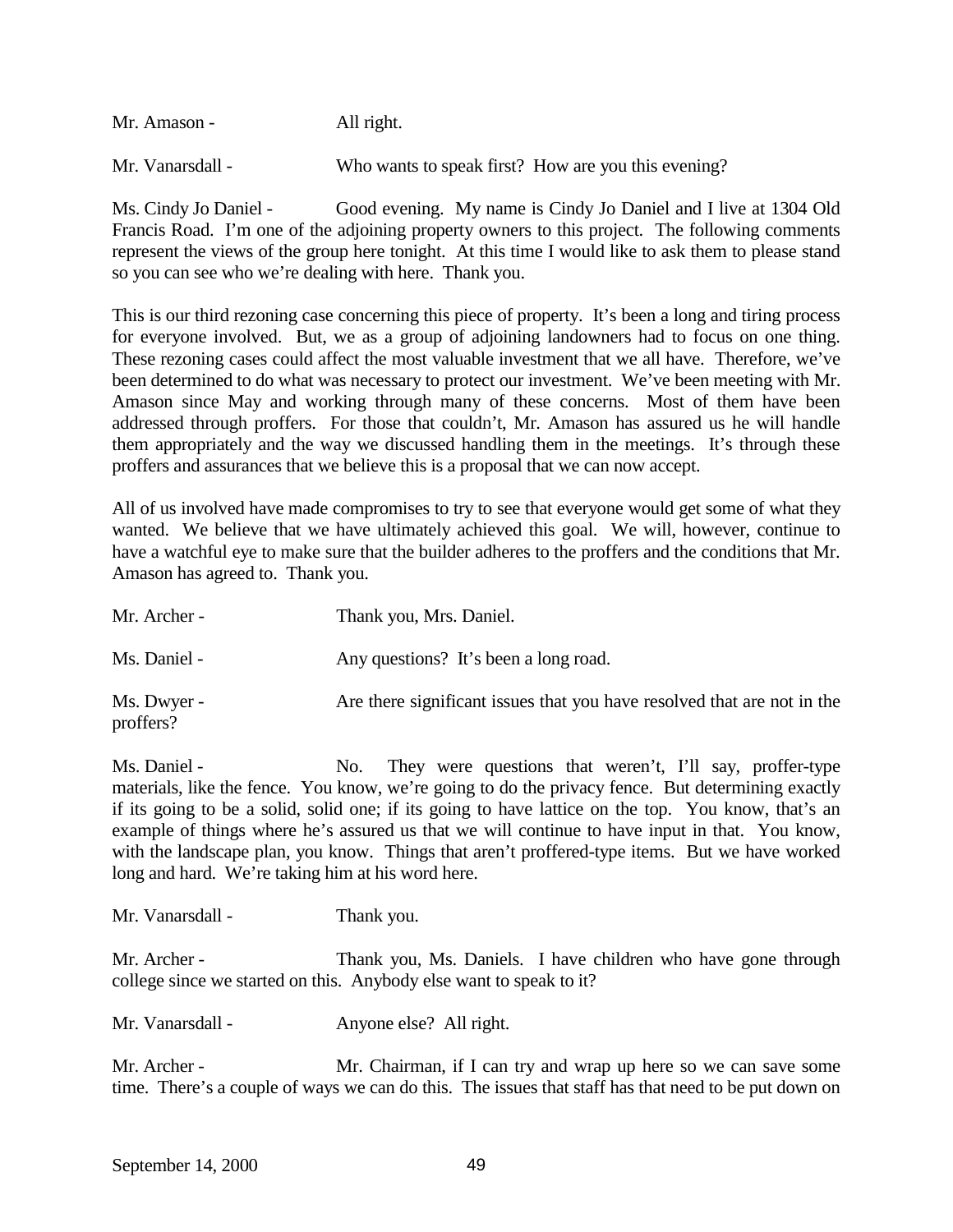paper and worked out with Mr. Amason I think can be done between now and the Board meeting. so, that we don't trip ourselves up, I can pass this along, by recommending denial with the stipulation that, if the staff's questions are handled and answered between now and the Board meeting, and I'll personally work with Mr. Thornton to make sure that he understands what the issue is. Would that be satisfactory? You don't like that? And you don't want to defer it?

Mr. Amason - I don't want to defer, obviously. I will defer as opposed to a denial. The main reasons I don't want to defer, all of these people have worked, like they just told you, and you know, for four years on this thing. We don't have issues with staff that we can't resolve. And, it is my understanding, we can add proffers. So, I don't know why we can't approve it, and I add proffers between now and Supervisors, and not take another 30 days with it? But, you may know better than I, but I've never wanted to go before the Board of Supervisors with a denial. That just seems kind of silly on my part. If that's my choices, then I'm going to ask for a deferral, but I do not want to ask for a deferral.

Mr. Archer - Let me ask the Director. Mr. Marlles, are you comfortable that we can get the proffers done between now and the Board? And, again, I can always let me Mr. Thornton know where we are and how the case is progressing?

Mr. Marlles - Mr. Archer, I think I would feel more comfortable with a deferral, knowing that we had time to, in fact, be able to work out all those issues.

Mrs. O'Bannon - I'll also say, at the Board meeting, we often hear cases that are listed as recommended for denial, and the Supervisors says, "This has had a lot of work, done a lot of changing on it, and they've dealt with it."

| Mr. Archer - | I'm just trying to accommodate everybody. |
|--------------|-------------------------------------------|
|              |                                           |

Mrs. O'Bannon - I know. But, I'm just saying that does happen a lot.

Mr. Amason - You have to make a decision on this the best way you think it will go forward. You can understand, as a developer out here, stand here, and you're saying, "Let's send this up there with a denial." It kind of goes against the grain. If that's what you think it's the best thing to do, then fine.

Mr. Archer - Well, to be honest with you, staff has requested deferral. And that's the easiest way. I would love to send it along to the Board with a glowing recommendation for approval. But there are issues that they would feel more comfortable trying to work out prior to us doing it. So, it looks like that's the way we're going to have to go.

Mr. Amason - Whichever way you think...

Mr. Archer - For all intents and purposes. There is one issue also that I might mention that is on Page 5 of the staff report has to do with, and I also received a letter; down stream sewage capacity. So, that's an issue that will come up between now and then. I don't know what effect it will have on the case.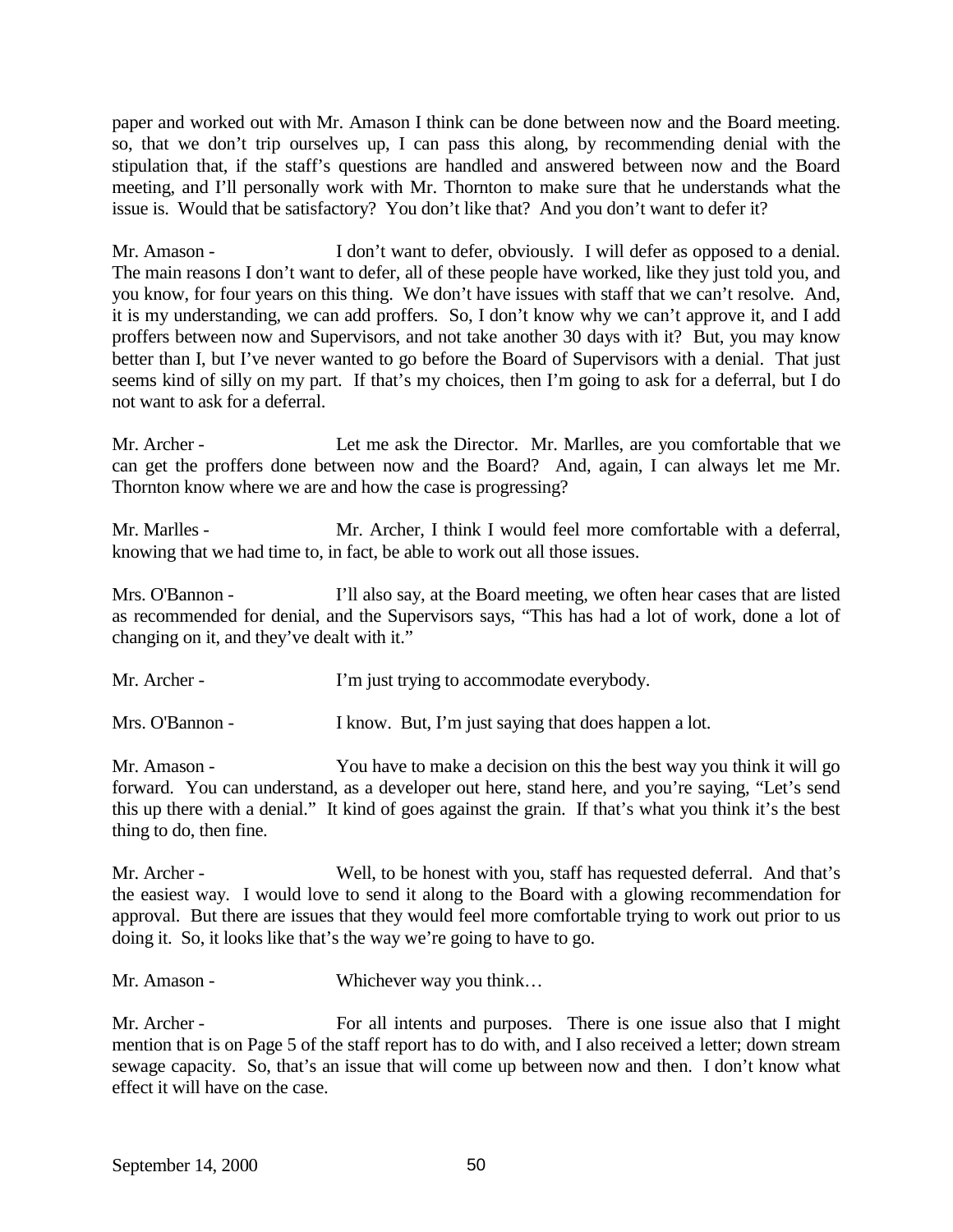Mr. Amason - I don't think its going to have an effect. We've been talking with the County about that, and had gotten indications that we do not have a problem. But, you can clarify that between now and then. Mr. Archer - Well, Mr. Amason, to look at it in that regard, it looks like maybe we finally will have something done on this project. I guess its largely up to you from this point, but I think we're at a point where I feel satisfied that we can work it out between now and the Board. So, with that, I'm going to recommend deferral for 30 days. We'll work out all the issues and then we'll send it along with a glowing recommendation. So, my motion is to defer for 30 days.

Ms. Dwyer seconded the motion.

Mr. Vanarsdall - Motion made by Mr. Archer, seconded by Ms. Dwyer All those in favor say aye—all those opposed by saying nay. The vote is 5-0 (Mrs. O'Bannon abstained).

| Mr. Archer -                              | October $12th$ at the applicant's request.                 |
|-------------------------------------------|------------------------------------------------------------|
| Mr. Vanarsdall -                          | Thank you. That's October $12th$ , right?                  |
| Mr. Marlles -                             | Yes sir.                                                   |
| Mr. Vanarsdall -<br>ahead, Mr. Secretary. | Last case. Thank you, Mr. Amason. Thank you for coming. Go |
| Mr. Marlles -                             | The next case is P-12-00.                                  |

**P-12-00 Christopher King for Sprint PCS:** Request for a provisional use permit in accordance with Sections 24-95 (a) (3) and 24-122.1 of Chapter 24 of the County Code in order to construct and operate a 120 foot cellular communications tower and antenna, on part of Parcel 49-9-A-3B, (North Carolina Furniture Company) containing 1,258 square feet, located on the south side of West Broad Street (U. S. Route 250) approximately 250 feet east of its intersection with Pemberton Road. The site is zoned B-2C Business District (Conditional).

| Mr. Marlles -                     | The staff report will be given by Mr. Eric Lawrence.                |  |
|-----------------------------------|---------------------------------------------------------------------|--|
| Mr. Vanarsdall -<br>Mr. Lawrence. | Any one in the audience in opposition to $P-12-00$ ? No opposition. |  |

Mr. Eric Lawrence, County Planner - Thank you, Mr. Chairman. I'm going to briefly show you where the property is. The applicant has requested a deferral, but they would like to express a couple words. The simple location, its on Broad Street in front of North Carolina Company Furniture. Pemberton Road is just to the west. Haynes Jeep Eagle is directly north of the property. With that said…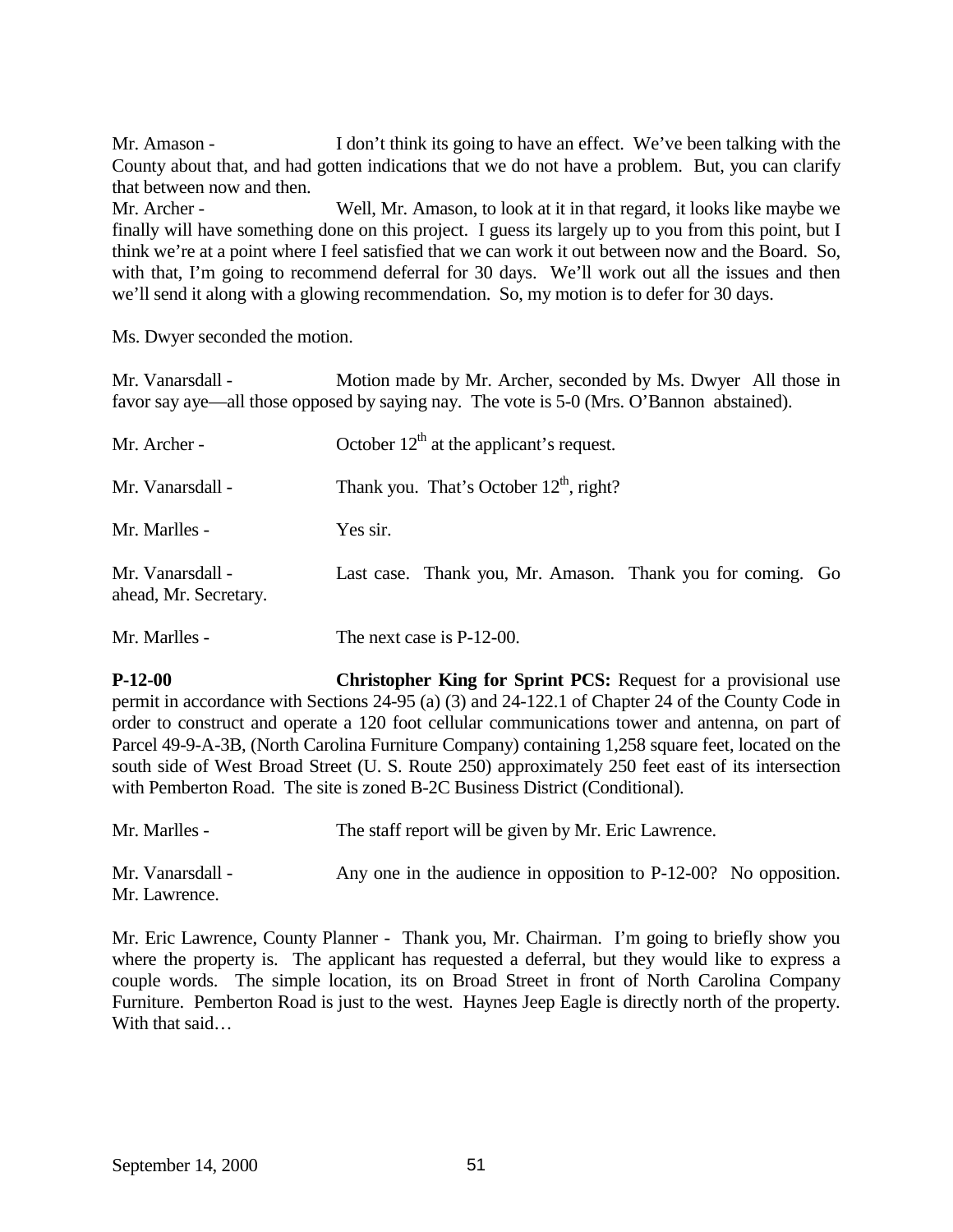Mr. Vanarsdall - I would like to add, Lisa Murphy back there was the balloon holder last week. And Chris was her helper. I suggested they try to get the mechanism up on the balloon and wouldn't anybody have a problem with it, but it didn't go.

Mr. Steve Romind - Good evening, Mr. Chairman, members of the Planning Commission, I'm Steve Romind. I'm an attorney with Huff, Poole, and Mahoney. We represent Spring PCS this evening in application P-12-00. I want to thank the staff, Mr. Lawrence, and Commissioner Taylor for their comments and recommendations on this application.

We are requesting a deferral to the  $10/12/2000$  meeting. We would like to note a few things. First, Sprint has supplemented its application with additional materials which Mr. Lawrence will be providing to you, which includes letters on availability and some photos simulations.

Secondly, I should also note that, although, this use is acceptable in this commercial area, Sprint has voluntarily agreed to a more expensive flagpole construction to lessen any visual impact. Despite our belief that the decreased height of 120 feet in the flagpole design lessens the impact of a standard monopole with an antenna arrays, after meeting with Mr. Taylor and Mr. Lawrence, Sprint has agreed to defer this application in order to explore the availability and the feasibility of an adjacent site, which is deemed more appropriate. I thank you for your consideration and time this evening. If you have any questions, I'd be glad to try to answer them.

Mr. Vanarsdall - Any questions by Commission members? All right, Mr. Taylor.

Mr. Taylor - Mr. Chairman, I just want to make a few comments while Mr. Romane and Ms. Murphy are here and Chris, because all of the staff looked at this. It is our joint opinion that the location of a tower in front of North Carolina Furniture is not really an attractive alternative. And, in looking at the different alternatives, we have found out that there are two towers involved in this. One is planned for this site, but there's another one planned for Deep Run Park sometime in the future.

After we looked at this and we recognized that Henrico County is building a water treatment plant quite close to Deep Run Park, and there are some difficulties with a site in Deep Run Park, and there was a possibility, perhaps – I say, "perhaps," because it in the area of science here and radio frequency control, of actually collocating two towers and the possibility of using a Henrico County site at the water tower. At that site we probably can get extra height. We may avoid a tower. We may be able to avoid several towers by collocating. So, there is, effectively, an immense amount of highly technical study by the people who are expert in electromagnetic propagation and radio frequency allocation and control before we can really adequately address the differences that we have from site to site, the economics and the benefits to everybody. So, I believe it is in everybody's best interests if we defer this project for a period. And, I would move that P-12-00 be deferred at the request of the applicant until October 12, 2000.

Ms. Dwyer seconded the motion.

Mr. Vanarsdall - Motion made by Mr. Taylor, seconded by Ms. Dwyer All those in favor say aye—all those opposed by saying nay. The vote is 5-0 (Mrs. O'Bannon abstained).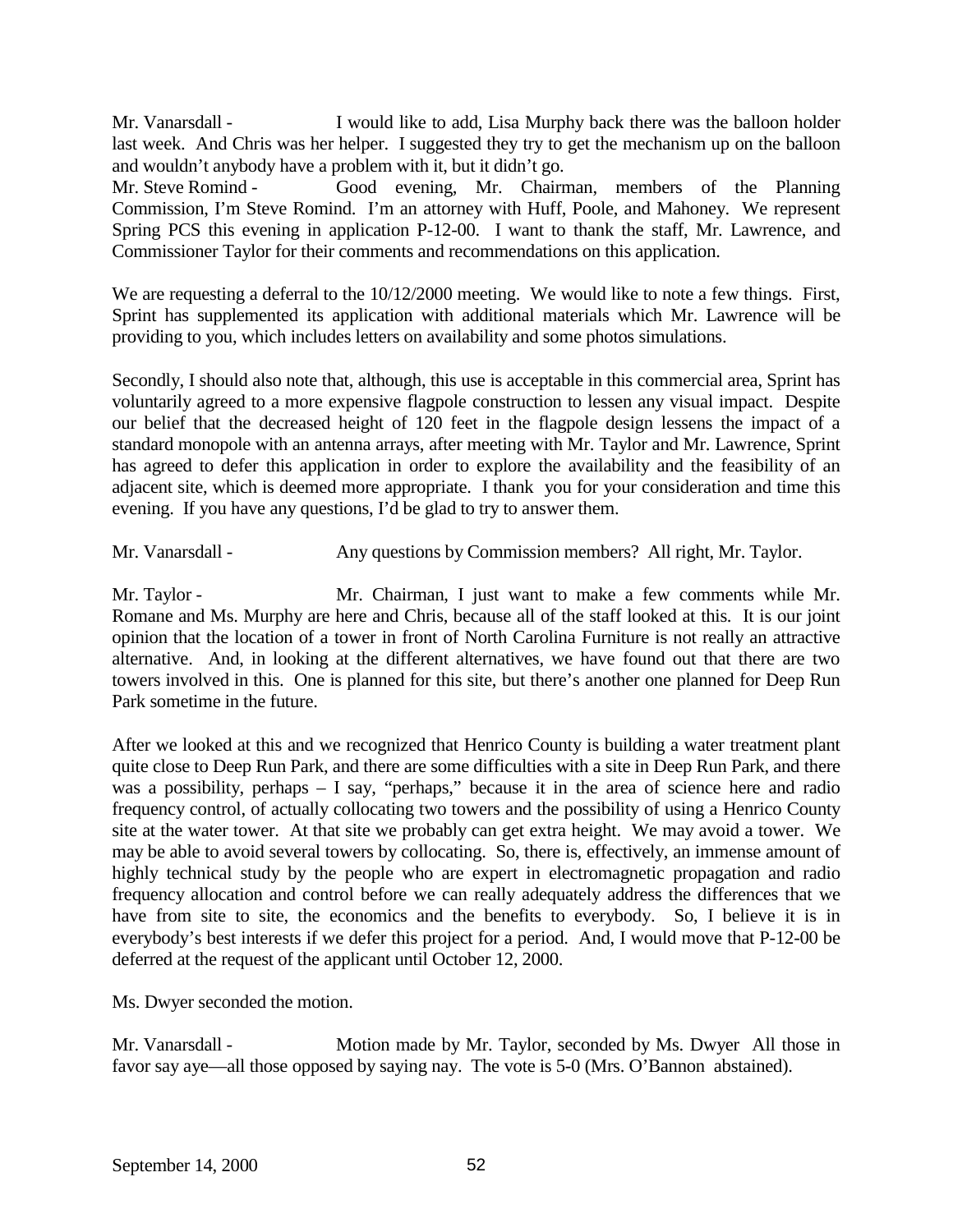| Mr. Archer -<br>Mr. Archer -                                                                                                                                                                                                                                                                                                                                                                              | That was a mouthful, Mr. Taylor.<br>That was electronic magnetic propagation. Did you get that? |
|-----------------------------------------------------------------------------------------------------------------------------------------------------------------------------------------------------------------------------------------------------------------------------------------------------------------------------------------------------------------------------------------------------------|-------------------------------------------------------------------------------------------------|
| Mrs. Quesinberry -                                                                                                                                                                                                                                                                                                                                                                                        | Judy, in case you didn't hear it. Got that?                                                     |
| Mr. Vanarsdall -<br>schedule?                                                                                                                                                                                                                                                                                                                                                                             | Mr. Secretary, do you want to take the minutes of the meeting                                   |
| Ms. Dwyer -                                                                                                                                                                                                                                                                                                                                                                                               | I had a question before we do the minutes?                                                      |
| Mr. Vanarsdall -<br>ordinance.                                                                                                                                                                                                                                                                                                                                                                            | I just wanted to ask for an update on the status of the multi-family                            |
| Mr. Marlles -<br>Ms. Dwyer, I am not sure when that work session has been set. I<br>have received a pending item list from the County Manager's Office indicating that it is a priority<br>item. However, I have not received any information on the date for that work session being set. I<br>will certainly follow up with the County Manager's Office and try to find out when it is<br>contemplated. |                                                                                                 |
| Mr. Vanarsdall -                                                                                                                                                                                                                                                                                                                                                                                          | What you gave us, it was about fourth down the line, wasn't it?                                 |
| Mr. Marlles -<br>think, in the correspondence.                                                                                                                                                                                                                                                                                                                                                            | There were certain items that were identified as higher priority, I                             |

Ms. Dwyer - From you to the County Manager?

Mr. Marlles - From the County Manager to the Board, in the letter that went out to the Board. He gave his recommendation, and then asked the Board members for input, as I recall.

Ms. Dwyer - Okay. And what was the input that he got?

Mr. Marlles - I haven't heard.

Ms. Dwyer - So, this is being done by letter, as opposed to an agenda item at a meeting to set a work session?

Mr. Marlles - It's done by the County Manager, based on the input that he's received from the Board members.

Ms. Dwyer - Does that mean the Board doesn't want to set a work session in a meeting? They want to do it by written correspondence?

Mr. Marlles - I don't believe the actual work sessions are set at Board meetings. I believe they are set by the County Manager. In this case he wrote a letter because there are a number of items that are on that pending items list. He sent a letter to the Board voicing what his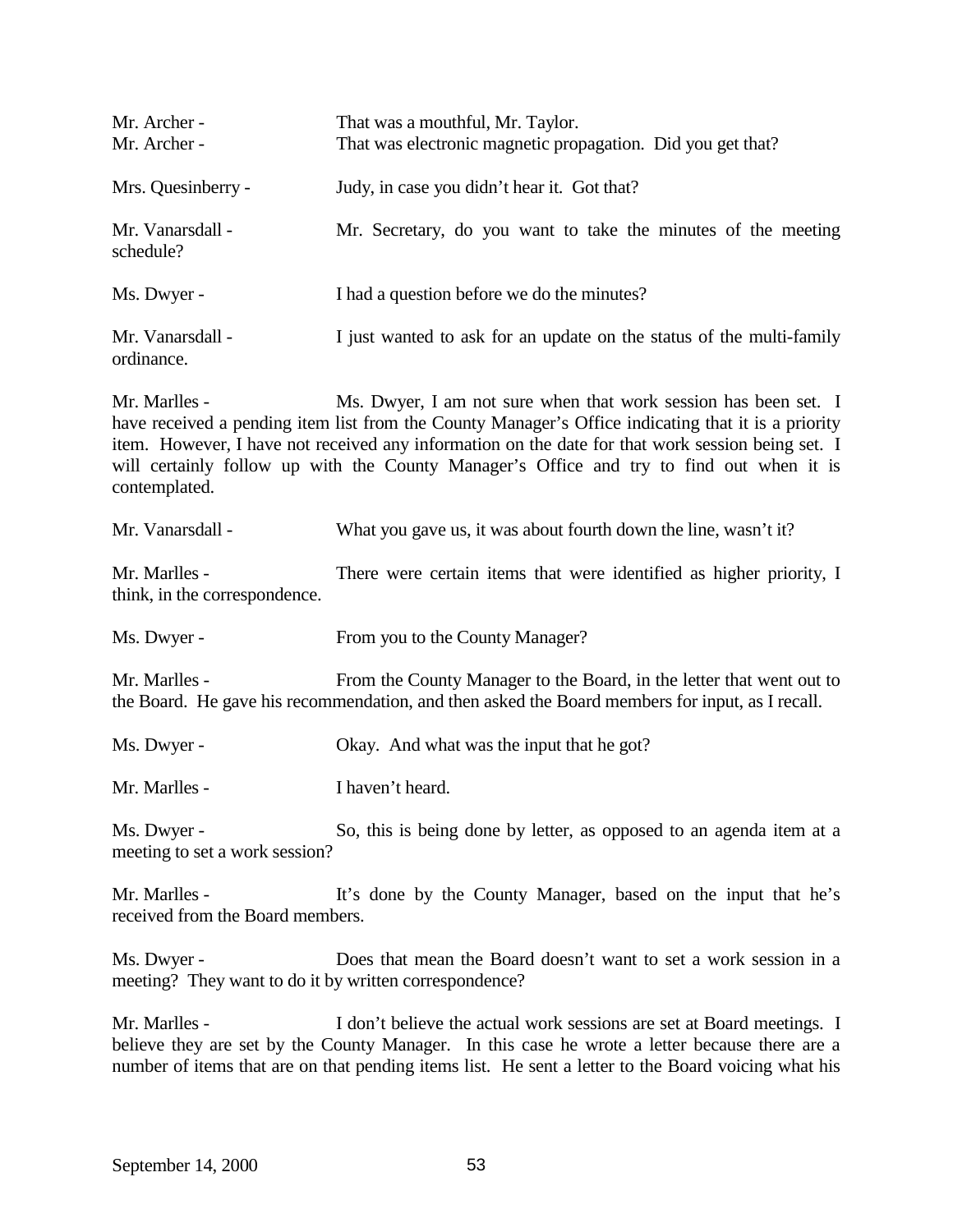priority was and asking input from the Board. But, as far as what direction or input he got from the Board, that's what I was saying, I do not know.

Ms. Dwyer - Did the Board receive the letter before the most recent Board meeting?

Mr. Marlles - Yes ma'am.

Mrs. O'Bannon - Yes.

Ms. Dwyer - So, it was not brought up at the last Board meeting, then? No input was requested at that time when everybody would be together and everybody could make a decision about when to set the work session? Well, I mean that is a little discouraging, because it sounds like it could be a in another black hole.

Mrs. O'Bannon - I thought the work session date was set at the September  $26<sup>th</sup>$ meeting. I thought there was a work session set for September 26,<sup>th</sup> and that it would be heard by the Board on October  $10^{th}$ ?

| Mr. Marlles -                                                               | On Multi-family?                                                                                                                                                 |
|-----------------------------------------------------------------------------|------------------------------------------------------------------------------------------------------------------------------------------------------------------|
| Mrs. O'Bannon -                                                             | Yes.                                                                                                                                                             |
| Mr. Marlles -                                                               | Maybe I missed that. I'm not sure I saw that.                                                                                                                    |
| Mrs. O'Bannon -<br>October.                                                 | Well, that was what I was told it would be heard before the end of                                                                                               |
| Ms. Dwyer -                                                                 | You were told at the Board meeting?                                                                                                                              |
| Mrs. O'Bannon -<br>end of September and we'd hear it by the end of October. | No. By the County Manager. That it would be a work session at the                                                                                                |
| Mr. Marlles -                                                               | I am not sure I have heard that, that's what I'm saying.                                                                                                         |
| Mrs. O'Bannon -<br>before the last Board meeting.                           | Well, because I specifically asked that. That was a conversation                                                                                                 |
| Ms. Dwyer -<br>O'Bannon and me, and the Commission as a whole?              | Could you confirm that, maybe, with the County Manager for Mrs.                                                                                                  |
| Mr. Marlles -<br>the end of September                                       | Mrs. O'Bannon, I want to make sure I understood you correctly.<br>Your understanding with your discussion with the Manager was it would be a work session before |

Mrs. O'Bannon - Yes.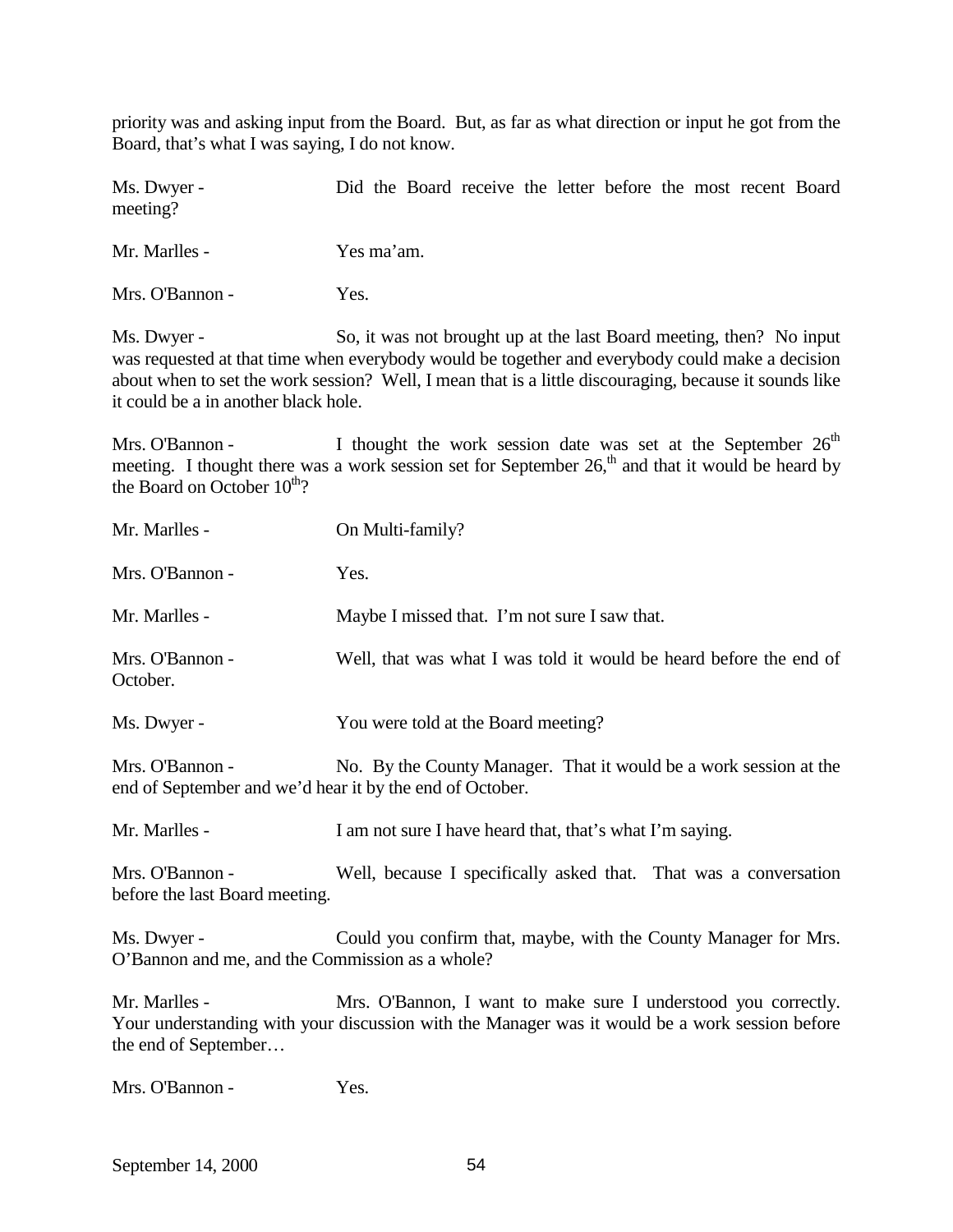| Mr. Marlles -    | And a public hearing possibly in October?                                                                                        |
|------------------|----------------------------------------------------------------------------------------------------------------------------------|
| Mrs. O'Bannon -  | Yes.                                                                                                                             |
| Mr. Marlles -    | Okay. I will follow up on that.                                                                                                  |
| Mrs. O'Bannon -  | Barring any major changes, discussions, it would be pretty much<br>decided. The change would be confirmed by the end of October. |
| Mr. Vanarsdall - | All right, what else have you got?                                                                                               |

Ms. Dwyer - The calendar.

Mr. Marlles - The next item is the proposed calendar for 2001. Mr. Chairman, there was a staff proposal that was passed out at the last meeting. There was discussion on several of those meeting dates. Staff has received input from several Planning Commission members and has revised this schedule; the major change being the month of the APA Conference in March, I believe. Staff is recommending that the meeting be held on March 8th to avoid that conflict with the APA Conference or returning from the APA Conference. Mr. Silber, do you have some changes?

Mr. Randall R. Silber, Assistant Director of Planning - That's why I was here, tonight, was to present this calendar.

Ms. Dwyer - Poor thing, you've waited this long.

Mr. Silber - I have no other comments. Any questions? Now, the only change to the 2001 Calendar would be the one date.

Mr. Vanarsdall - I say, what about November, December, and March, we know about it?

Mr. Silber - Yes. There was consideration of changing some dates in November and December. We considered that, and decided to recommend keeping them the way they are, or were on the previous calendar. It avoids Thanksgiving and stays away from Christmas. There will be no back to back Planning Commission meetings whereby you have a POD meeting and the next day you have a zoning meeting. The meetings may just be a week apart. We have avoided those holiday dates. So, the only date that's changed here would be the March Planning Commission date. So, we're changing it from the  $15<sup>th</sup>$  to the  $8<sup>th</sup>$ .

| Ms. Dwyer -      | It looks good.                                                |
|------------------|---------------------------------------------------------------|
| Mr. Archer -     | Mr. Chairman, can I make a suggestion that I make every year? |
| Mr. Vanarsdall - | I have a note right here.                                     |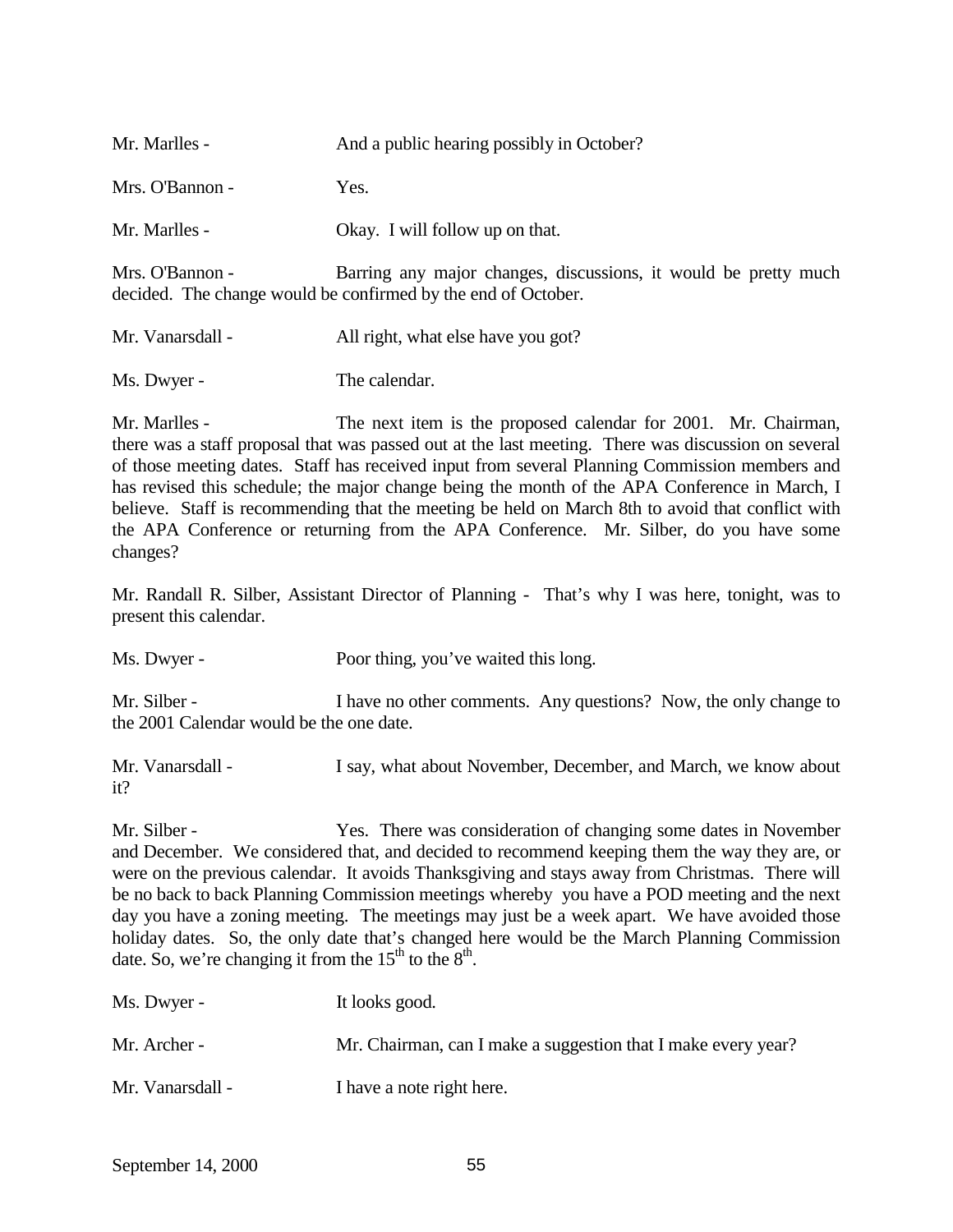| Mr. Archer -                                                       | You do? Why can't we have one day off?                                                                                                                 |
|--------------------------------------------------------------------|--------------------------------------------------------------------------------------------------------------------------------------------------------|
| Mr. Vanarsdall -                                                   | August, he's going to ask yougo to the Manager about this.                                                                                             |
| Mr. Archer -                                                       | I would like to see us maybe not have a POD meeting in August.                                                                                         |
| Mr. Marlles -                                                      | I hear what you're saying.                                                                                                                             |
| Mr. Vanarsdall -                                                   | We'd not like to have one in August is what he's saying.                                                                                               |
| Mr. Archer -                                                       | I think it would lessen the burden on a lot of people, including the<br>staff and us, because that would be one day they wouldn't have to prepare for. |
| Mr. Vanarsdall -                                                   | Would you be the one to take that to the Manager?                                                                                                      |
| Mr. Marlles -<br>messenger.                                        | I would certainly be glad to as long as they don't shoot the                                                                                           |
| Mrs. Quesinberry -<br>something?                                   | Could we send the Manager a petition and we all sign it, tonight, or                                                                                   |
| Mr. Vanarsdall -<br>person.                                        | We don't want to put anything in writing. We want him to go in                                                                                         |
| Mr. Archer -<br>much of a hardship if we just took one day a year? | I know that sound lighthearted, but, I guess, would it really cause that                                                                               |
| Mr. Vanarsdall -                                                   | Mr. Archer, do you want to put that in the form of a motion?                                                                                           |
| Mrs. Quesinberry -                                                 | Yes.                                                                                                                                                   |
| Ms. Dwyer -                                                        | Maybe we should just institute a "skip" day.                                                                                                           |
| Mr. Marlles -                                                      | Senior skip day?                                                                                                                                       |
| Ms. Dwyer -                                                        | A Commission skip day?                                                                                                                                 |
| Mr. Vanarsdall -                                                   | Anyway, you know what he's talking about?                                                                                                              |
| Mr. Marlles -                                                      | Yes sir.                                                                                                                                               |
| Mr. Archer -<br>consideration?                                     | I mean, do the other Commission members think its worthy of                                                                                            |
| Mrs. Quesinberry -                                                 | I do.                                                                                                                                                  |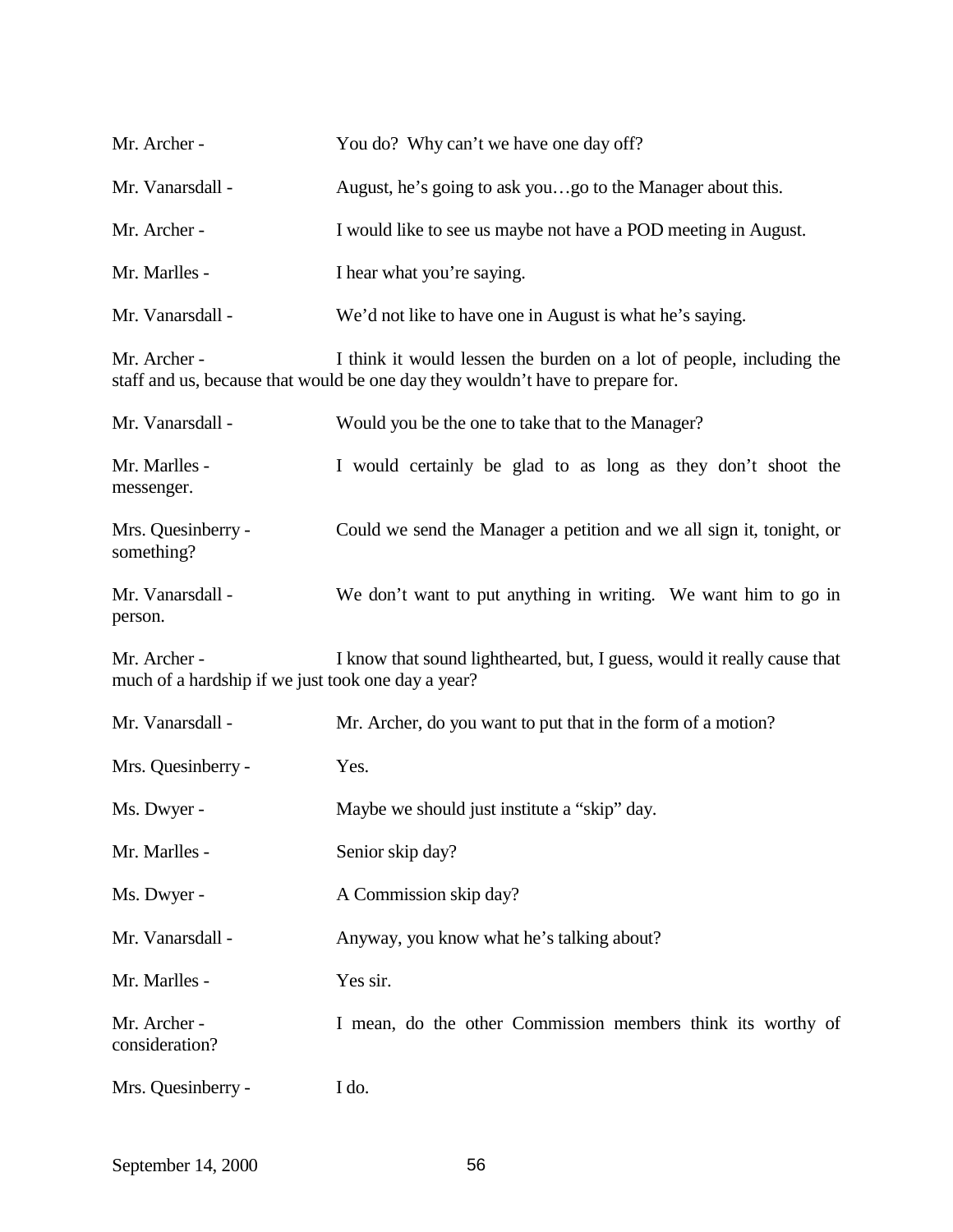Mr. Marlles - If the Commission will have a corresponding cut in salary, I'm sure the Manager will be willing to…

| Mrs. Quesinberry - | Well, that would be all right with me.          |
|--------------------|-------------------------------------------------|
| Mr. Archer -       | We make so little that wouldn't hurt very much. |
| Mr. Vanarsdall -   | Is that all right, Mr. Taylor?                  |
| Mr. Taylor -       | It would be hard to miss all this fun.          |
| Mr. Vanarsdall -   | Mrs. Quesinberry?                               |
| Mrs. Quesinberry - | I'm in favor.                                   |
| Mr. Vanarsdall -   | Ms. Dwyer?                                      |
| Ms. Dwyer -        | Of what?                                        |
| Mr. Vanarsdall -   | Of what he's saying of one meeting in August?   |
| Ms. Dwyer -        | One meeting in August. That sounds good.        |

Mr. Marlles - Mr. Chairman, it appears to be the consensus of the Commission that they would like to consider dropping the meeting in August. Certainly, the Board does do that. I would certainly be willing to convey that to the County Manager. If there's a serious concern, then, certainly I will get back to the Commission members, and let you know to reconsider that.

Mrs. Quesinberry - Okay.

Mr. Silber - The rezoning staff behind me is pushing and lobbying for the rezoning meeting to be cancelled. Mr. Archer - Well, we can do one of each.

Mr. Silber - The POD staff is not here to defend themselves.

Mr. Vanarsdall - Now, if everyone is in agreement with this 2001 Meeting schedule, I'll need a motion and a second.

Ms. Dwyer - I move we accept it.

Mrs. Quesinberry seconded the motion.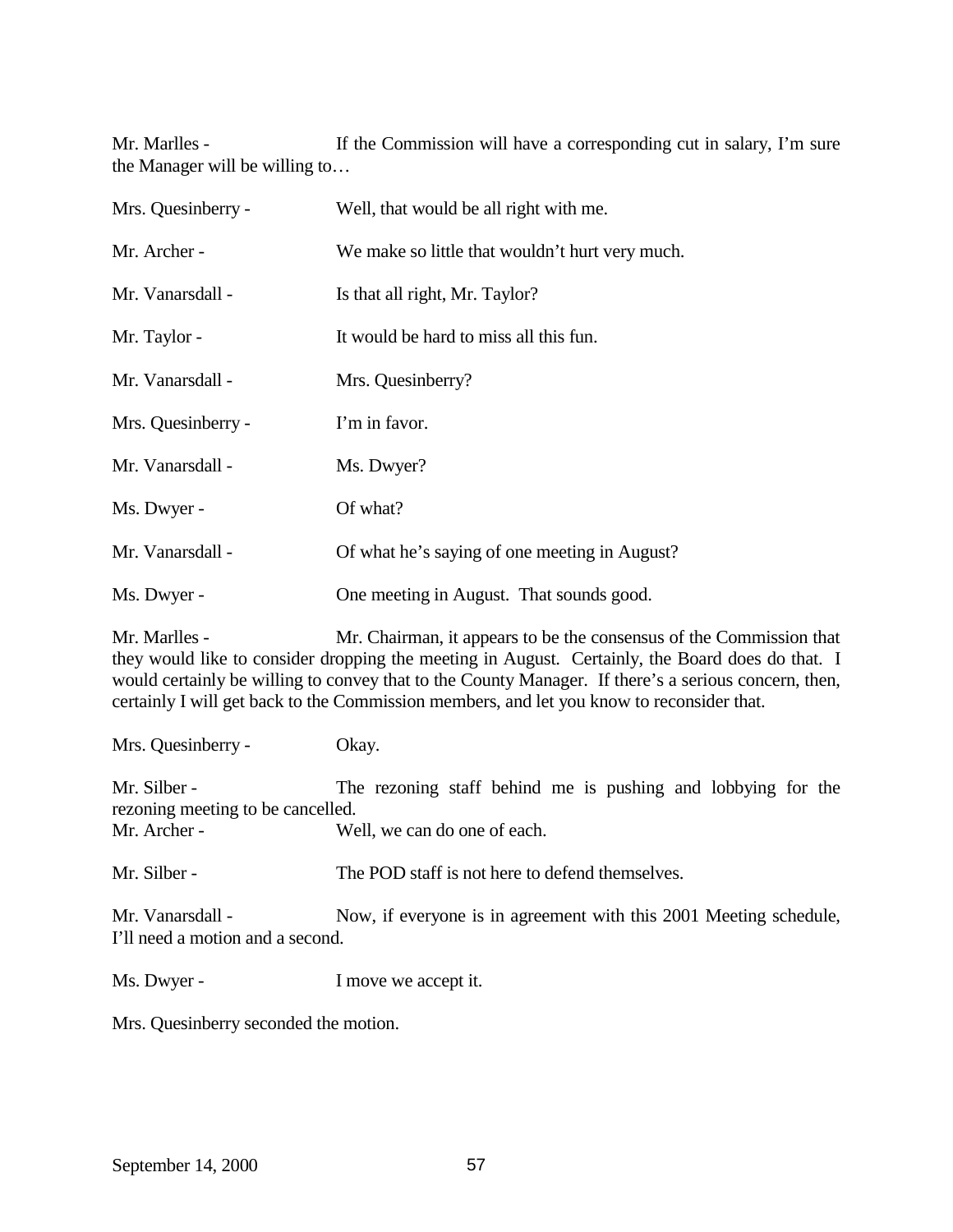Mr. Vanarsdall - Motion made by Ms. Dwyer, seconded by Mrs. Quesinberry. All those in favor say aye—all those opposed by saying nay. The vote is 5-0 (Mrs. O'Bannon abstained). Thank you. Anybody edit the minutes?

Acting on a motion by Ms. Dwyer, seconded by Mrs. Quesinberry, the Rezoning Minutes for August 10, 2000 were approved as amended.

Mr. Vanarsdall - Any one else have anything? Mr. Marlles, I see you do.

Mr. Marlles - Mr. Chairman, I just have a couple of quick reminders. Hopefully, all the Planning Commission members have received one of these yellow fliers announcing a Community Design Seminar that's scheduled on Thursday, September 21<sup>st</sup>, 8:30 a.m. to 12:00 Noon at J. Sargeant Reynolds at their Corporate Training Center. This is something's that's been a cooperative effort. Ms. Hunter has put a considerable amount of time and effort ensuring that this is going to be a quality program. It was done in conjunction with the Chesterfield County Planning Office, Hanover County Planning Office, the Homebuilders Association of Richmond, and the Urban Land Institute. Hopefully, this is going to be the first of a number of similar seminars on current development issues. Ms. Hunter, am I leaving anything out at all? Staff is certainly encouraging Commission members and Board members to attend. We do hope to have representatives from the County Administration; certainly from the Planning Staff will be attending. So, we'd like to see some of you there.

Mr. Vanarsdall - Thank you.

Mr. Taylor - We just raise our hand?

Mr. Taylor - Mr. Director, are we going to have the means of just a major list of everybody who wants to go to this? Just raise our hand, and you're going to take care of the administrative details like signing us up and paying the bill?

Ms. Hunter - The registration deadline is tomorrow. Mr. Vanarsdall - Tomorrow? Ms. Hunter In case anybody is interested, please let me know by tomorrow and we'll take care of all the administrative and costs and everything. Mr. Marlles - You just need to let us know now. Ms. Hunter – It is just a morning session. It's only about three hours. It won't take up too much time. Mr. Vanarsdall - Is this September...

Ms. Hunter - It's next Thursday from 8:30 to 12:00. We'll sign you up, Mr.

Taylor.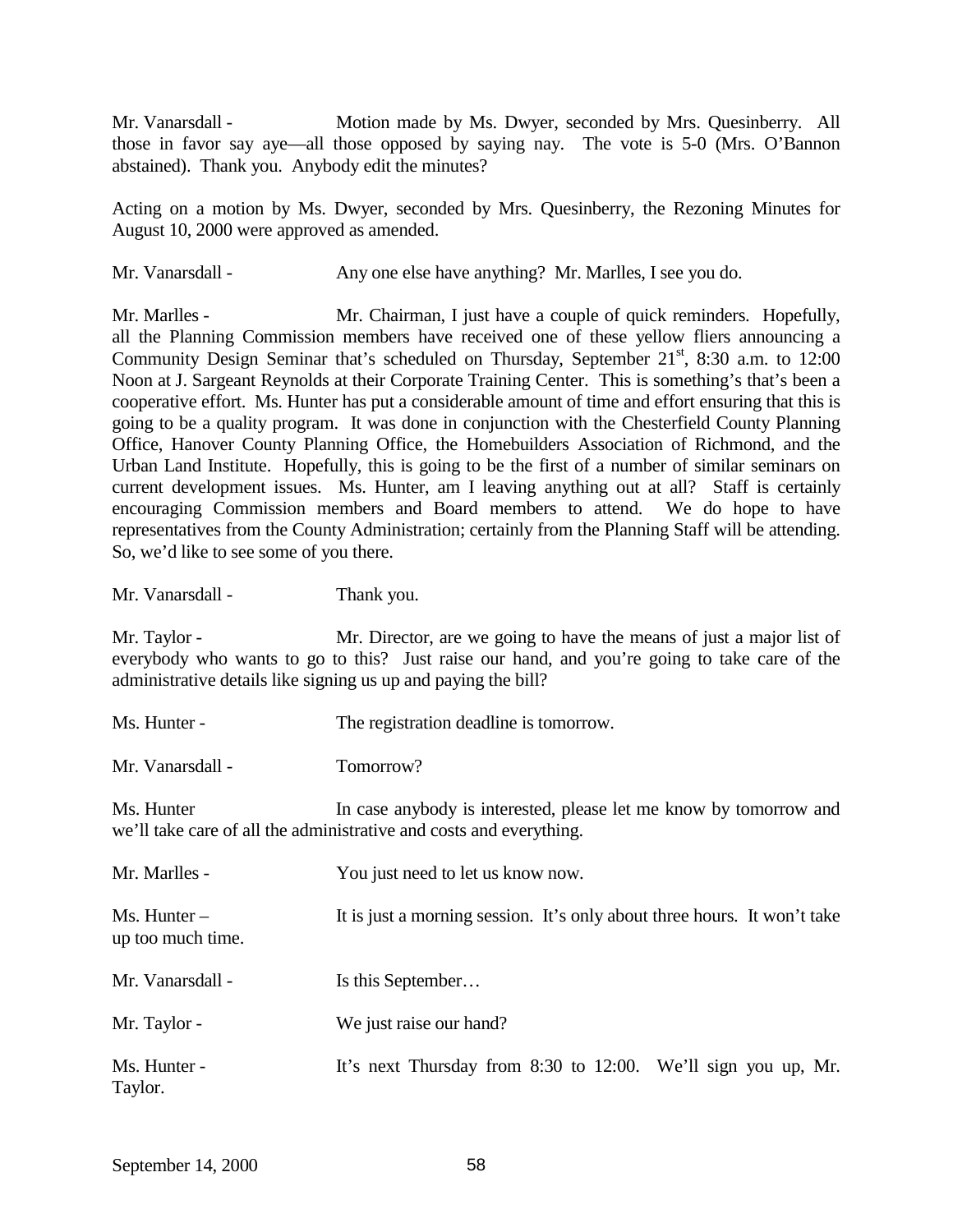| Mr. Vanarsdall -                       | You did work diligently on it, Ms. Hunter?                                             |
|----------------------------------------|----------------------------------------------------------------------------------------|
| Mr. Vanarsdall -                       | Excuse me. I didn't hear you. I'm sorry.                                               |
| Mr. Vanarsdall -                       | He said you did work diligently on it? Put my name down.                               |
| Mr. Archer -                           | I'll have to let you know tomorrow. I just don't know.                                 |
| Mr. Marlles -                          | Mr. Taylor, am I assuming that you're going to be attending?                           |
| Mr. Taylor -                           | Yes sir, and I'm filling it out right now.                                             |
| Mr. Marlles -                          | Mr. Archer, you're going to let us know tomorrow?                                      |
| Mr. Archer -                           | Yes.                                                                                   |
| Mr. Marlles -                          | Mrs. Quesinberry.                                                                      |
| Mrs. Quesinberry -                     | I've got to let you know.                                                              |
| Mr. Marlles -                          | Mr. Vanarsdall.                                                                        |
| Mr. Vanarsdall -                       | Yes.                                                                                   |
| Mr. Marlles -                          | Ms. Dwyer.                                                                             |
| Ms. Dwyer -                            | I have a conflict.                                                                     |
| Mr. Marlles -<br>Mrs. O'Bannon -       | Conflict? Mrs. O'Bannon.<br>I will be in Annapolis debating the effectiveness of BMPs. |
| Mr. Vanarsdall -<br>coffee and donuts. | What time should I report, 8:00 o'clock? Are you going to have                         |
| Ms. Hunter -                           | Breakfast at 8:30?                                                                     |
| Mr. Marlles -                          | Breakfast at 8:30.                                                                     |

Mr. Marlles - Mr. Chairman, hopefully, the Commission received one of the pink fliers which is an announcement on the new web site [www.Henrico](http://www.henrico/) Code Dev. Site.Com. This is a new web site that is being put on the internet to service not just developers, but also citizens, Planning Commission members and staff. It will become operational on Monday.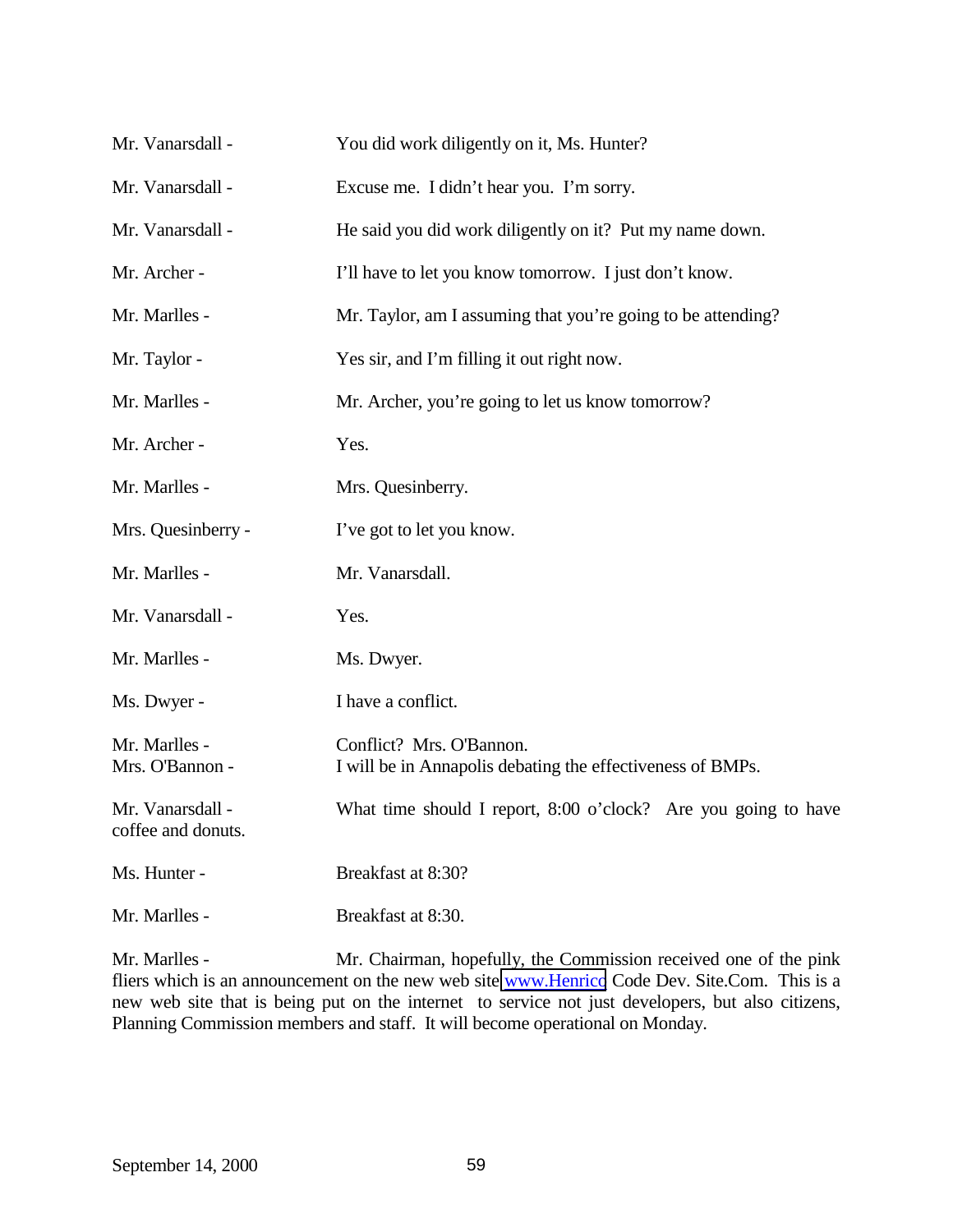Mr. Householder, on our staff, was involved as part of the team that helped develop this web site. Ms. Harper actually coordinated that team. If you really like the web sites, this is really something that's worth visiting. We think we did a really good job. Lee, what do you want to add?

| Mr. Householder -                                         | I worked diligently.                                                |
|-----------------------------------------------------------|---------------------------------------------------------------------|
| Mr. Vanarsdall -                                          | We wanted to know if you worked diligently on that.                 |
| Mr. Householder -<br>it to the Commission – the web site. | I'm going to be on the next POD agenda in last September to present |
| Mrs. O'Bannon -                                           | Oh good.                                                            |
| Mr. Marlles -                                             | Do a demonstration?                                                 |
| Mr. Vanarsdall -<br>that.                                 | I saw where you were our team representative. I'm glad to know      |
| Mr. Archer -                                              | Do you have a chat room on there, Lee?                              |
| Mr. Householder -                                         | Not yet. We could start one, though.                                |
| Mrs. O'Bannon -                                           | It's very efficient, quick, fast, simple, effective.                |
| Mr. Vanarsdall -                                          | Does anyone have anything else?                                     |